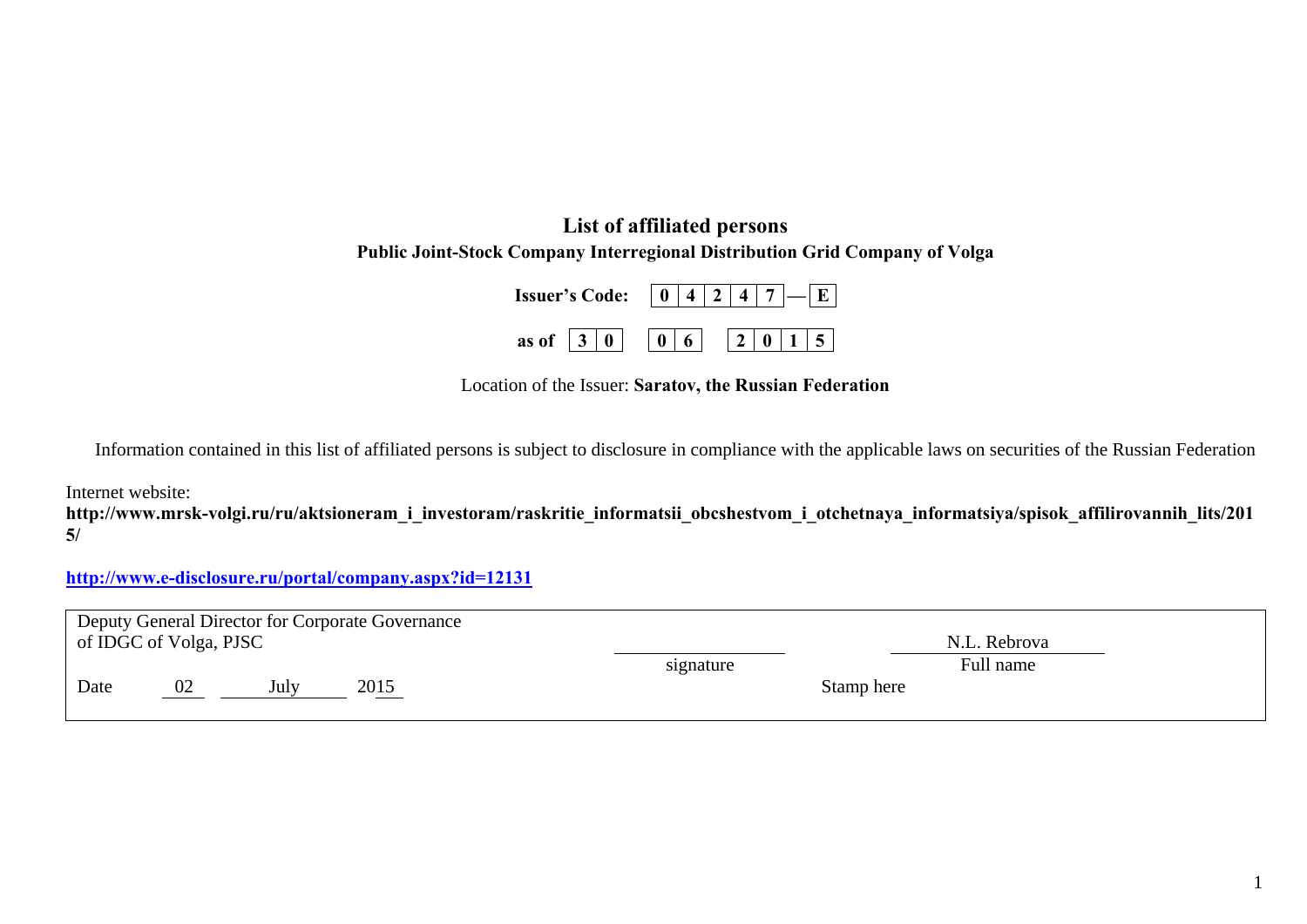| <b>Issuer's Codes</b> |               |  |  |  |
|-----------------------|---------------|--|--|--|
| INN                   | 6450925977    |  |  |  |
| OGRN                  | 1076450006280 |  |  |  |

## **I. Composition of affiliated persons as of 30 06 2015**

| <b>Item</b><br>No. | Full business name (name of a<br>non-commercial organization) or<br>surname, name, patronymic of an<br>affiliated person | Location of a legal entity or<br>place of residence of an<br>individual (natural person)<br>information disclosed upon<br>consent of a natural person | Ground (grounds) by virtue of<br>which a person is recognized as<br>an affiliate                                | Effective<br>date of a<br>ground<br>(grounds) | Ownership interest<br>of an affiliated<br>person in the<br>authorized capital<br>of the business | Percentage of<br>ordinary shares in<br>the business entity<br>held by an<br>affiliated person, |
|--------------------|--------------------------------------------------------------------------------------------------------------------------|-------------------------------------------------------------------------------------------------------------------------------------------------------|-----------------------------------------------------------------------------------------------------------------|-----------------------------------------------|--------------------------------------------------------------------------------------------------|------------------------------------------------------------------------------------------------|
|                    | $\overline{2}$                                                                                                           | only)<br>3                                                                                                                                            | 4                                                                                                               | 5 <sup>5</sup>                                | entity, %<br>6                                                                                   | $\%$<br>7                                                                                      |
| 1.                 | Adler<br>Yuriy Veniaminovich                                                                                             | Consent of the natural<br>person for disclosure of this<br>information has not been<br>obtained                                                       | The person is a member of the<br><b>Board of Directors</b><br>(Supervisory Board) of the<br>Joint-Stock Company | 16.06.2015                                    |                                                                                                  |                                                                                                |
| 2.                 | Varvarin<br>Aleksandr Viktorovich                                                                                        | Consent of the natural<br>person for disclosure of this<br>information has not been<br>obtained                                                       | The person is a member of the<br><b>Board of Directors</b><br>(Supervisory Board) of the<br>Joint-Stock Company | 16.06.2015                                    |                                                                                                  |                                                                                                |
| 3.                 | Dyuzhinov<br><b>Aleksandr Leonidovich</b>                                                                                | Consent of the natural<br>person for disclosure of this<br>information has not been<br>obtained                                                       | The person is a member of the<br><b>Board of Directors</b><br>(Supervisory Board) of the<br>Joint-Stock Company | 16.06.2015                                    |                                                                                                  |                                                                                                |
| 4.                 | Kulikov<br>Denis Viktorovich                                                                                             | Consent of the natural<br>person for disclosure of this<br>information has not been<br>obtained                                                       | The person is a member of the<br><b>Board of Directors</b><br>(Supervisory Board) of the<br>Joint-Stock Company | 16.06.2015                                    | 0.002%                                                                                           | 0.002%                                                                                         |
| 5.                 | Mezhevich<br>Valentin Yefimovich                                                                                         | Consent of the natural<br>person for disclosure of this<br>information has not been<br>obtained                                                       | The person is a member of the<br><b>Board of Directors</b><br>(Supervisory Board) of the<br>Joint-Stock Company | 16.06.2015                                    |                                                                                                  |                                                                                                |
| 6.                 | Rozentsvayg<br><b>Aleksandr Shoylovich</b>                                                                               | Consent of the natural<br>person for disclosure of this                                                                                               | The person is a member of the<br><b>Board of Directors</b>                                                      | 16.06.2015                                    |                                                                                                  |                                                                                                |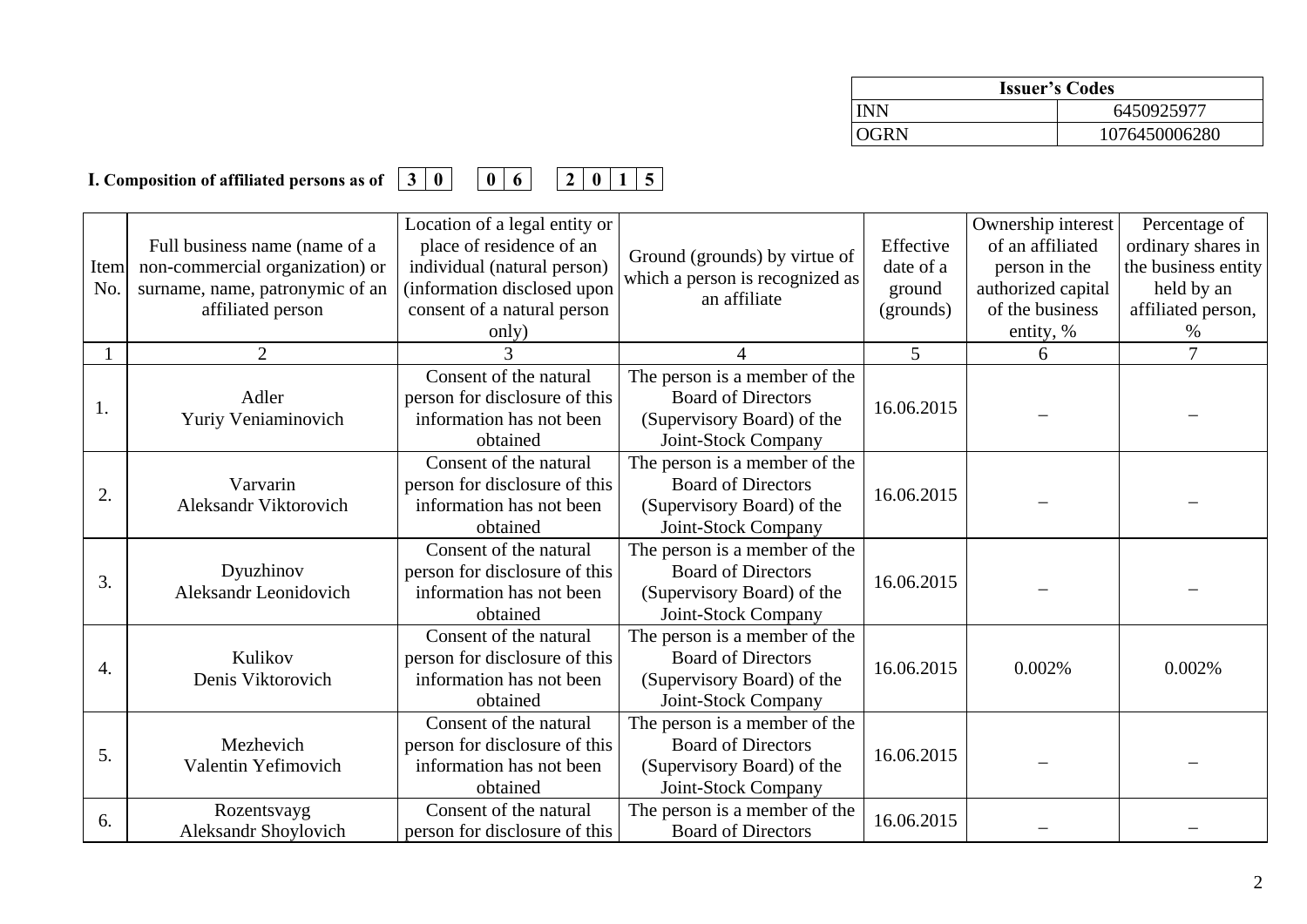|     |                                          | information has not been                                                                        | (Supervisory Board) of the                                                                                      |            |          |          |
|-----|------------------------------------------|-------------------------------------------------------------------------------------------------|-----------------------------------------------------------------------------------------------------------------|------------|----------|----------|
|     |                                          | obtained                                                                                        | Joint-Stock Company                                                                                             |            |          |          |
|     |                                          |                                                                                                 | The person is the Sole<br>Executive Body of the<br>Joint-Stock Company                                          | 12.12.2008 |          |          |
|     | Ryabikin<br><b>Vladimir Anatolievich</b> | Consent of the natural<br>person for disclosure of this                                         | The person is a member of the<br>Collegial Executive Body of<br>the Joint-Stock Company                         | 18.04.2008 |          |          |
| 7.  |                                          | information has not been<br>obtained                                                            | The person is a member of the<br><b>Board of Directors</b><br>(Supervisory Board) of the<br>Joint-Stock Company | 16.06.2015 |          |          |
|     |                                          |                                                                                                 | The person belongs to the same<br>group of persons as the<br>Joint-Stock Company                                | 12.12.2008 |          |          |
| 8.  | Serebryakov<br>Konstantin Sergeevich     | Consent of the natural<br>person for disclosure of this<br>information has not been<br>obtained | The person is a member of the<br><b>Board of Directors</b><br>(Supervisory Board) of the<br>Joint-Stock Company | 16.06.2015 |          |          |
| 9.  | Khadziev<br>Alan Fyodorovich             | Consent of the natural<br>person for disclosure of this<br>information has not been<br>obtained | The person is a member of the<br><b>Board of Directors</b><br>(Supervisory Board) of the<br>Joint-Stock Company | 16.06.2015 |          |          |
| 10. | Kharin<br>Andrey Nikolaevich             | Consent of the natural<br>person for disclosure of this<br>information has not been<br>obtained | The person is a member of the<br><b>Board of Directors</b><br>(Supervisory Board) of the<br>Joint-Stock Company | 16.06.2015 |          |          |
| 11. | Shaydullin<br>Farit Gabdulfatovich       | Consent of the natural<br>person for disclosure of this<br>information has not been<br>obtained | The person is a member of the<br><b>Board of Directors</b><br>(Supervisory Board) of the<br>Joint-Stock Company | 16.06.2015 |          |          |
| 12. | Zaretskiy<br>Dmitriy Lvovich             | Consent of the natural<br>person for disclosure of this                                         | The person is a member of the<br>Collegial Executive Body of                                                    | 25.07.2012 | 0,00052% | 0,00052% |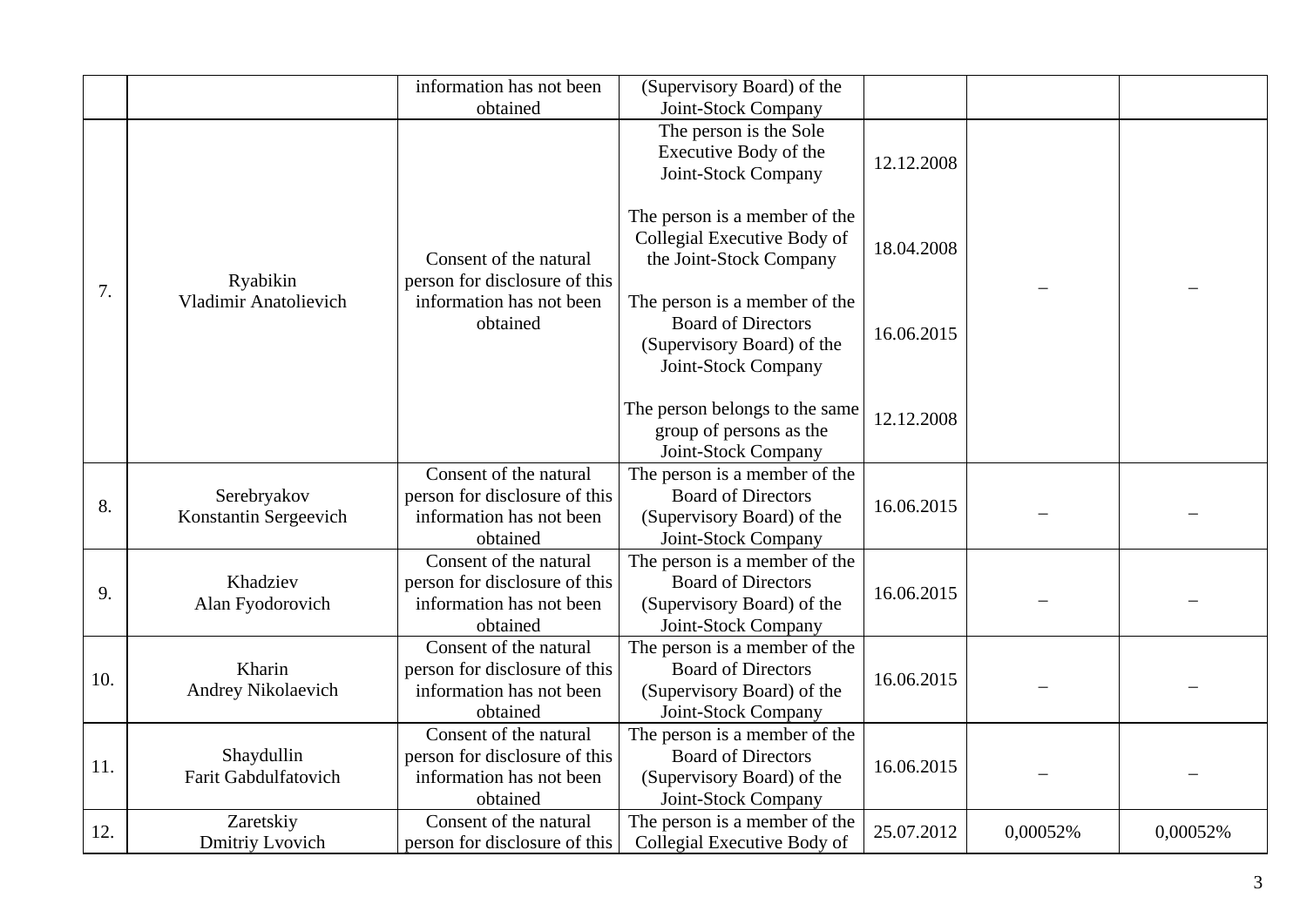|     |                                                          | information has not been<br>obtained                                                            | the Joint-Stock Company                                                                  |            |            |            |
|-----|----------------------------------------------------------|-------------------------------------------------------------------------------------------------|------------------------------------------------------------------------------------------|------------|------------|------------|
| 13. | Kuliev<br>Vyacheslav Igorevich                           | Consent of the natural<br>person for disclosure of this<br>information has not been<br>obtained | The person is a member of the<br>Collegial Executive Body of<br>the Joint-Stock Company  | 21.12.2012 |            |            |
| 14. | Paylov<br>Oleg Grigorievich                              | Consent of the natural<br>person for disclosure of this<br>information has not been<br>obtained | The person is a member of the<br>Collegial Executive Body of<br>the Joint-Stock Company  | 24.07.2014 |            |            |
| 15. | Ponomaryov<br><b>Vladimir Borisovich</b>                 | Consent of the natural<br>person for disclosure of this<br>information has not been<br>obtained | The person is a member of the<br>Collegial Executive Body of<br>the Joint-Stock Company  | 07.04.2009 |            |            |
| 16. | Puchkova<br>Irina Yuriyevna                              | Consent of the natural<br>person for disclosure of this<br>information has not been<br>obtained | The person is a member of the<br>Collegial Executive Body of<br>the Joint-Stock Company  | 03.03.2011 |            |            |
| 17. | Rebrova<br>Natalia Leonidovna                            | Consent of the natural<br>person for disclosure of this<br>information has not been<br>obtained | The person is a member of the<br>Collegial Executive Body of<br>the Joint-Stock Company  | 06.10.2009 | 0.0000347% | 0.0000347% |
| 18. | Tamlenova<br>Irina Alekseevna                            | Consent of the natural<br>person for disclosure of this<br>information has not been<br>obtained | The person is a member of the<br>Collegial Executive Body of<br>the Joint-Stock Company  | 07.04.2009 |            |            |
| 19. | Frolov<br><b>Sergey Petrovich</b>                        | Consent of the natural<br>person for disclosure of this<br>information has not been<br>obtained | The person is a member of the<br>Collegial Executive Body of<br>the Joint-Stock Company  | 07.04.2009 |            |            |
| 20. | Open Joint-Stock Company<br>Russian Grids (Rosseti, JSC) | bld. 4, ul. Belovezhskaya,<br>Moscow 121353, Russia                                             | The person is entitled to dispose<br>of over 20% of the voting<br>shares in the Company. | 20.08.2008 | 67.626%    | 67.626%    |
|     |                                                          |                                                                                                 | Over 50% of the members of<br>the Company's Board of                                     | 11.06.2013 |            |            |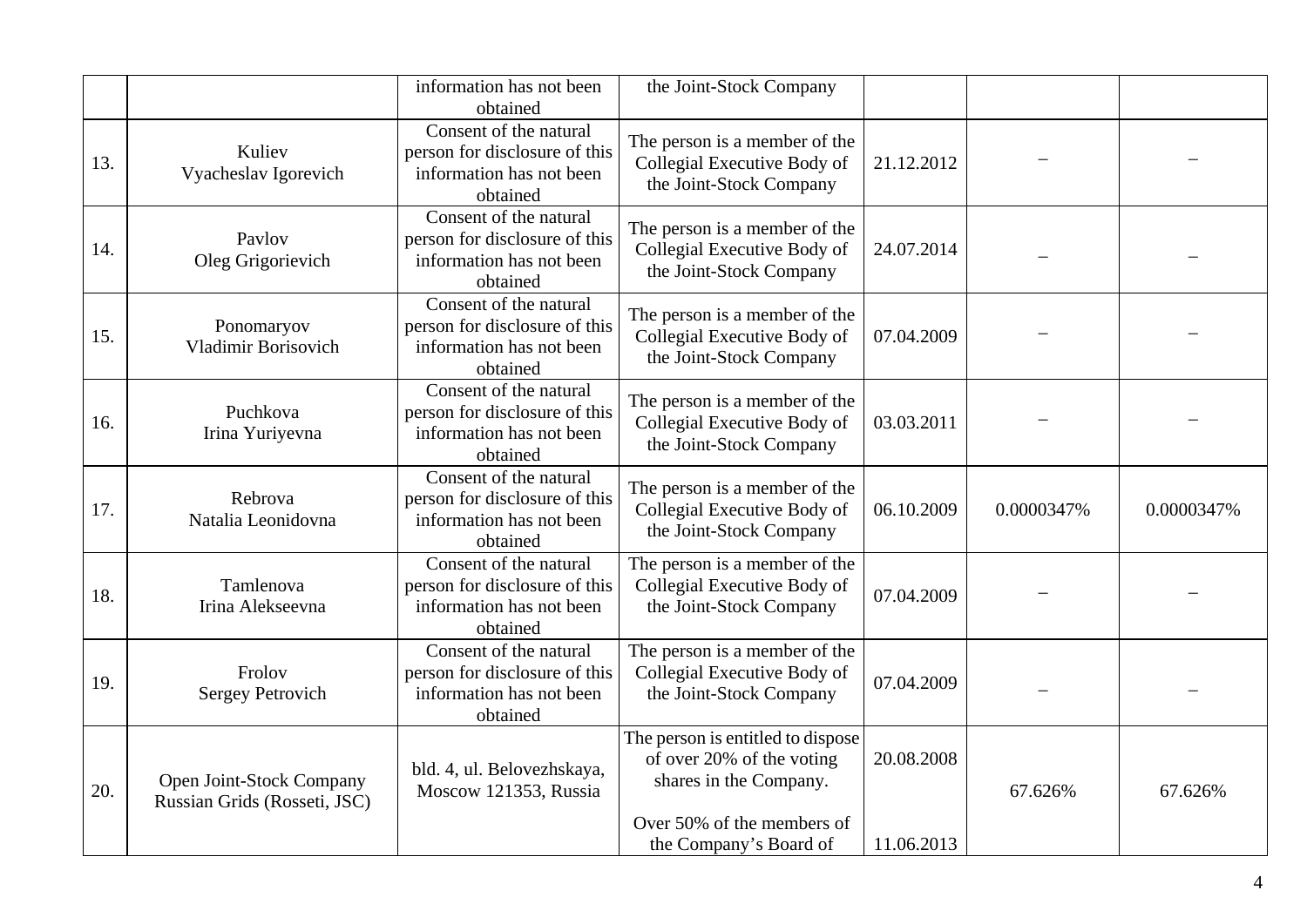|     |                                                                  |                                                                      | Directors have been elected<br>according to the proposal made<br>by the person<br>The person belongs to the same<br>group of persons as the<br>Joint-Stock Company                                                  | 01.07.2008 |  |
|-----|------------------------------------------------------------------|----------------------------------------------------------------------|---------------------------------------------------------------------------------------------------------------------------------------------------------------------------------------------------------------------|------------|--|
| 21. | Open Joint-Stock Company Social<br>Sphere-M                      | 50, prospekt Lenina,<br>Saransk, 430003, the<br>Republic of Mordovia | The Joint-Stock Company is<br>entitled to dispose of over 20%<br>of the total number of votes<br>attached to the shares (stocks,<br>contributions) constituting the<br>authorized (share) capital of<br>this person | 28.04.2008 |  |
|     |                                                                  |                                                                      | The person belongs to the same<br>group of persons as the<br>Joint-Stock Company                                                                                                                                    | 28.04.2008 |  |
| 22. | Open Joint-Stock Company<br><b>Chuvash Autotransport Company</b> | 21, ul. Promyshlennaya,<br>Novocheboksarsk, 429954                   | The Joint-Stock Company is<br>entitled to dispose of over 20%<br>of the total number of votes<br>attached to the shares (stocks,<br>contributions) constituting the<br>authorized (share) capital of<br>this person | 28.04.2008 |  |
|     |                                                                  |                                                                      | The person belongs to the same<br>group of persons as the<br>Joint-Stock Company                                                                                                                                    | 28.04.2008 |  |
| 23. | Open Joint-Stock Company<br>Solnechny<br>Sanatorium-Preventorium | 58, ul. Turbinnaya,<br>Orenburg 460023                               | The Joint-Stock Company is<br>entitled to dispose of over 20%<br>of the total number of votes<br>attached to the shares (stocks,<br>contributions) constituting the<br>authorized (share) capital of<br>this person | 28.04.2008 |  |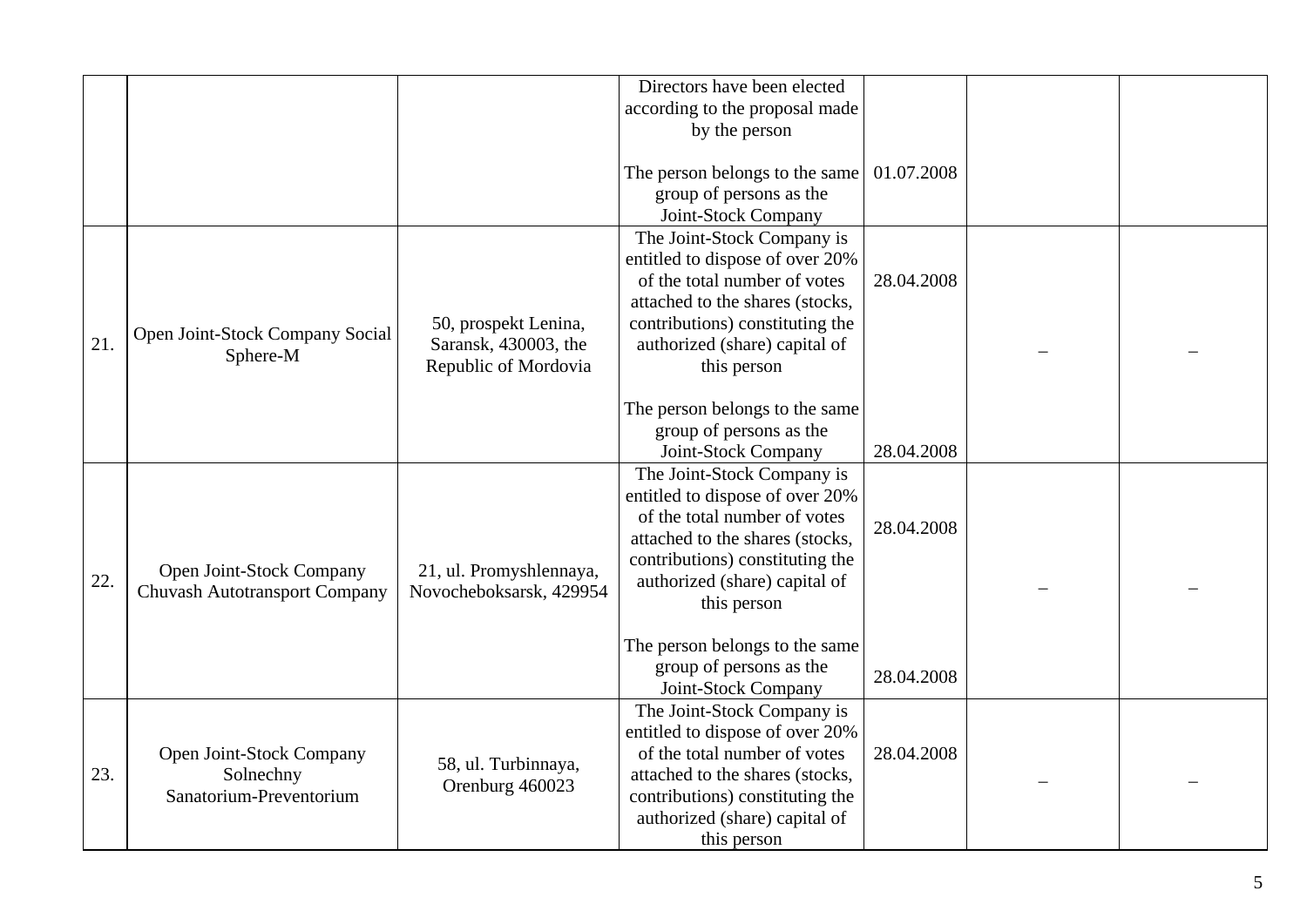|     |                                                                                                              |                                                                                             | The person belongs to the same<br>group of persons as the<br>Joint-Stock Company                                                                       | 28.04.2008 |  |
|-----|--------------------------------------------------------------------------------------------------------------|---------------------------------------------------------------------------------------------|--------------------------------------------------------------------------------------------------------------------------------------------------------|------------|--|
| 24. | Open Joint-Stock Company<br>Energoservice of Volga                                                           | 149A, ul. Moskovskaya,<br>Saratov, 410012, the<br><b>Russian Federation</b>                 | The Joint-Stock Company is<br>entitled to dispose of over 20%<br>of the total number of votes<br>attached to the voting shares of<br>this legal entity | 12.01.2011 |  |
|     |                                                                                                              |                                                                                             | The person belongs to the same<br>group of persons as the<br>Joint-Stock Company                                                                       | 12.01.2011 |  |
| 25. | Open Joint-Stock Company<br><b>Interregional Distribution Grid</b><br>Company of Center                      | bld. 4, ul. 2-Yamskaya,<br>Moscow 127018, Russia                                            | The person belongs to the same<br>group of persons as the<br>Joint-Stock Company                                                                       | 01.07.2008 |  |
| 26. | <b>Open Joint -Stock Company</b><br><b>Interregional Distribution Grid</b><br>Company of the North-West      | 31, ul. Sobornaya, Gatchina<br>188300, the Leningrad<br>region, Russia                      | The person belongs to the same<br>group of persons as the<br>Joint-Stock Company                                                                       | 01.07.2008 |  |
| 27. | Open Joint-Stock Company<br><b>Interregional Distribution Grid</b><br>Company of Urals                       | 140, ul. Mamina-Sibiryaka,<br>Yekaterinburg, 620026                                         | The person belongs to the same<br>group of persons as the<br>Joint-Stock Company                                                                       | 01.07.2008 |  |
| 28. | Open Joint-Stock Company<br><b>Interregional Distribution Grid</b><br>Company of Siberia                     | 144a, ul. Bogarda,<br>Krasnoyarsk, 660021                                                   | The person belongs to the same<br>group of persons as the<br>Joint-Stock Company                                                                       | 01.07.2008 |  |
| 29. | Open Joint -Stock Company<br><b>Interregional Distribution Grid</b><br>Company of Center and Volga<br>region | 33, ul. Rozhdestvenskaya,<br>Nizhny Novgorod 603950,<br>the Russian Federation              | The person belongs to the same<br>group of persons as the<br>Joint-Stock Company                                                                       | 01.07.2008 |  |
| 30. | Open Joint-Stock Company<br><b>Interregional Distribution Grid</b><br>Company of the South                   | 49, ul. Bolshaya Sadovaya,<br>Rostov-on-Don 344002                                          | The person belongs to the same<br>group of persons as the<br>Joint-Stock Company                                                                       | 01.07.2008 |  |
| 31. | Open Joint -Stock Company<br><b>Interregional Distribution Grid</b><br>Company of the North Caucasus         | 13a, ul. Podstantsionnaya,<br>Energetik settlement,<br>Pyatigorsk 357506,<br>Stavropol Krai | The person belongs to the same<br>group of persons as the<br>Joint-Stock Company                                                                       | 01.07.2008 |  |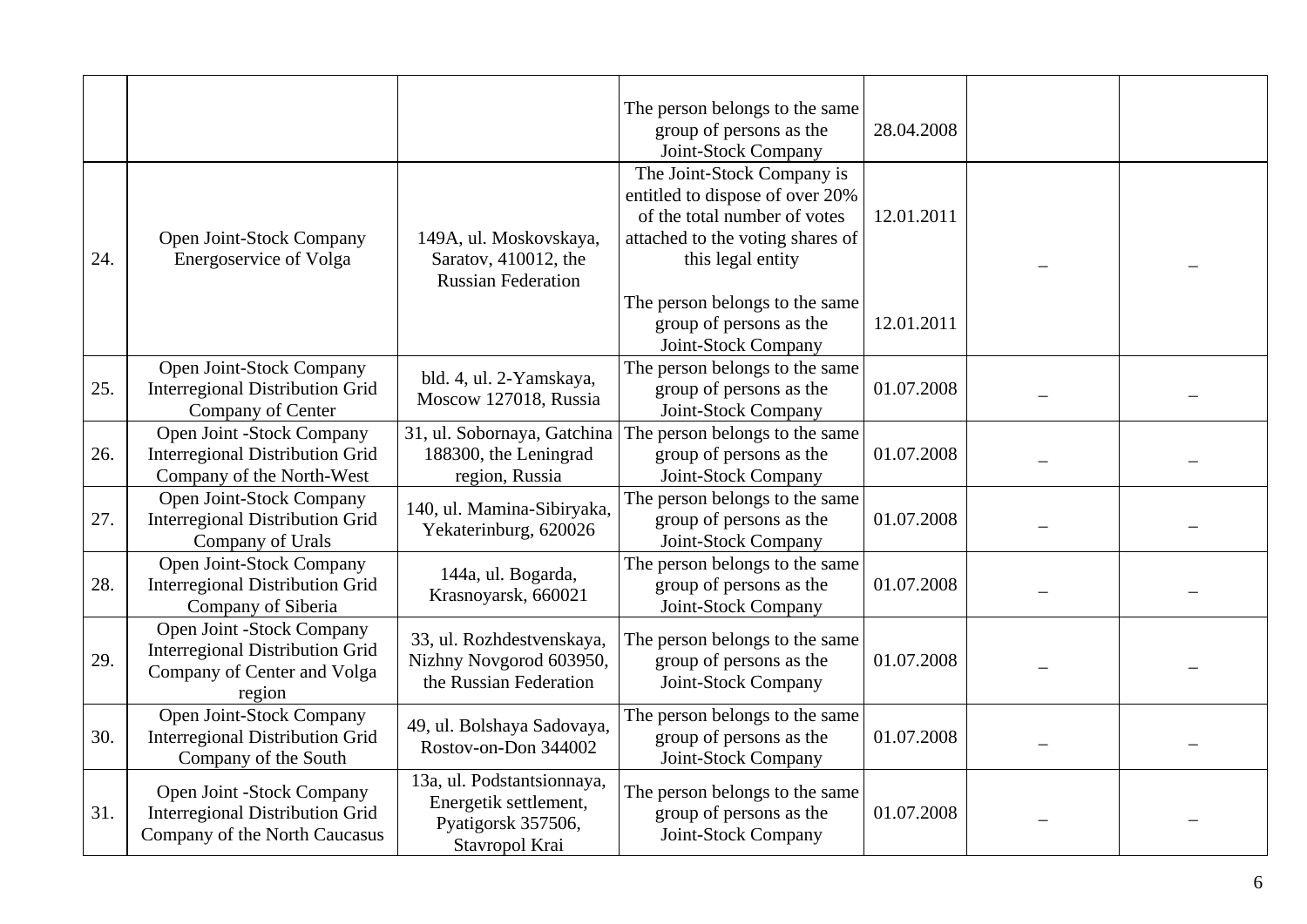| 32. | Open Joint-Stock Company of<br>Power Industry and Electrification<br>Tyumenenergo                                              | 4, ul. Universitetskaya,<br>Surgut, the Tyumen region,<br>Khanty-Mansi Autonomous<br>Area - Yugra, 628406,<br>Russia | The person belongs to the same<br>group of persons as the<br>Joint-Stock Company | 01.07.2008 |  |
|-----|--------------------------------------------------------------------------------------------------------------------------------|----------------------------------------------------------------------------------------------------------------------|----------------------------------------------------------------------------------|------------|--|
| 33. | Open Joint-Stock Company of<br>Power Industry and Electrification<br>Lenenergo                                                 | 1, ploshchad Konstitutsii,<br>Saint Petersburg, 196247                                                               | The person belongs to the same<br>group of persons as the<br>Joint-Stock Company | 01.07.2008 |  |
| 34. | Open Joint-Stock Company<br>Moscow United Electric Grid<br>Company                                                             | bld. 2, Vtoroy Paveletsky<br>proezd 3, Moscow, 115114                                                                | The person belongs to the same<br>group of persons as the<br>Joint-Stock Company | 01.07.2008 |  |
| 35. | Open Joint-Stock Company of<br>Power Industry and Electrification<br>Yantarenergo                                              | 34, ul. Teatralnaya,<br>Kaliningrad, the Russian<br>Federation                                                       | The person belongs to the same<br>group of persons as the<br>Joint-Stock Company | 01.07.2008 |  |
| 36. | Open Joint-Stock Company<br>North-West Energy Management<br>Company                                                            | ID code: B, bld. 2,<br>ploshchad Aleksandra<br>Nevskogo, Saint Petersburg,<br>191167                                 | The person belongs to the same<br>group of persons as the<br>Joint-Stock Company | 01.07.2008 |  |
| 37. | Open Joint-Stock Company<br>Dagestan Energy Retail Company                                                                     | 73, ul. Dakhadaeva,<br>Makhachkala, Republic of<br>Dagestan                                                          | The person belongs to the same<br>group of persons as the<br>Joint-Stock Company | 01.07.2008 |  |
| 38. | Kabardino-Balkarian Open<br>Joint-Stock Company of Power<br>Industry and Electrification                                       | 6, ul. Shchorsa, Nalchik, the<br>Kabardino-Balkarian<br>Republic, 360000                                             | The person belongs to the same<br>group of persons as the<br>Joint-Stock Company | 01.07.2008 |  |
| 39. | Open Joint-Stock Company<br>Karachayevo-Cherkesskenergo                                                                        | 3, ul. Osmana Kasayeva,<br>Cherkessk, the<br>Kabardino-Balkarian<br>Republic                                         | The person belongs to the same<br>group of persons as the<br>Joint-Stock Company | 01.07.2008 |  |
| 40. | Open Joint-Stock Company<br>Kalmenergosbyt                                                                                     | 7a, ul. Lermontova, Elista<br>358000, Republic of<br>Kalmykia                                                        | The person belongs to the same<br>group of persons as the<br>Joint-Stock Company | 01.07.2008 |  |
| 41. | Open Joint-Stock Company<br>Management of Fiber-Optic<br><b>Communication Lines at Overhead</b><br>Power Transmission Lines of | 15, Semyonovskiy per.,<br>Moscow, 107023                                                                             | The person belongs to the same<br>group of persons as the<br>Joint-Stock Company | 30.06.2011 |  |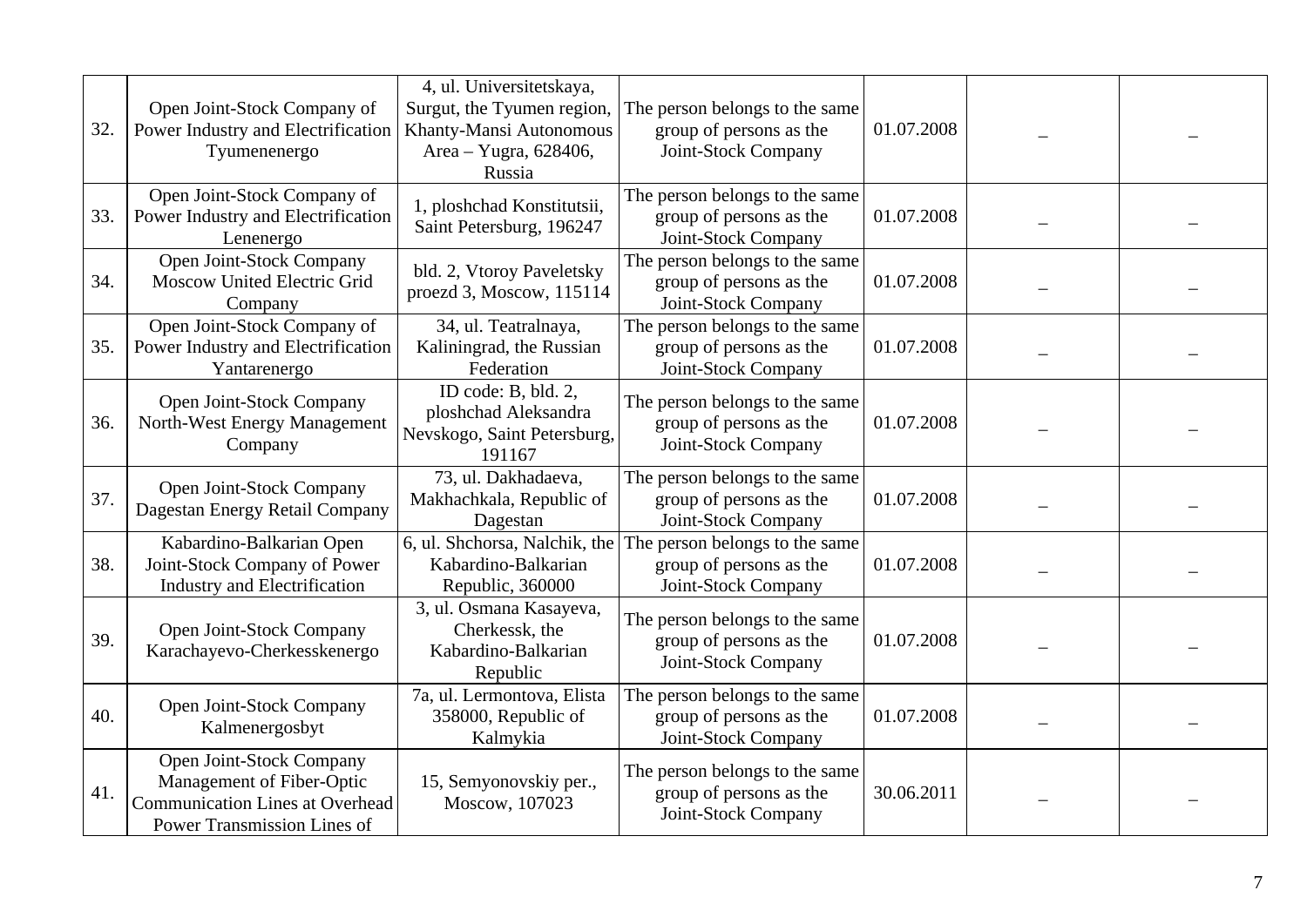|     | <b>Interregional Distribution Grid</b><br>Companies                                                    |                                                                                          |                                                                                  |            |  |
|-----|--------------------------------------------------------------------------------------------------------|------------------------------------------------------------------------------------------|----------------------------------------------------------------------------------|------------|--|
| 42. | Open Joint-Stock Company<br>Realty of the United Power System<br><b>Engineering Center</b>             | 2, Volokolamskoye Shosse,<br>Moscow, 125933                                              | The person belongs to the same<br>group of persons as the<br>Joint-Stock Company | 01.07.2008 |  |
| 43. | Open Joint-Stock Company<br><b>Tomsk Distribution Company</b>                                          | 36, prospekt Kirova, Tomsk,<br>634041                                                    | The person belongs to the same<br>group of persons as the<br>Joint-Stock Company | 01.07.2008 |  |
| 44. | Open Joint-Stock Company<br><b>VNIPIenergoprom Association</b>                                         | 2/1, Semyonovskaya<br>Naberezhnaya, Moscow,<br>105094, the Russian<br>Federation         | The person belongs to the same<br>group of persons as the<br>Joint-Stock Company | 01.07.2008 |  |
| 45. | Open Joint-Stock Company<br>Special Design Bureau of Heat<br>Power Engineering Equipment<br><b>VTI</b> | 4/1, Tretiy Avtozavodskiy<br>Proezd, Moscow, the<br><b>Russian Federation</b>            | The person belongs to the same<br>group of persons as the<br>Joint-Stock Company | 01.07.2008 |  |
| 46. | Open Joint-Stock Company<br>Tyvaenergosbyt                                                             | 2a, ul. Zavodskaya, Kyzyl,<br>the Republic of Tyva,<br>667010, the Russian<br>Federation | The person belongs to the same<br>group of persons as the<br>Joint-Stock Company | 01.07.2008 |  |
| 47. | Open Joint-Stock Company of<br>Power Industry and Electrification<br>Ingushenergo                      | 5, ul. Chechenskaya,<br>Nazran, 386101, Republic<br>of Ingooshetia                       | The person belongs to the same<br>group of persons as the<br>Joint-Stock Company | 01.07.2008 |  |
| 48. | Public Joint-Stock Company of<br>Power Industry and Electrification<br>of Kuban                        | Krasnodar, the Russian<br>Federation                                                     | The person belongs to the same<br>group of persons as the<br>Joint-Stock Company | 01.07.2008 |  |
| 49. | Open Joint-Stock Company of<br>Power Industry and Electrification<br>Sevkavkazenergo                   | 19, ul. Tamaeva,<br>Vladikavkaz, Republic of<br>North Ossetia - Alania,<br>362000        | The person belongs to the same<br>group of persons as the<br>Joint-Stock Company | 01.07.2008 |  |
| 50. | Open Joint-Stock Company<br>Nurenergo                                                                  | 6, Staropromyslovskoye<br>Shosse, Grozny, Chechen<br>Republic, 364051                    | The person belongs to the same<br>group of persons as the<br>Joint-Stock Company | 01.07.2008 |  |
| 51. | Open Joint-Stock Company<br>Chechenenergo                                                              | 6, Staropromyslovskoye<br>Shosse, Grozny, Chechen                                        | The person belongs to the same<br>group of persons as the                        | 01.07.2008 |  |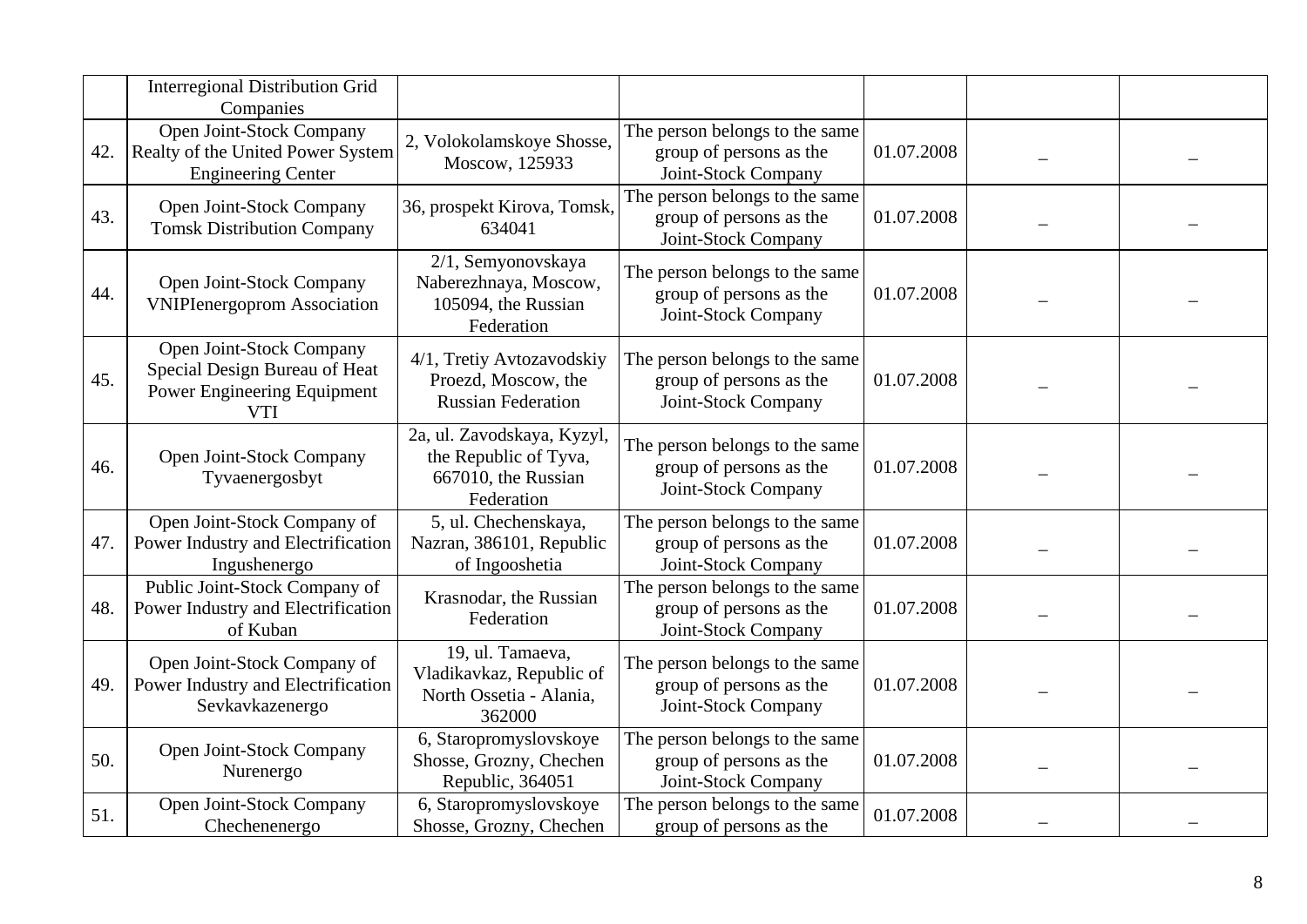|     |                                                                    | Republic, 364051                                                                                                        | Joint-Stock Company                                                              |            |  |
|-----|--------------------------------------------------------------------|-------------------------------------------------------------------------------------------------------------------------|----------------------------------------------------------------------------------|------------|--|
| 52. | Open Joint-Stock Company<br>Energetik                              | 1, ul. Sanatornaya,<br><b>Industrial Community</b><br>Novaya Lyada, the Tambov<br>region, 392515                        | The person belongs to the same<br>group of persons as the<br>Joint-Stock Company | 01.07.2008 |  |
| 53. | Open Joint-Stock Company<br>Pskovenergoagent                       | 32, ul. Staro-Tekstilnaya,<br>Pskov, 180006, the Russian<br>Federation                                                  | The person belongs to the same<br>group of persons as the<br>Joint-Stock Company | 01.07.2008 |  |
| 54. | Open Joint-Stock Company<br>Pskovenergosbyt                        | 24, ul. Zavodskaya, Pskov,<br>180000                                                                                    | The person belongs to the same<br>group of persons as the<br>Joint-Stock Company | 01.07.2008 |  |
| 55. | Open Joint-Stock Company<br>Lesnaya Skazka                         | Syargilakhta village, the<br>Pryazhinskiy district, the<br>Republic of Karelia, the<br><b>Russian Federation</b>        | The person belongs to the same<br>group of persons as the<br>Joint-Stock Company | 01.07.2008 |  |
| 56. | Open Joint-Stock Company<br>Yekaterinburg Electric Grid<br>Company | 1, ul. Borisa Yeltsina,<br>Yekaterinburg, 620014, the<br><b>Russian Federation</b>                                      | The person belongs to the same<br>group of persons as the<br>Joint-Stock Company | 01.07.2008 |  |
| 57. | Open Joint-Stock Company<br>Sotssphera                             | Recreation camp named<br>after Strelnikov,<br>Chernoluchye settlement,<br>the Omsk district, the Omsk<br>region, 644518 | The person belongs to the same<br>group of persons as the<br>Joint-Stock Company | 01.07.2008 |  |
| 58. | Open Joint-Stock Company<br>Tyvaenergo                             | 4, ul. Rabochaya, Kyzyl, the<br>Republic of Tyva, 667001,<br>the Russian Federation                                     | The person belongs to the same<br>group of persons as the<br>Joint-Stock Company | 01.07.2008 |  |
| 59. | <b>Closed Joint-Stock Company</b><br><b>SVET</b>                   | 8, ul. Lunacharskogo, Bor<br>606440, the Nizhny<br>Novgorod region                                                      | The person belongs to the same<br>group of persons as the<br>Joint-Stock Company | 01.07.2008 |  |
| 60. | Open Joint-Stock Company<br>Berendeyevskoye                        | Berendeyevka settlement,<br>Lyskovsky district, the<br>Nizhny Novgorod region,<br>606241                                | The person belongs to the same<br>group of persons as the<br>Joint-Stock Company | 01.07.2008 |  |
| 61. | Open Joint-Stock Company<br>Avtotransportnoye Khozyaistvo          | 50, ul. Yuzhnaya, Orichi<br>settlement, the Orichi                                                                      | The person belongs to the same<br>group of persons as the                        | 01.07.2008 |  |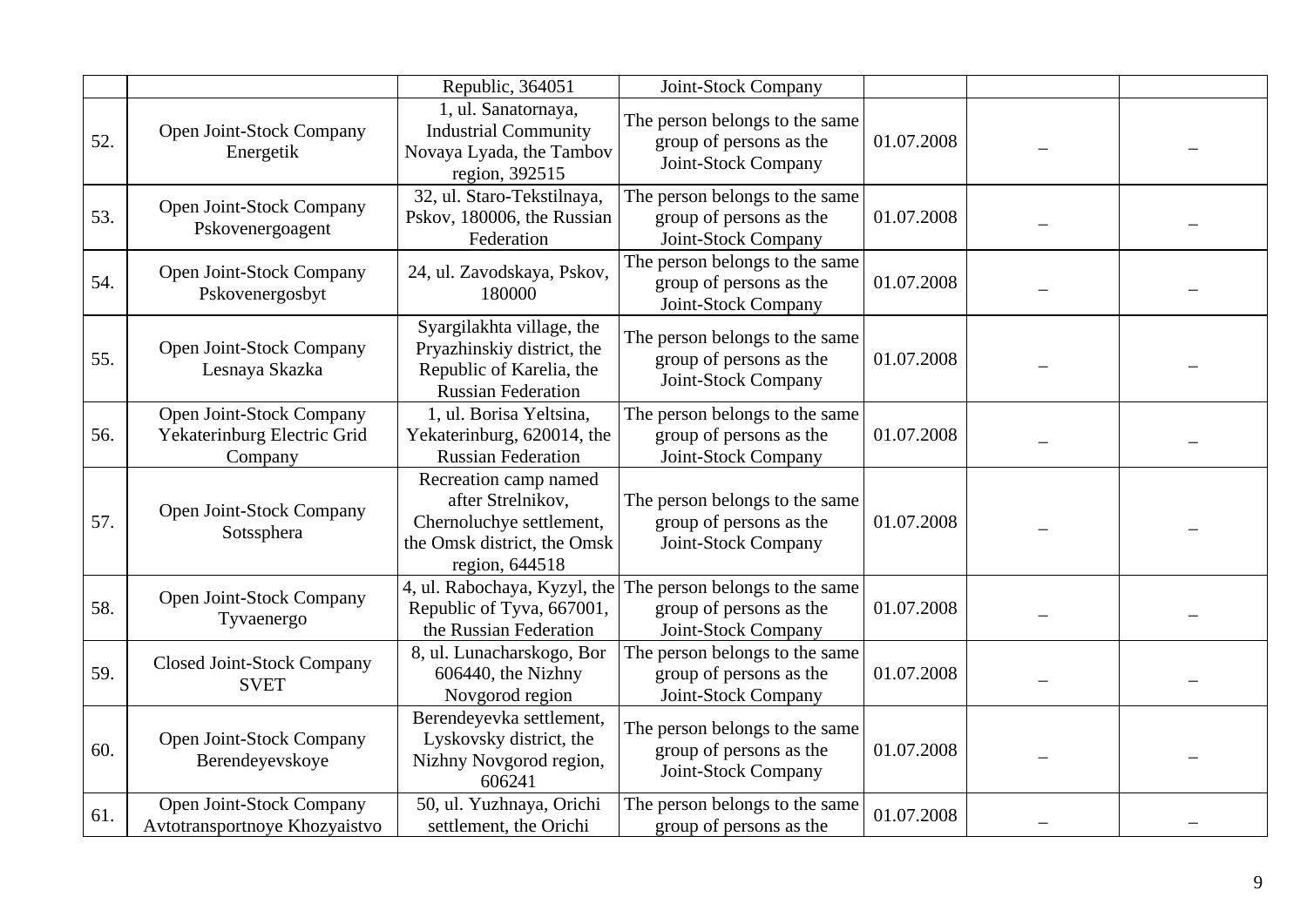|     | (Motor Transport Facilities)                                                    | district, the Kirov region,<br>the Russian Federation                                                           | Joint-Stock Company                                                              |            |  |
|-----|---------------------------------------------------------------------------------|-----------------------------------------------------------------------------------------------------------------|----------------------------------------------------------------------------------|------------|--|
| 62. | Open Joint-Stock Company<br>Energetik<br>Sanatorium-Preventorium                | 10, ul. Aviatsionnaya,<br>Izhevsk, 426009, the<br>Udmurtian Republic, the<br><b>Russian Federation</b>          | The person belongs to the same<br>group of persons as the<br>Joint-Stock Company | 01.07.2008 |  |
| 63. | Open Joint-Stock Company<br>Kaliningrad Generating Company                      | 10a, Pravaya Naberezhnaya,<br>Kaliningrad, the Russian<br>Federation                                            | The person belongs to the same<br>group of persons as the<br>Joint-Stock Company | 01.07.2008 |  |
| 64. | Open Joint-Stock Company<br>Yantarenergosbyt                                    | 10, ul. Darvina, Kaliningrad                                                                                    | The person belongs to the same<br>group of persons as the<br>Joint-Stock Company | 01.07.2008 |  |
| 65. | Open Joint-Stock Company<br><b>Energetik Recreation Camp</b>                    | 3, ul. Shkolnaya, stanitsa<br>Shepsi, the Tuapse district,<br>Krasnodar Krai, 352818                            | The person belongs to the same<br>group of persons as the<br>Joint-Stock Company | 01.07.2008 |  |
| 66. | Open Joint-Stock Company<br>Sokolovskoye Agricultural<br>Enterprise             | 32, ul. Kurskaya,<br>Sokolovo-Kundryuchenskiy<br>settlement,<br>Novoshakhtinsk-10, the<br>Rostov region, Russia | The person belongs to the same<br>group of persons as the<br>Joint-Stock Company | 01.07.2008 |  |
| 67. | Open Joint-Stock Company<br>Agricultural Enterprise named<br>after A.A. Grechko | 21, ul. Teatralnaya,<br>Kuybyshevo settlement, the<br>Kuybyshevo district, the<br>Rostov region, Russia         | The person belongs to the same<br>group of persons as the<br>Joint-Stock Company | 01.07.2008 |  |
| 68. | Closed Joint-Stock Company<br>Lenenergospetsremont                              | bld. 43 (ID code "A"), 12<br>Liniya, Vasilievskiy Ostrov,<br>Saint Petersburg, 191180                           | The person belongs to the same<br>group of persons as the<br>Joint-Stock Company | 01.07.2008 |  |
| 69. | Open Joint-Stock Company<br>Moskabelsetmontazh                                  | bld. 17, ul.<br>Yuzhnoportovaya, Moscow<br>115088                                                               | The person belongs to the same<br>group of persons as the<br>Joint-Stock Company | 01.07.2008 |  |
| 70. | Open Joint-Stock Company<br>Moskabelenergoremont                                | bld. 7B, ul. Reutovskaya,<br>Moscow, 111539                                                                     | The person belongs to the same<br>group of persons as the<br>Joint-Stock Company | 01.07.2008 |  |
| 71. | Open Joint-Stock Company<br><b>Electrical Equipment Repairs Plant</b>           | 4a, Starokashirskoye<br>Shosse, Moscow, 152201                                                                  | The person belongs to the same<br>group of persons as the                        | 01.07.2008 |  |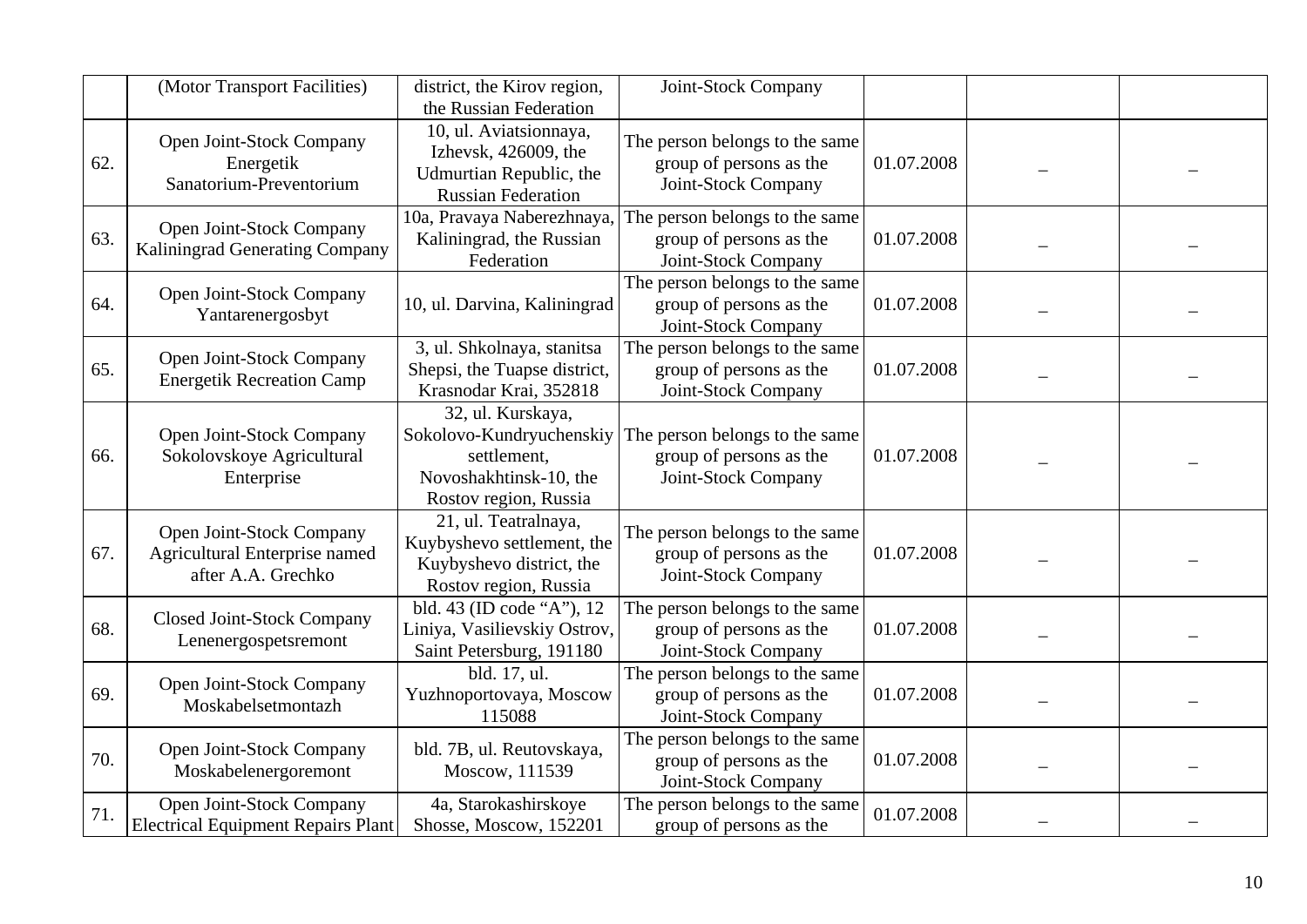|     |                                                                    |                                                                                           | Joint-Stock Company                                                              |            |  |
|-----|--------------------------------------------------------------------|-------------------------------------------------------------------------------------------|----------------------------------------------------------------------------------|------------|--|
| 72. | Open Joint-Stock Company<br><b>Energetik Vacation Hotel</b>        | 4, ul. Pionerskaya,<br>Divnomorskoye settlement,<br>Gelendzhik, Krasnodar<br>Krai, 353490 | The person belongs to the same<br>group of persons as the<br>Joint-Stock Company | 01.07.2008 |  |
| 73. | Open Joint-Stock Company<br><b>Plamya Recreation Complex</b>       | 2, Novomikhailovskiy<br>settlement, the Tuapse<br>district, Krasnodar Krai,<br>352856     | The person belongs to the same<br>group of persons as the<br>Joint-Stock Company | 01.07.2008 |  |
| 74. | <b>Closed Joint-Stock Company</b><br>Tsarskoselskaya Power Company | 5, ul. Glinki, Pushkin, Saint<br>Petersburg, 196600                                       | The person belongs to the same<br>group of persons as the<br>Joint-Stock Company | 01.07.2008 |  |
| 75. | Open Joint-Stock Company<br>Yekaterinburgenergosbyt                | 48, ul. Surikova,<br>Yekaterinburg, 620144                                                | The person belongs to the same<br>group of persons as the<br>Joint-Stock Company | 01.07.2008 |  |
| 76. | <b>Closed Joint-Stock Company</b><br>Kurortenergo                  | 16, ul. Kommunarov,<br>Sestroretsk, Saint<br>Petersburg, 197706                           | The person belongs to the same<br>group of persons as the<br>Joint-Stock Company | 01.07.2008 |  |
| 77. | Open Joint-Stock Company<br>Energotsentr                           | 65, ul. Kirova, Podolsk, the<br>Moscow region, 142117                                     | The person belongs to the same<br>group of persons as the<br>Joint-Stock Company | 01.07.2008 |  |
| 78. | Open Joint-Stock Company<br>Yaroslavl Electric Grid Company        | 26, ul. Blyukhera,<br>Yaroslavl, 150042                                                   | The person belongs to the same<br>group of persons as the<br>Joint-Stock Company | 30.12.2009 |  |
| 79. | <b>Limited Liability Company</b><br><b>Elektroservice Company</b>  | 39V, Sibirskiy Trakt,<br>Yekaterinburg, 620100                                            | The person belongs to the same<br>group of persons as the<br>Joint-Stock Company | 30.12.2009 |  |
| 80. | Open Joint-Stock Company<br>Dagenergoset                           | 73, ul. Dakhadaeva,<br>Makhachkala, 367020, the<br>Republic of Dagestan                   | The person belongs to the same<br>group of persons as the<br>Joint-Stock Company | 31.03.2010 |  |
| 81. | <b>Limited Liability Company</b><br>Uralenergotrans                | 140, ul. Mamina-Sibiryaka,<br>Yekaterinburg, 620026                                       | The person belongs to the same<br>group of persons as the<br>Joint-Stock Company | 30.09.2010 |  |
| 82. | Open Joint-Stock Company<br><b>Scientific and Research</b>         | 6, ul. Chaplygina, Moscow,<br>105062, the Russian                                         | The person belongs to the same<br>group of persons as the                        | 30.09.2010 |  |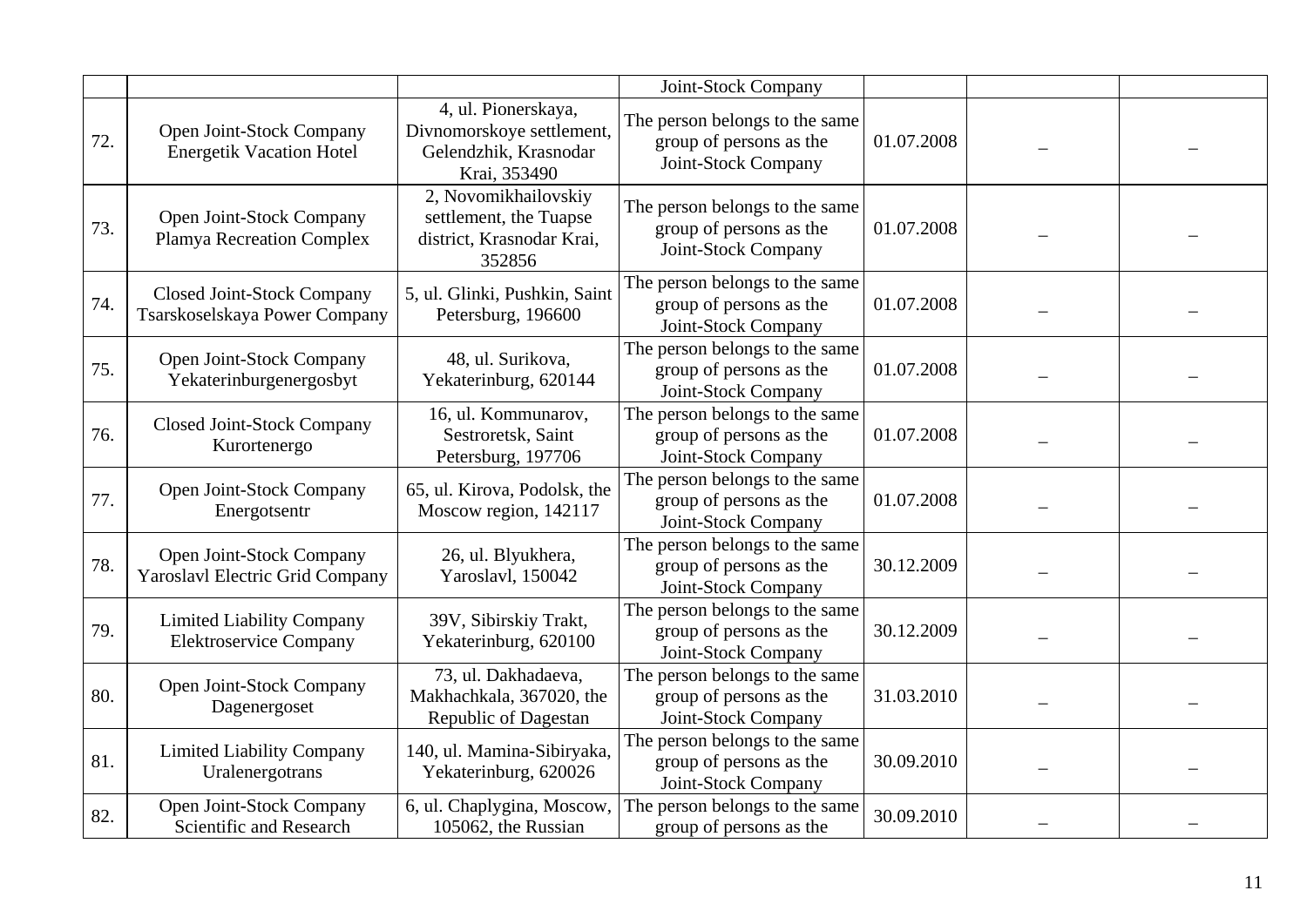|     | <b>Engineering Center of</b><br><b>Interregional Distribution Grid</b><br>Companies                               | Federation                                                                                                           | Joint-Stock Company                                                              |            |  |
|-----|-------------------------------------------------------------------------------------------------------------------|----------------------------------------------------------------------------------------------------------------------|----------------------------------------------------------------------------------|------------|--|
| 83. | Open Joint-Stock Company<br>Energoservice of the South                                                            | bld. 49, ul. Bolshaya<br>Sadovaya, Rostov-on-Don,<br>344002                                                          | The person belongs to the same<br>group of persons as the<br>Joint-Stock Company | 31.12.2010 |  |
| 84. | Open Joint-Stock Company<br><b>Interregional Energoservice</b><br>Company<br><b>Energy Efficient Technologies</b> | 6, ul. Proviantskaya, Nizhny<br>Novgorod, 603155, the<br><b>Russian Federation</b>                                   | The person belongs to the same<br>group of persons as the<br>Joint-Stock Company | 31.12.2010 |  |
| 85. | Open Joint-Stock Company<br><b>Energoservice Company</b>                                                          | 33, ul. 50 Let NLMK,<br>Lipetsk, 398001                                                                              | The person belongs to the same<br>group of persons as the<br>Joint-Stock Company | 31.03.2011 |  |
| 86. | Open Joint-Stock Company<br>Energoservice of Kuban                                                                | 47, ul. Novorossiyskaya,<br>Krasnodar, 350080                                                                        | The person belongs to the same<br>group of persons as the<br>Joint-Stock Company | 31.03.2011 |  |
| 87. | Open Joint-Stock Company<br>Yantarenergoservice                                                                   | 83, ul. Krasnoselskaya,<br>Kaliningrad, 236010                                                                       | The person belongs to the same<br>group of persons as the<br>Joint-Stock Company | 31.03.2011 |  |
| 88. | Open Joint-Stock Company<br><b>Energoservice Company of Urals</b>                                                 | 19, ul. Chaykovskogo,<br>Yekaterinburg, 620142, the<br><b>Russian Federation</b>                                     | The person belongs to the same<br>group of persons as the<br>Joint-Stock Company | 31.03.2011 |  |
| 89. | Open Joint-Stock Company<br>Energoservice of the North-West                                                       | 31, ul. Sobornaya, Gatchina,<br>188300, the Leningrad<br>region                                                      | The person belongs to the same<br>group of persons as the<br>Joint-Stock Company | 31.03.2011 |  |
| 90. | Open Joint-Stock Company<br>Energoservice Company of<br>Tyumenenergo                                              | 4, ul. Universitetskaya,<br>Surgut, the Tyumen region,<br>Khanty-Mansi Autonomous<br>Area - Yugra, 628406,<br>Russia | The person belongs to the same<br>group of persons as the<br>Joint-Stock Company | 31.03.2011 |  |
| 91. | Joint-Stock Company<br>Dagestan Grid Company                                                                      | Makhachkala, the Republic<br>of Dagestan, the Russian<br>Federation                                                  | The person belongs to the same<br>group of persons as the<br>Joint-Stock Company | 31.03.2011 |  |
| 92  | <b>Open Joint-Stock Company</b><br><b>Energoservice Company of Siberia</b>                                        | 5/1, ul. Vzletnaya,<br>Krasnoyarsk 660135                                                                            | The person belongs to the same<br>group of persons as the                        | 31.03.2011 |  |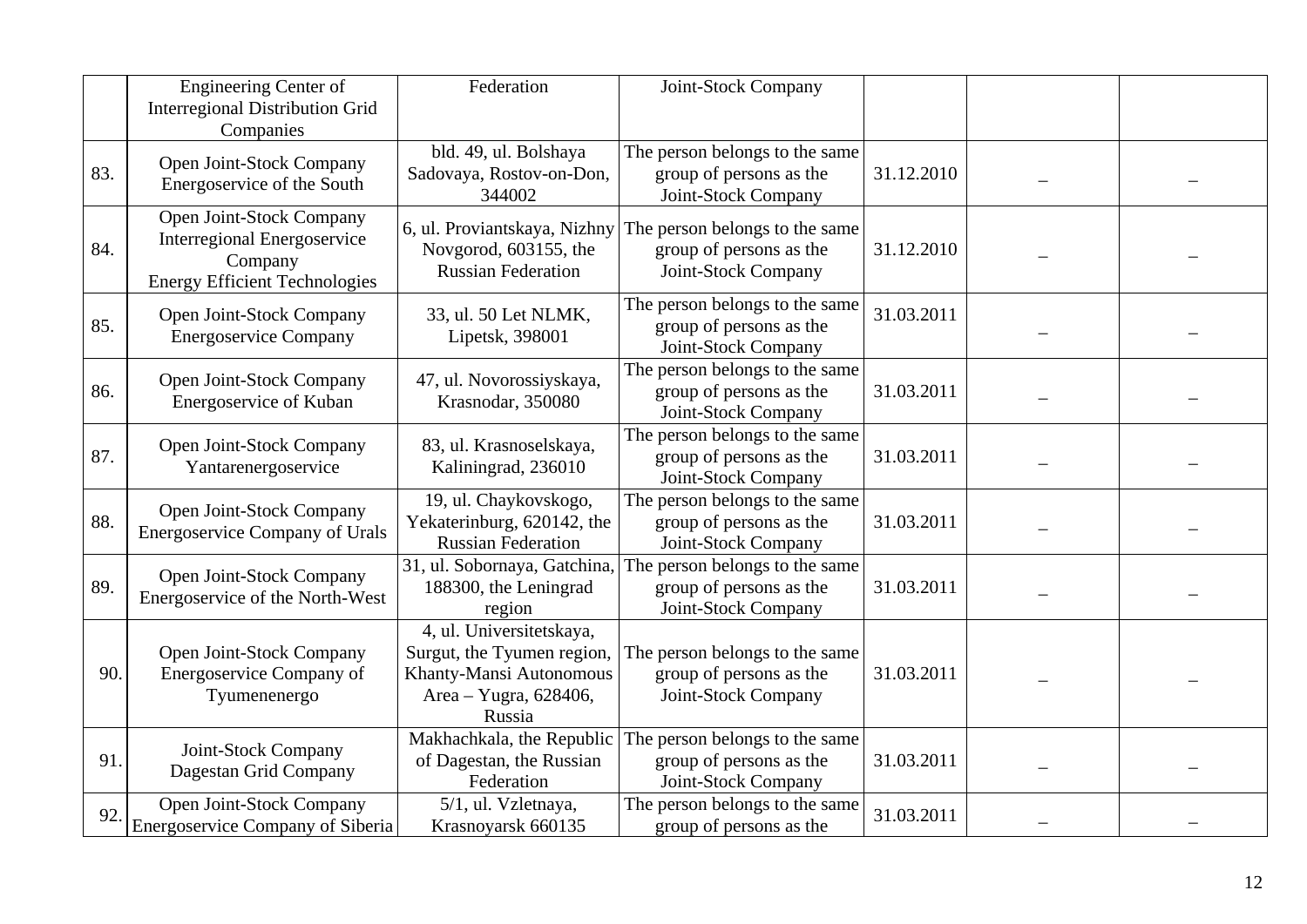|      |                                                                                                                                             |                                                                                   | Joint-Stock Company                                                              |            |  |
|------|---------------------------------------------------------------------------------------------------------------------------------------------|-----------------------------------------------------------------------------------|----------------------------------------------------------------------------------|------------|--|
| 93.  | <b>Closed Joint-Stock Company</b><br>Center of Innovations and Energy<br>Efficiency                                                         | 26, ul. Blyukhera,<br>Yaroslavl, 150042                                           | The person belongs to the same<br>group of persons as the<br>Joint-Stock Company | 30.09.2011 |  |
| 94.  | Open Joint-Stock Company<br><b>Energoservice Company</b><br>Lenenergo                                                                       | bld. 60-62 (ID code "A"),<br>Sinopskaya naberezhnaya,<br>Saint Petersburg, 191124 | The person belongs to the same<br>group of persons as the<br>Joint-Stock Company | 30.03.2012 |  |
| 95.  | <b>Limited Liability Company</b><br><b>ERDF Grids Vostok</b>                                                                                | 1, Vtoroy<br>Syromyatnicheskiy<br>pereulok, Moscow, 105120                        | The person belongs to the<br>same group of persons as the<br>Joint-Stock Company | 31.03.2014 |  |
| 96.  | <b>Limited Liability Company</b><br>Urenergokonsalt                                                                                         | 18, ul. 295 Strelkovoy<br>Divizii, Pyatigorsk, 357506,<br>Stavropol Krai          | The person belongs to the same<br>group of persons as the<br>Joint-Stock Company | 30.06.2012 |  |
| 97.  | Open Joint-Stock Company<br>Federal Grid Company of the<br><b>Unified Energy System</b>                                                     | 5A, ul. Akademika<br>Chelomeya, Moscow,<br>117630                                 | The person belongs to the same<br>group of persons as the<br>Joint-Stock Company | 30.09.2012 |  |
| 98.  | Open Joint-Stock Company<br><b>Moscow Telecommunications</b><br><b>Center of Energy Systems</b>                                             | 5A, ul. Akademika<br>Chelomeya, Moscow,<br>117630                                 | The person belongs to the same<br>group of persons as the<br>Joint-Stock Company | 30.09.2012 |  |
| 99.  | Open Joint-Stock Company<br>Scientific and Research<br><b>Engineering Center of</b><br><b>Interregional Distribution Grid</b><br>Companies  | bld. 3, Kashirskoye Shosse<br>22, Moscow, 115201 3                                | The person belongs to the same<br>group of persons as the<br>Joint-Stock Company | 30.09.2012 |  |
| 100. | Open Joint-Stock Company<br><b>Specialized Electricity</b><br>Transmission Service Company of<br>the Unified National Electrical<br>Network | bld. 1, ul. Parkovaya 1,<br>Noginsk, the Moscow<br>region, 142408                 | The person belongs to the same<br>group of persons as the<br>Joint-Stock Company | 30.09.2012 |  |
| 101  | Open Joint-Stock Company<br><b>Engineering and Construction</b><br>Management Centre of the Unified<br><b>National Electrical Network</b>   | 5A, ul. Akademika<br>Chelomeya, Moscow,<br>117630                                 | The person belongs to the same<br>group of persons as the<br>Joint-Stock Company | 30.09.2012 |  |
| 102. | Open Joint-Stock Company<br>Energosnabstroykomplekt of the                                                                                  | bld. 1, ul. Artyukhinoy 6,<br>Moscow, 109390                                      | The person belongs to the same<br>group of persons as the                        | 30.09.2012 |  |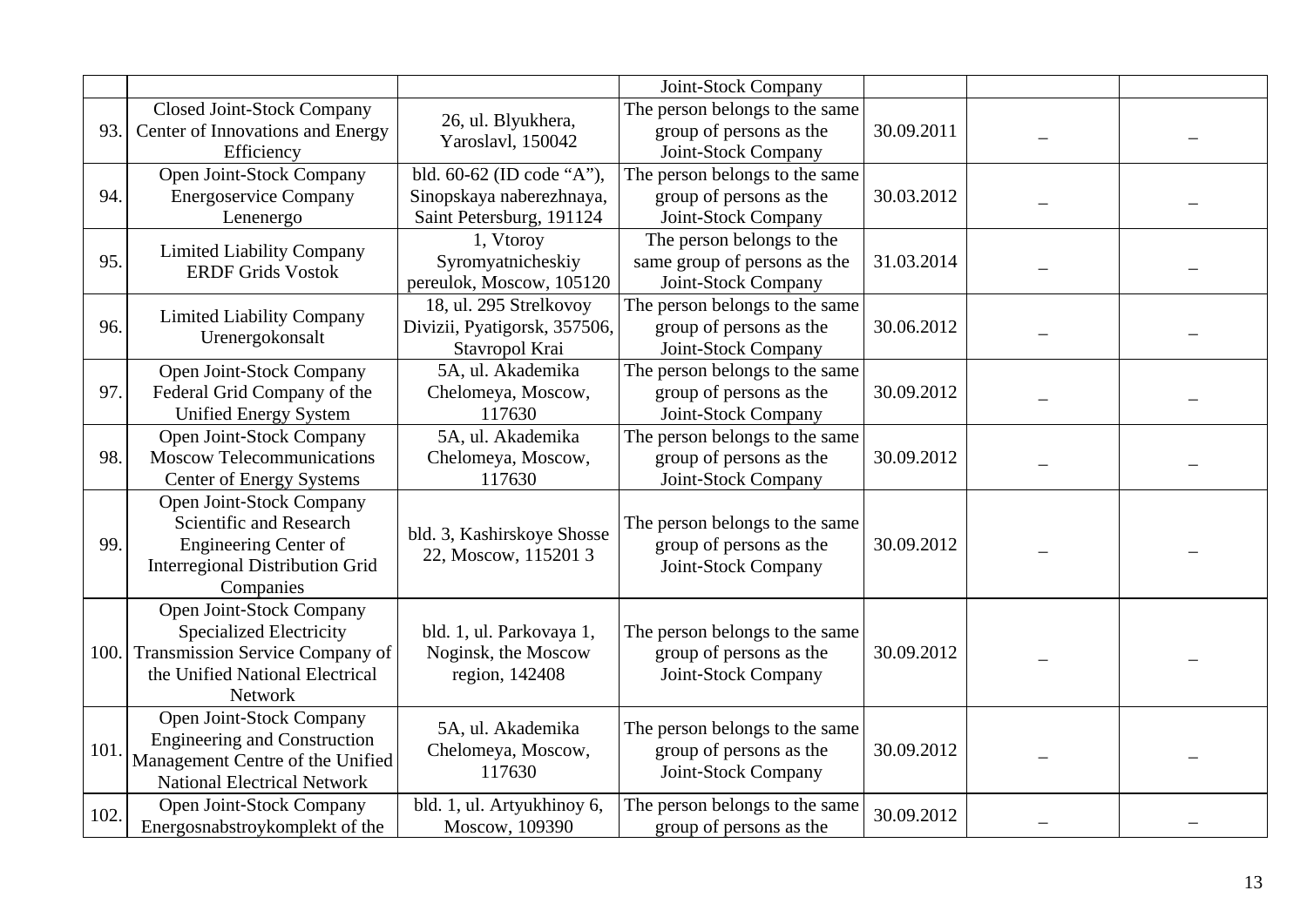|      | <b>Unified Energy System</b>                                                      |                                                                     | Joint-Stock Company                                                              |            |  |
|------|-----------------------------------------------------------------------------------|---------------------------------------------------------------------|----------------------------------------------------------------------------------|------------|--|
| 103. | <b>Closed Joint-Stock Company</b><br><b>Energy Forecasting Agency</b>             | Moscow                                                              | The person belongs to the same<br>group of persons as the<br>Joint-Stock Company | 30.09.2012 |  |
| 104. | Open Joint-Stock Company<br>Chitatekhenergo                                       | 6, ul. 9 Yanvarya, Chita, the<br>Chita Region, 672000               | The person belongs to the same<br>group of persons as the<br>Joint-Stock Company | 30.09.2012 |  |
| 105. | Open Joint-Stock Company<br><b>Mobile Gas-Turbine Power Plants</b>                | bld. 5, Bersenevskaya nab.<br>16, Moscow 119072                     | The person belongs to the same<br>group of persons as the<br>Joint-Stock Company | 30.09.2012 |  |
| 106. | <b>Limited Liability Company</b><br>Index Energetiki – FGC UES                    | 5A, ul. Akademika<br>Chelomeya, Moscow,<br>117630                   | The person belongs to the same<br>group of persons as the<br>Joint-Stock Company | 30.09.2012 |  |
| 107. | Open Joint-Stock Company<br>Volgaenergosnabkomplekt                               | 156, Leninskiy prospekt,<br>Moscow 117571                           | The person belongs to the same<br>group of persons as the<br>Joint-Stock Company | 30.09.2012 |  |
| 108. | Open Joint-Stock Company<br>Energotekhkomplekt                                    | 13/5, Podkolokolny<br>pereulok, Moscow 109028                       | The person belongs to the same<br>group of persons as the<br>Joint-Stock Company | 30.09.2012 |  |
| 109. | Open Joint-Stock Company<br><b>Tomsk Transmission Grids</b>                       | 36, pr. Kirova, Tomsk, the<br><b>Russian Federation</b>             | The person belongs to the same<br>group of persons as the<br>Joint-Stock Company | 30.09.2012 |  |
| 110. | Open Joint-Stock Company<br><b>Energy Main Computing Center</b>                   | bld. 5, Bersenevskaya nab.<br>16, Moscow 119072 5                   | The person belongs to the same<br>group of persons as the<br>Joint-Stock Company | 30.09.2012 |  |
| 111. | Open Joint-Stock Company<br><b>Kuban Transmission Grids</b>                       | 5, ul. Tramvaynaya,<br>Krasnodar, 350911,<br>Krasnodar Krai         | The person belongs to the same<br>group of persons as the<br>Joint-Stock Company | 30.09.2012 |  |
| 112. | Open Joint-Stock Company<br>Dalenergosetproekt                                    | 26, prospekt Partizanskiy,<br>Vladivostok 690000,<br>Primorski Krai | The person belongs to the same<br>group of persons as the<br>Joint-Stock Company | 30.09.2012 |  |
| 113. | Open Joint-Stock Company<br>Energy Institute named after G.M.<br>Krzhizhanovskogo | 19, Leninskiy prospekt,<br>Moscow, the Russian<br>Federation        | The person belongs to the same<br>group of persons as the<br>Joint-Stock Company | 30.09.2012 |  |
| 114. | <b>Limited Liability Company</b>                                                  | bld. 5, Kitaygorodskiy                                              | The person belongs to the same                                                   | 30.09.2012 |  |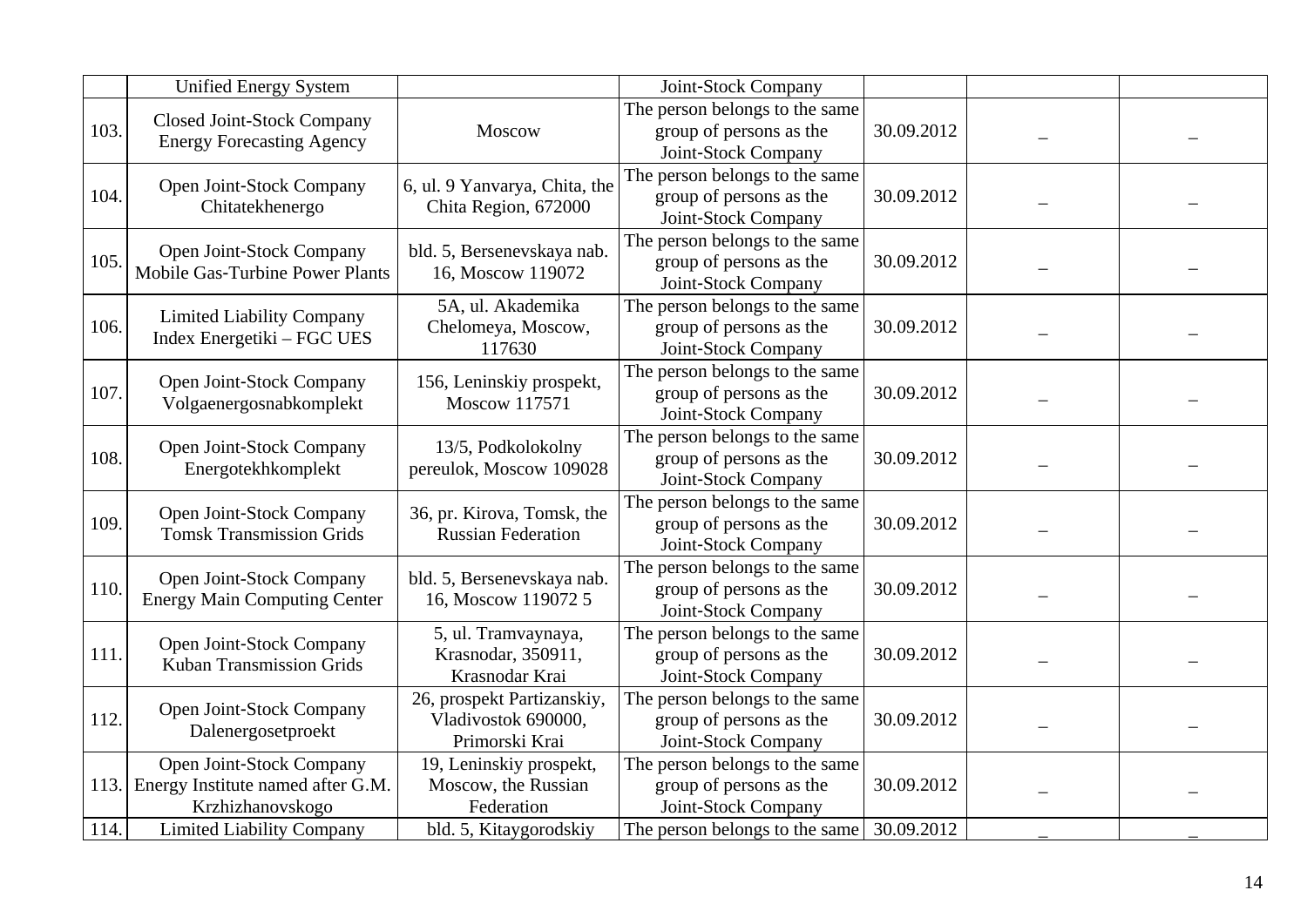|      | <b>IT Energy Service</b>                                             | proezd 7, Moscow 109074                                                                  | group of persons as the<br>Joint-Stock Company                                   |            |  |
|------|----------------------------------------------------------------------|------------------------------------------------------------------------------------------|----------------------------------------------------------------------------------|------------|--|
| 115. | Joint-Stock Company<br>Sibirelektrosetservis                         | 7, ul. Vilskogo,<br>Krasnoyarsk, 660062                                                  | The person belongs to the same<br>group of persons as the<br>Joint-Stock Company | 29.03.2013 |  |
| 116. | <b>Limited Liability Company</b><br>Energotrans                      | 45A, Novoe Shosse,<br>Beloostrov settlement, Saint<br>Petersburg, 197730, Russia         | The person belongs to the same<br>group of persons as the<br>Joint-Stock Company | 30.06.2014 |  |
| 117. | Open Joint-Stock Company<br>Donenergo                                | 162, ul. Pushkinskaya,<br>Rostov-on-Don, 344006                                          | The person belongs to the same<br>group of persons as the<br>Joint-Stock Company | 30.09.2014 |  |
| 118. | Open Joint-Stock Company<br>Regional Corporation of<br>Development   | office 44, 7 floor, ul.<br>Suvorova 91,<br>Rostov-on-Don, 344022                         | The person belongs to the same<br>group of persons as the<br>Joint-Stock Company | 30.09.2014 |  |
| 119. | <b>Limited Liability Company</b><br>Donenergoservice                 | 114, ul. Rechnaya, Bataysk,<br>the Rostov region, 346880                                 | The person belongs to the same<br>group of persons as the<br>Joint-Stock Company | 30.09.2014 |  |
| 120. | <b>Limited Liability Company</b><br><b>Regional Communal Systems</b> | 187/189, ul. Sovetskaya,<br>Shakhty, the Rostov region,<br>346500                        | The person belongs to the same<br>group of persons as the<br>Joint-Stock Company | 30.09.2014 |  |
| 121. | <b>Public Joint-Stock Company</b><br><b>Federal Testing Center</b>   | ID code: "A", bld. 50/30,<br>Oktyabrskiy bulvar,<br>Pushkin, Saint Petersburg,<br>196608 | The person belongs to the same<br>group of persons as the<br>Joint-Stock Company | 30.12.2014 |  |
| 122  | Joint-Stock Company<br>Saint Petersburg Electric Networks            | Saint Petersburg, Russia                                                                 | The person belongs to the same<br>group of persons as the<br>Joint-Stock Company | 30.06.2015 |  |
| 123. | Open Joint-Stock Company<br>Petrodvorets City Electric Grid          | 9, ul. Volodi Dubinina,<br>Petrodvorets, Saint<br>Petersburg, 198510, Russia             | The person belongs to the same<br>group of persons as the<br>Joint-Stock Company | 30.06.2015 |  |
| 124. | Abramova<br>Elena Yuriyevna                                          |                                                                                          | The person belongs to the<br>same group of persons as the<br>Joint-Stock Company | 31.03.2014 |  |
| 125. | Aushev<br>Artur Magometovich                                         |                                                                                          | The person belongs to the same<br>group of persons as the                        | 31.12.2013 |  |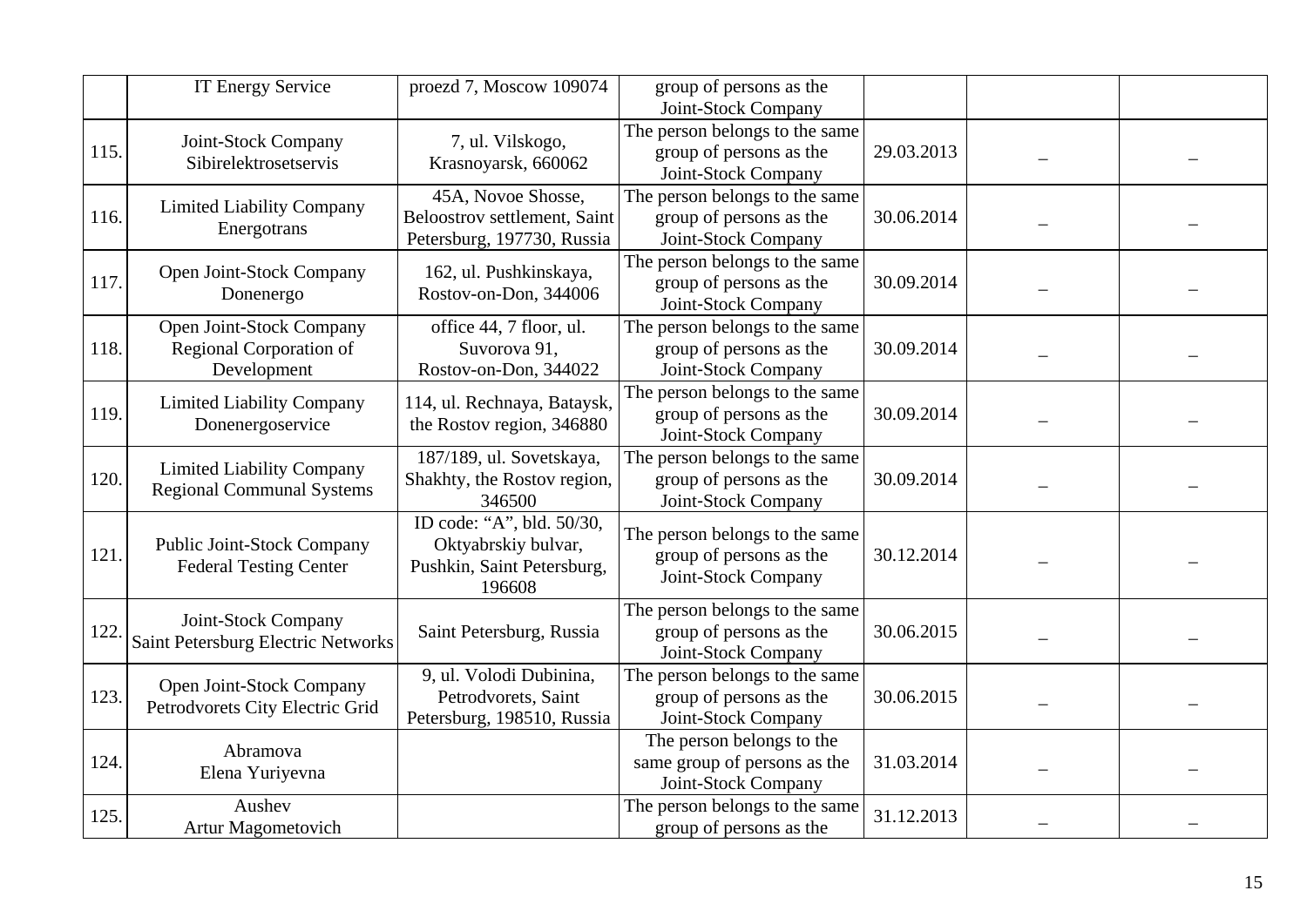|      |                                  | Joint-Stock Company            |            |  |
|------|----------------------------------|--------------------------------|------------|--|
|      | <b>Bakhtin</b>                   | The person belongs to the      |            |  |
| 126. | Pavel Viktorovich                | same group of persons as the   | 30.03.2015 |  |
|      |                                  | Joint-Stock Company            |            |  |
|      | Beresnev                         | The person belongs to the same |            |  |
| 127. | Mikhail Nikolaevich              | group of persons as the        | 31.03.2011 |  |
|      |                                  | Joint-Stock Company            |            |  |
|      | Bozhan                           | The person belongs to the same |            |  |
| 128. | Erik Pier                        | group of persons as the        | 30.03.2012 |  |
|      |                                  | Joint-Stock Company            |            |  |
|      | Budargin                         | The person belongs to the same |            |  |
| 129. | Oleg Mikhailovich                | group of persons as the        | 30.06.2013 |  |
|      |                                  | Joint-Stock Company            |            |  |
|      | Vagin                            | The person belongs to the same |            |  |
| 130. | Petr Yurievich                   | group of persons as the        | 30.06.2015 |  |
|      |                                  | Joint-Stock Company            |            |  |
|      | Vasiliev<br>Vladimir Vasilievich | The person belongs to the same |            |  |
| 131. |                                  | group of persons as the        | 31.03.2011 |  |
|      |                                  | Joint-Stock Company            |            |  |
|      | Volkov                           | The person belongs to the same |            |  |
| 132. | <b>Eduard Petrovich</b>          | group of persons as the        | 30.09.2012 |  |
|      |                                  | Joint-Stock Company            |            |  |
|      | Gavrilov                         | The person belongs to the same |            |  |
| 133. | <b>Aleksandr Ilich</b>           | group of persons as the        | 29.03.2013 |  |
|      |                                  | Joint-Stock Company            |            |  |
|      | Gimbatov                         | The person belongs to the same |            |  |
| 134. | Gimbat Magomedovich              | group of persons as the        | 30.06.2015 |  |
|      |                                  | Joint-Stock Company            |            |  |
|      | Glotov                           | The person belongs to the same |            |  |
| 135. | Artem Vladimirovich              | group of persons as the        | 30.06.2013 |  |
|      |                                  | Joint-Stock Company            |            |  |
|      | Goncharov                        | The person belongs to the same |            |  |
| 136. | Viktor Georgievich               | group of persons as the        | 30.09.2014 |  |
|      |                                  | Joint-Stock Company            |            |  |
| 137. | Gorbachyov                       | The person belongs to the      | 31.03.2014 |  |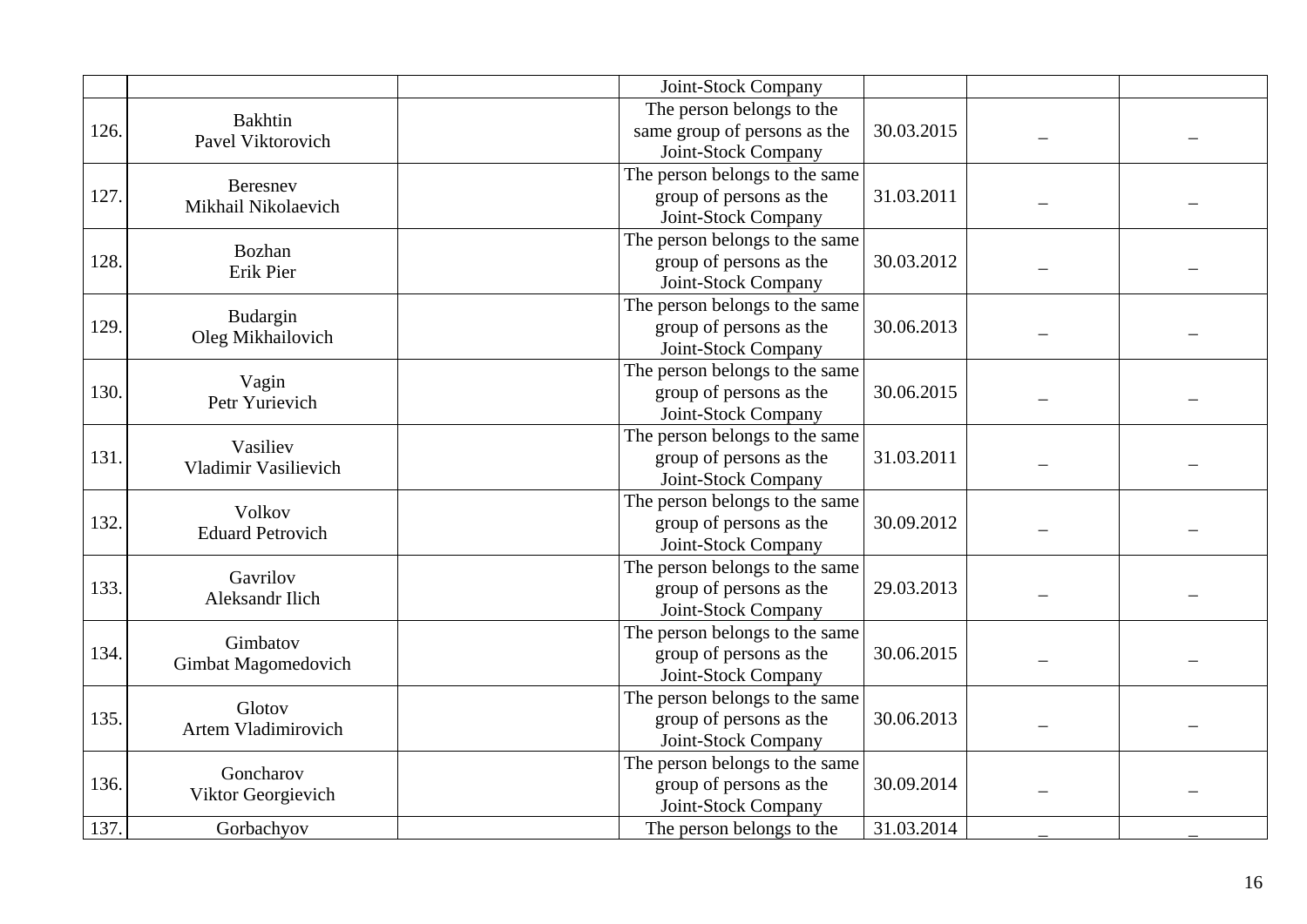|      | Sergey Ivanovich                  | same group of persons as the<br>Joint-Stock Company                              |            |  |
|------|-----------------------------------|----------------------------------------------------------------------------------|------------|--|
| 138. | Grishaev<br>Nikolay Alekseevich   | The person belongs to the same<br>group of persons as the<br>Joint-Stock Company | 30.09.2014 |  |
| 139. | Dregval<br>Sergey Georgievich     | The person belongs to the same<br>group of persons as the<br>Joint-Stock Company | 30.12.2014 |  |
| 140. | Diakov<br>Pavel Nikolaevich       | The person belongs to the same<br>group of persons as the<br>Joint-Stock Company | 30.06.2015 |  |
| 141. | Zhuravlyov<br>Dmitriy Olegovich   | The person belongs to the same<br>group of persons as the<br>Joint-Stock Company | 29.03.2013 |  |
| 142. | Zaytsev<br>Yuriy Viktorovich      | The person belongs to the same<br>group of persons as the<br>Joint-Stock Company | 30.09.2014 |  |
| 143. | Zaychenko<br>Alla Vyacheslavovna  | The person belongs to the same<br>group of persons as the<br>Joint-Stock Company | 30.06.2013 |  |
| 144. | Zafesov<br>Yuriy Kazbekovich      | The person belongs to the same<br>group of persons as the<br>Joint-Stock Company | 30.09.2012 |  |
| 145. | Ivanov<br>Viktor Vasilievich      | The person belongs to the same<br>group of persons as the<br>Joint-Stock Company | 30.06.2012 |  |
| 146. | Isaev<br>Oleg Yurievich           | The person belongs to the same<br>group of persons as the<br>Joint-Stock Company | 29.12.2012 |  |
| 147. | Islentiev<br>Vadim Gennadievich   | The person belongs to the same<br>group of persons as the<br>Joint-Stock Company | 30.09.2014 |  |
| 148. | Kamolina<br>Natalia Aleksandrovna | The person belongs to the same<br>group of persons as the<br>Joint-Stock Company | 29.10.2014 |  |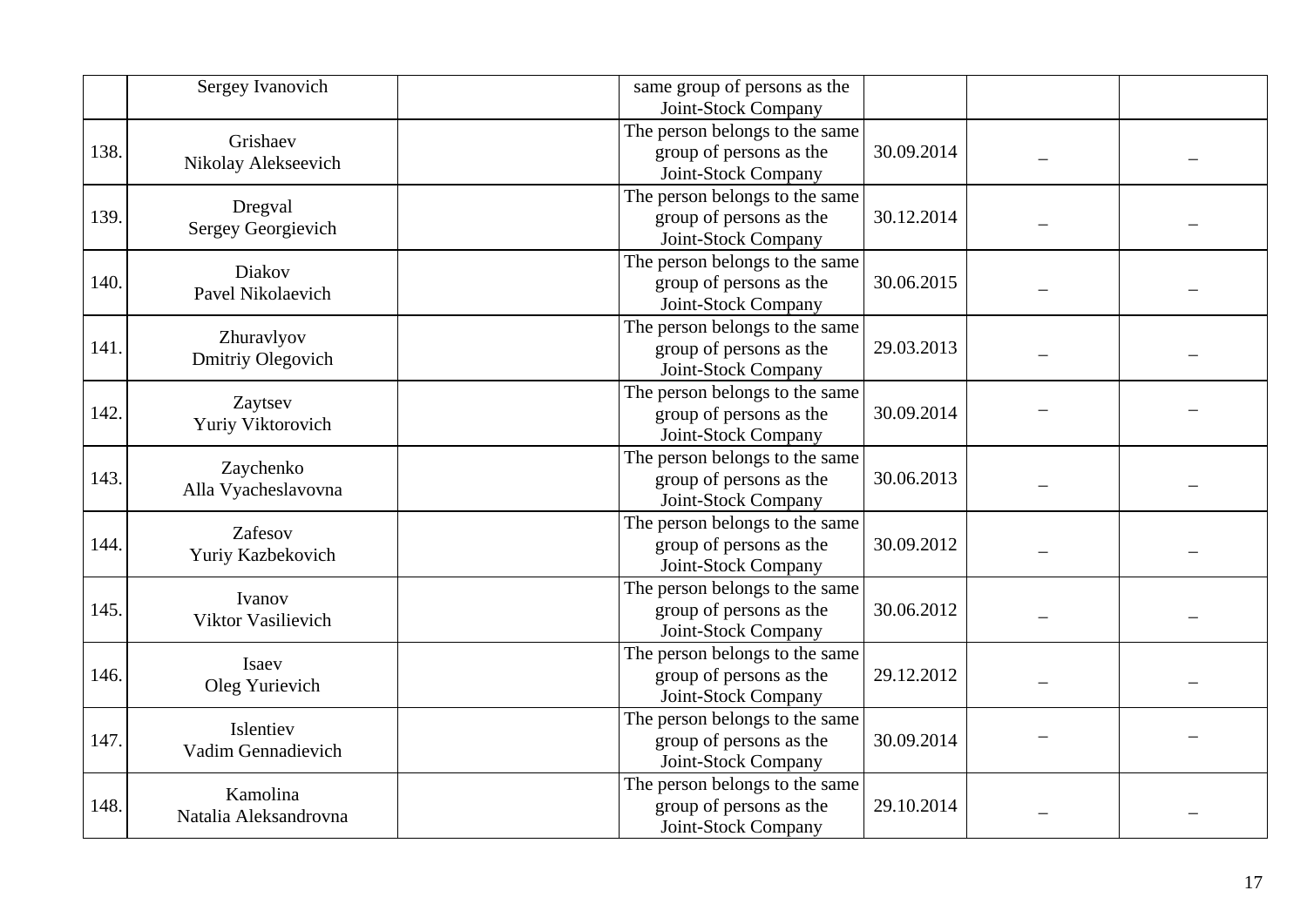| 149. | Karmanov<br>Yuriy Aleksandrovich      | The person belongs to the same<br>group of persons as the<br>Joint-Stock Company | 30.09.2012 |  |
|------|---------------------------------------|----------------------------------------------------------------------------------|------------|--|
| 150. | Katynov<br><b>Dmitriy Vasilievich</b> | The person belongs to the same<br>group of persons as the<br>Joint-Stock Company | 01.07.2008 |  |
| 151  | Klimenko<br>Mikhail Timurovich        | The person belongs to the same<br>group of persons as the<br>Joint-Stock Company | 30.06.2015 |  |
| 152. | Kokorin<br>Andrey Arkadievich         | The person belongs to the same<br>group of persons as the<br>Joint-Stock Company | 30.06.2015 |  |
| 153. | Kondrashov<br>Sergey Vladimirovich    | The person belongs to the same<br>group of persons as the<br>Joint-Stock Company | 31.12.2013 |  |
| 154. | Konevets<br>Kirill Sergeevich         | The person belongs to the same<br>group of persons as the<br>Joint-Stock Company | 29.12.2012 |  |
| 155. | Konstantinov<br>Oleg Konstantinovich  | The person belongs to the same<br>group of persons as the<br>Joint-Stock Company | 30.09.2012 |  |
| 156. | Korsunov<br>Pavel Yurievich           | The person belongs to the same<br>group of persons as the<br>Joint-Stock Company | 30.09.2012 |  |
| 157. | Kosolapov<br>Igor Alekseevich         | The person belongs to the<br>same group of persons as the<br>Joint-Stock Company | 30.09.2014 |  |
| 158. | Kravtsov<br>Gennadiy Ivanovich        | The person belongs to the same<br>group of persons as the<br>Joint-Stock Company | 30.09.2014 |  |
| 159. | Kryuchkov<br>Mikhail Yurievich        | The person belongs to the same<br>group of persons as the<br>Joint-Stock Company | 30.09.2012 |  |
| 160. | Kudinov<br>Vyacheslav Ivanovich       | The person belongs to the same<br>group of persons as the                        | 30.09.2012 |  |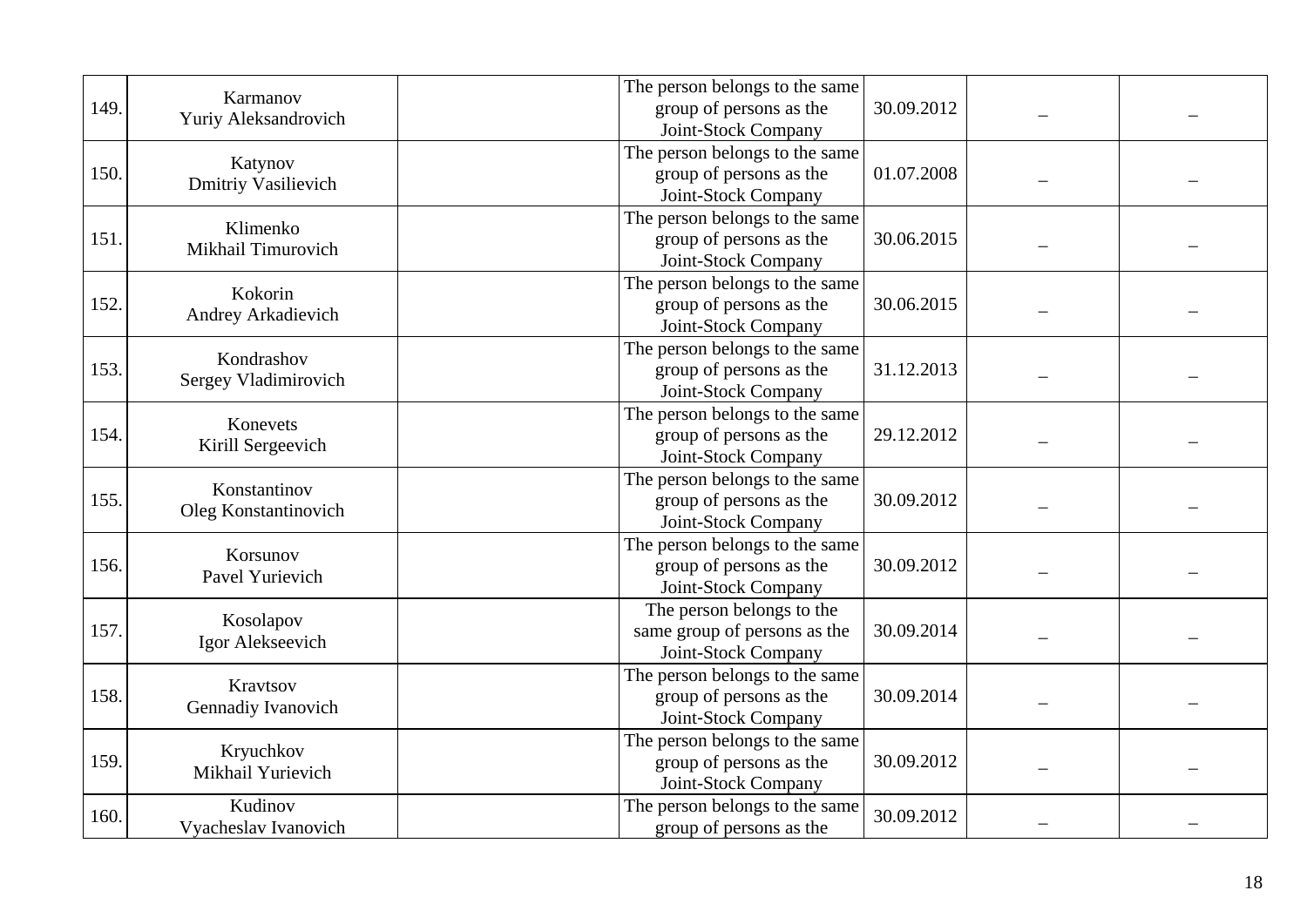|      |                             | Joint-Stock Company            |            |  |
|------|-----------------------------|--------------------------------|------------|--|
|      | Lebedev                     | The person belongs to the same |            |  |
| 161. | <b>Aleksandr Borisovich</b> | group of persons as the        | 30.06.2013 |  |
|      |                             | Joint-Stock Company            |            |  |
|      | Letyagin                    | The person belongs to the same |            |  |
| 162. | Aleksandr Vyacheslavovich   | group of persons as the        | 30.06.2014 |  |
|      |                             | Joint-Stock Company            |            |  |
|      | Makovskiy                   | The person belongs to the same |            |  |
| 163. | Igor Vladimirovich          | group of persons as the        | 30.09.2012 |  |
|      |                             | Joint-Stock Company            |            |  |
|      | Mirmanov                    | The person belongs to the same |            |  |
| 164. | Aleksey Vyacheslavovich     | group of persons as the        | 30.12.2014 |  |
|      |                             | Joint-Stock Company            |            |  |
|      | Mikheev                     | The person belongs to the same |            |  |
| 165. | Pavel Aleksandrovich        | group of persons as the        | 30.12.2011 |  |
|      |                             | Joint-Stock Company            |            |  |
|      | Mosin<br>Igor Alekseevich   | The person belongs to the same |            |  |
| 166. |                             | group of persons as the        | 30.03.2015 |  |
|      |                             | Joint-Stock Company            |            |  |
|      | Murov                       | The person belongs to the same |            |  |
| 167. | Andrey Evgenievich          | group of persons as the        | 31.12.2013 |  |
|      |                             | Joint-Stock Company            |            |  |
|      | Okunev                      | The person belongs to the same |            |  |
| 168. | Vitaliy Yurievich           | group of persons as the        | 30.03.2015 |  |
|      |                             | Joint-Stock Company            |            |  |
|      | Penkov                      | The person belongs to the same |            |  |
| 169. | <b>Aleksandr Petrovich</b>  | group of persons as the        | 30.06.2014 |  |
|      |                             | Joint-Stock Company            |            |  |
|      | Petukhov                    | The person belongs to the same |            |  |
| 170. | Konstantin Yurievich        | group of persons as the        | 30.06.2015 |  |
|      |                             | Joint-Stock Company            |            |  |
|      | Pozdnyakov                  | The person belongs to the same |            |  |
| 171. | Nikolay Igorevich           | group of persons as the        | 30.09.2014 |  |
|      |                             | Joint-Stock Company            |            |  |
| 172. | Pichugina                   | The person belongs to the same | 31.12.2013 |  |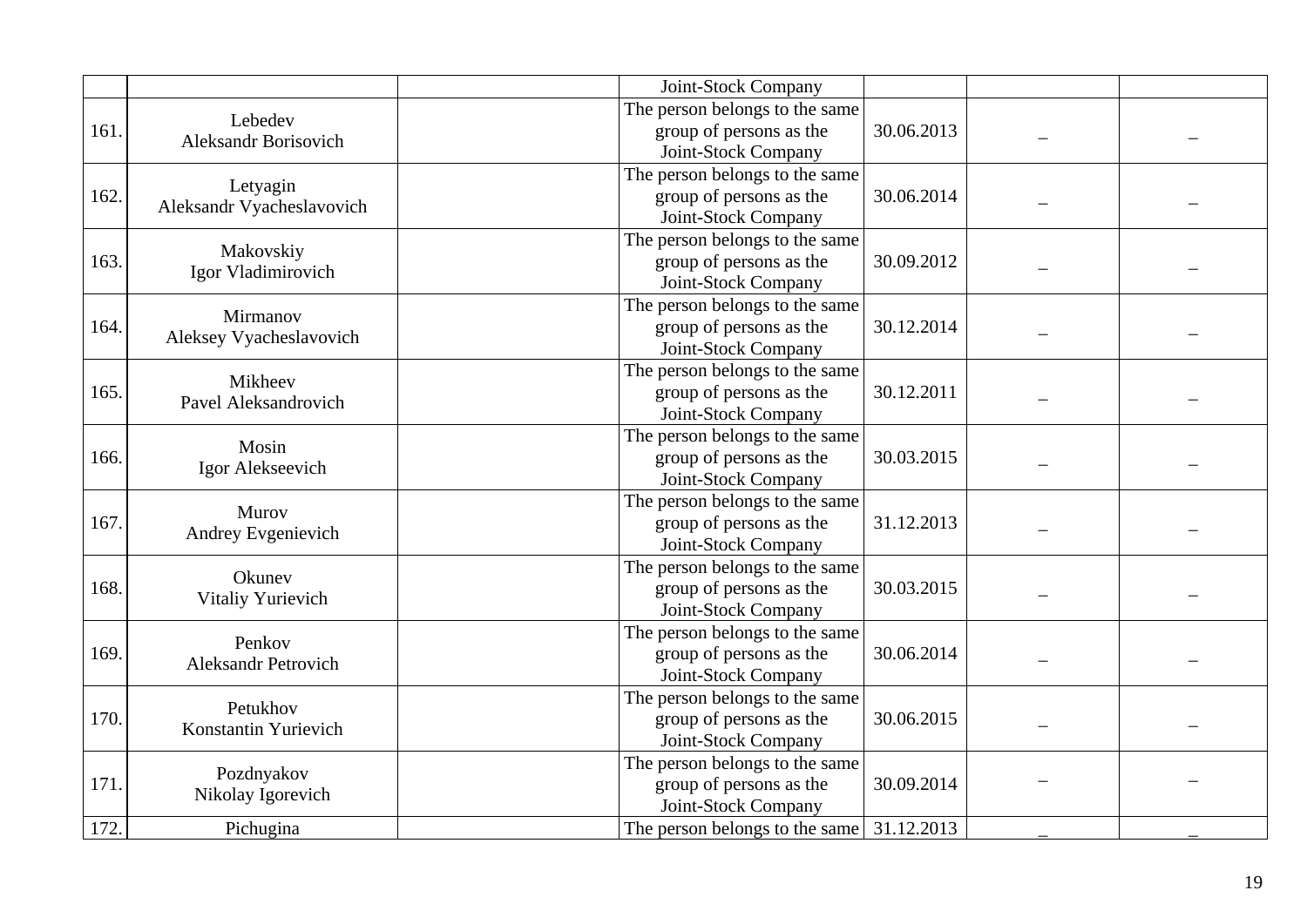|      | Maria Nikolaevna             | group of persons as the<br>Joint-Stock Company |  |
|------|------------------------------|------------------------------------------------|--|
|      |                              | The person belongs to the same                 |  |
| 173. | Popov                        | 30.12.2009<br>group of persons as the          |  |
|      | Sergey Evgenievich           | Joint-Stock Company                            |  |
|      |                              | The person belongs to the same                 |  |
| 174. | Reshetnikov                  | 28.10.2014<br>group of persons as the          |  |
|      | Viktor Aleksandrovich        | Joint-Stock Company                            |  |
|      |                              | The person belongs to the same                 |  |
| 175. | Rozentsvayg                  | group of persons as the<br>30.06.2015          |  |
|      | Evgeniy Aleksandrovich       | Joint-Stock Company                            |  |
|      |                              | The person belongs to the same                 |  |
| 176. | Rondar                       | group of persons as the<br>30.09.2014          |  |
|      | Vladimir Nikolaevich         | Joint-Stock Company                            |  |
|      |                              | The person belongs to the same                 |  |
| 177. | Rudenko                      | group of persons as the<br>30.06.2015          |  |
|      | Andrey Evgenievich           | Joint-Stock Company                            |  |
|      |                              | The person belongs to the same                 |  |
| 178. | Saukh<br>Viktor Mikhailovich | group of persons as the<br>30.03.2015          |  |
|      |                              | Joint-Stock Company                            |  |
|      | Semyonov                     | The person belongs to the same                 |  |
| 179. | Viktor Germanovich           | group of persons as the<br>01.07.2008          |  |
|      |                              | Joint-Stock Company                            |  |
|      | Sergeev                      | The person belongs to the same                 |  |
| 180. | Aleksey Aleksandrovich       | group of persons as the<br>30.06.2013          |  |
|      |                              | Joint-Stock Company                            |  |
|      | <b>Sizov</b>                 | The person belongs to the same                 |  |
| 181. | Andrey Andreevich            | group of persons as the<br>30.06.2015          |  |
|      |                              | Joint-Stock Company                            |  |
|      | Sinyutin                     | The person belongs to the same                 |  |
| 182. | Petr Alekseevich             | group of persons as the<br>30.09.2012          |  |
|      |                              | Joint-Stock Company                            |  |
|      | Smirnova                     | The person belongs to the same                 |  |
| 183. | Olga Veniaminovna            | group of persons as the<br>01.07.2008          |  |
|      |                              | Joint-Stock Company                            |  |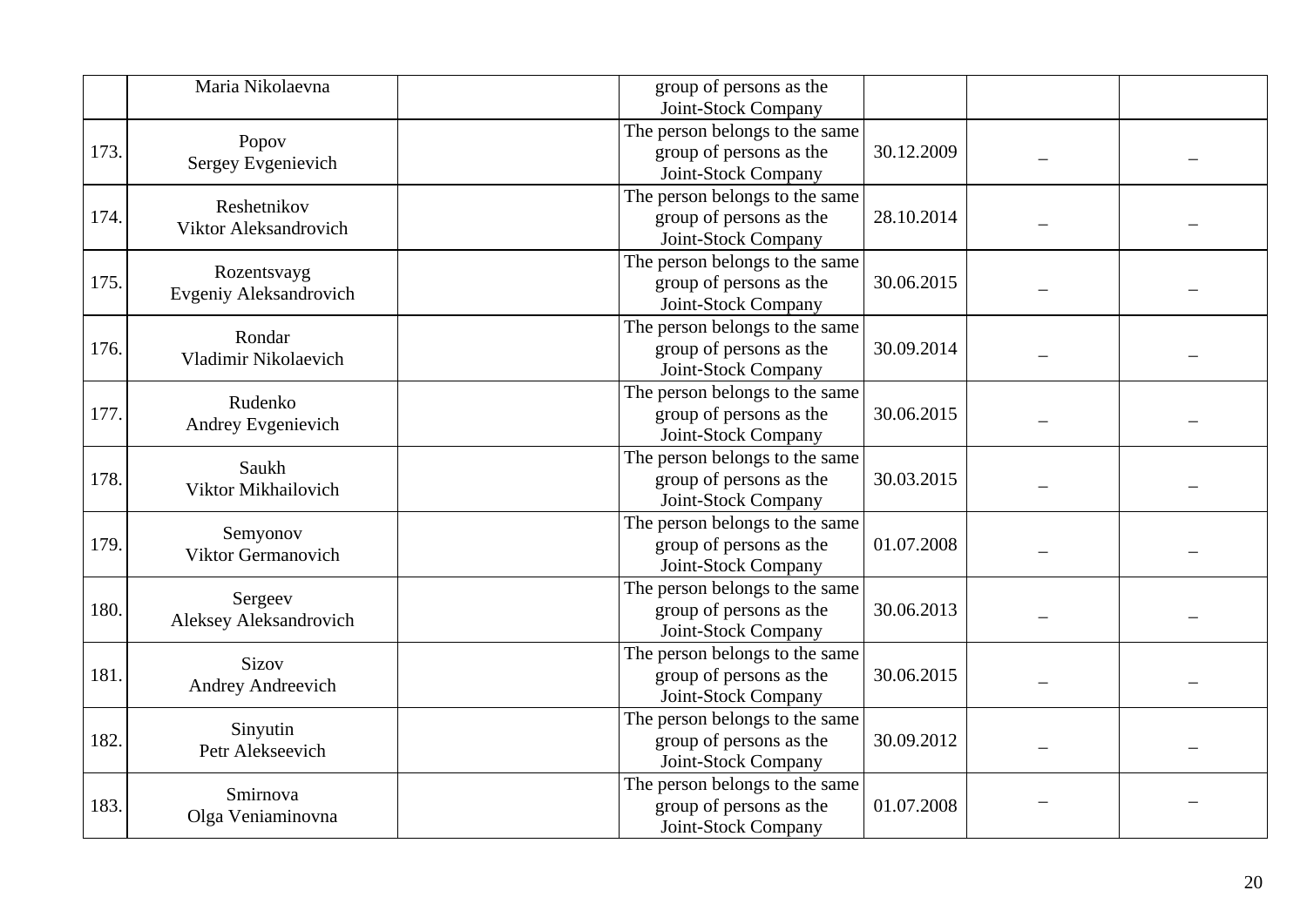| 184. | Smolnikov<br>Andrey Sergeevich                 | The person belongs to the same<br>group of persons as the<br>Joint-Stock Company | 30.03.2015 |  |
|------|------------------------------------------------|----------------------------------------------------------------------------------|------------|--|
| 185. | Stepantsev<br><b>Aleksey Borisovich</b>        | The person belongs to the same<br>group of persons as the<br>Joint-Stock Company | 30.09.2014 |  |
| 186. | Sopoleva<br>Elena Vladimirovna                 | The person belongs to the same<br>group of persons as the<br>Joint-Stock Company | 30.09.2009 |  |
| 187. | Surmenko<br>Vladislav Leonidovich              | The person belongs to the same<br>group of persons as the<br>Joint-Stock Company | 30.12.2014 |  |
| 188. | Sukhin<br>Rodion Viktorovich                   | The person belongs to the same<br>group of persons as the<br>Joint-Stock Company | 30.06.2015 |  |
| 189. | Sukhotskaya<br>Olesya Andreevna                | The person belongs to the<br>same group of persons as the<br>Joint-Stock Company | 31.03.2014 |  |
| 190. | <b>Tarasov</b><br><b>Aleksandr Arkadievich</b> | The person belongs to the same<br>group of persons as the<br>Joint-Stock Company | 30.12.2009 |  |
| 191  | Tarnorutskaya<br>Veronika Viktorovna           | The person belongs to the same<br>group of persons as the<br>Joint-Stock Company | 01.07.2008 |  |
| 192. | Terentiev<br>Stanislav Nikolaevich             | The person belongs to the<br>same group of persons as the<br>Joint-Stock Company | 30.09.2014 |  |
| 193. | Timchenko<br>Anatoliy Nikolaevich              | The person belongs to the same<br>group of persons as the<br>Joint-Stock Company | 30.09.2012 |  |
| 194. | <b>Titov</b><br>Sergey Gennadievich            | The person belongs to the same<br>group of persons as the<br>Joint-Stock Company | 30.12.2014 |  |
| 195. | Udaltsov<br>Evgeniy Mikhailovich               | The person belongs to the same<br>group of persons as the                        | 30.06.2015 |  |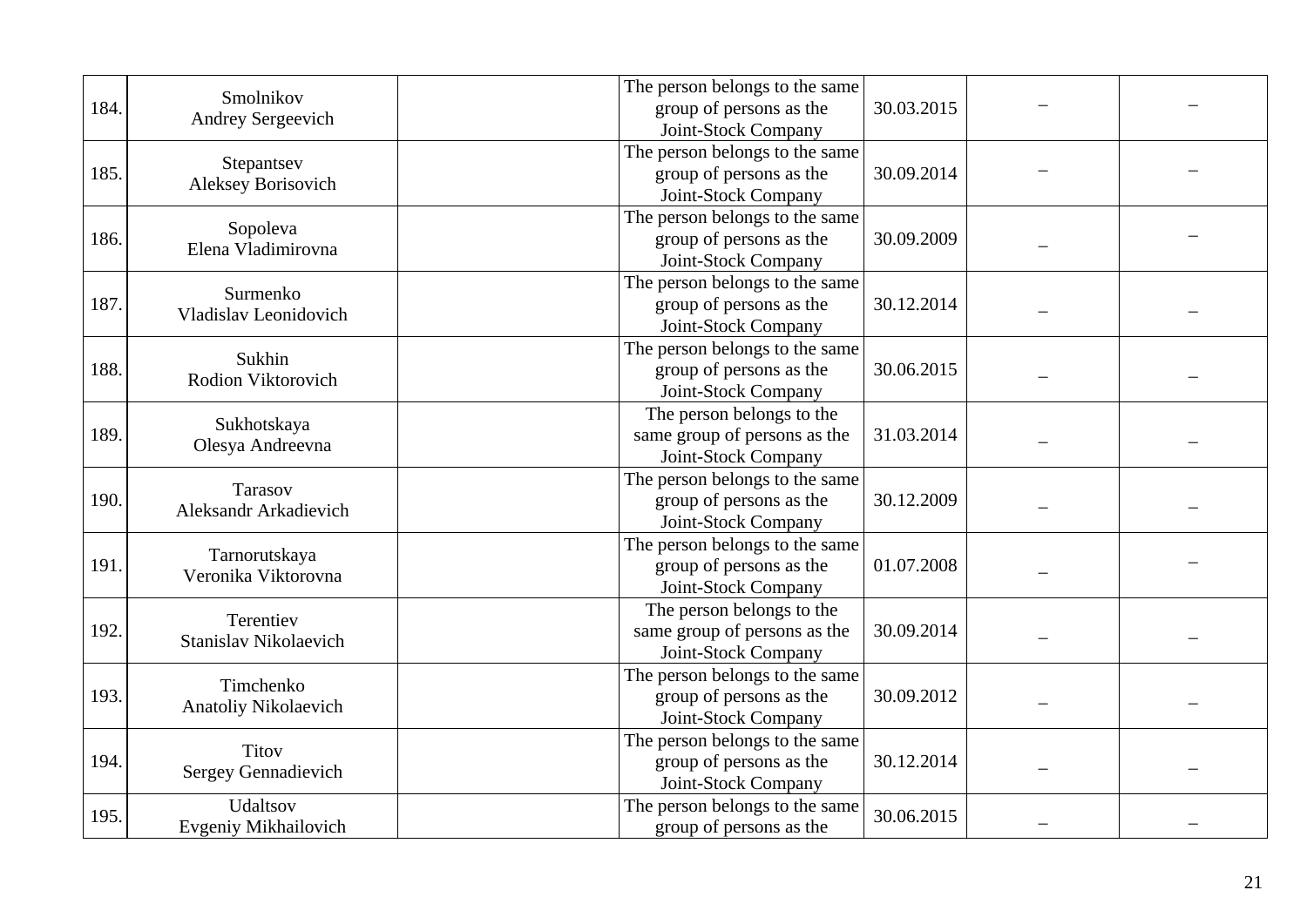|      |                                      | Joint-Stock Company            |            |  |
|------|--------------------------------------|--------------------------------|------------|--|
|      | Ushakov                              | The person belongs to the same |            |  |
| 196. | Evgeniy Viktorovich                  | group of persons as the        | 01.07.2008 |  |
|      |                                      | Joint-Stock Company            |            |  |
|      | Fortov                               | The person belongs to the same |            |  |
| 197. | Aleksey Viktorovich                  | group of persons as the        | 30.03.2015 |  |
|      |                                      | Joint-Stock Company            |            |  |
|      | Frolkin                              | The person belongs to the same |            |  |
| 198. | Evgeniy Nikolaevich                  | group of persons as the        | 30.09.2012 |  |
|      |                                      | Joint-Stock Company            |            |  |
|      |                                      | The person belongs to the same |            |  |
| 199. | Chigarkova<br>Evgeniya Vladimirovna  | group of persons as the        | 02.07.2013 |  |
|      |                                      | Joint-Stock Company            |            |  |
|      | Churikova                            | The person belongs to the same |            |  |
| 200. |                                      | group of persons as the        | 01.07.2008 |  |
|      | Tatiana Alekseevna                   | Joint-Stock Company            |            |  |
|      | Sharko<br><b>Aleksandr Petrovich</b> | The person belongs to the same |            |  |
| 201. |                                      | group of persons as the        | 30.03.2015 |  |
|      |                                      | Joint-Stock Company            |            |  |
|      |                                      | The person belongs to the same |            |  |
| 202. | Sharoshikhin                         | group of persons as the        | 30.12.2011 |  |
|      | Igor Pavlovich                       | Joint-Stock Company            |            |  |
|      |                                      | The person belongs to the same |            |  |
| 203. | Shashurin                            | group of persons as the        | 28.04.2008 |  |
|      | German Lvovich                       | Joint-Stock Company            |            |  |
|      |                                      | The person belongs to the same |            |  |
| 204. | Shvab                                | group of persons as the        | 30.12.2011 |  |
|      | Viktor Vilenovich                    | Joint-Stock Company            |            |  |
|      |                                      | The person belongs to the same |            |  |
| 205. | Shvagerus                            | group of persons as the        | 30.06.2012 |  |
|      | Svetlana Viktorovna                  | Joint-Stock Company            |            |  |
|      |                                      | The person belongs to the same |            |  |
| 206. | Shevelyov                            | group of persons as the        | 30.03.2015 |  |
|      | <b>Yuriy Petrovich</b>               | Joint-Stock Company            |            |  |
| 207. | Shemyakina                           | The person belongs to the same | 30.06.2012 |  |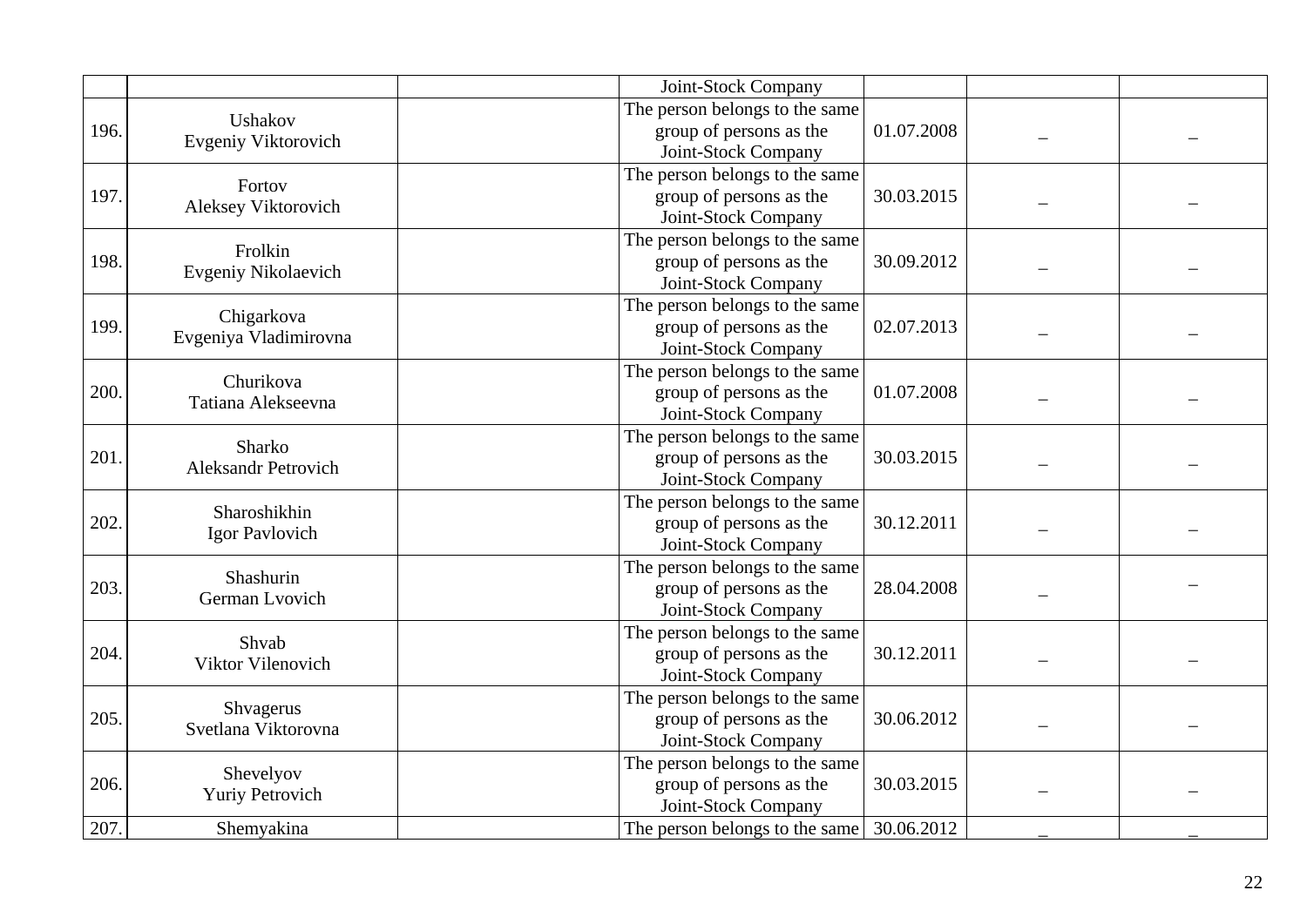|      | Svetlana Vasilievna                   | group of persons as the<br>Joint-Stock Company                                   |            |  |
|------|---------------------------------------|----------------------------------------------------------------------------------|------------|--|
| 208. | Shkuratovskiy<br>Pavel Grigorievich   | The person belongs to the same<br>group of persons as the<br>Joint-Stock Company | 30.09.2014 |  |
| 209. | Ebzeev<br>Boris Borisovich            | The person belongs to the same<br>group of persons as the<br>Joint-Stock Company | 30.06.2014 |  |
| 210. | Yablokov<br><b>Anatoliy Yurievich</b> | The person belongs to the same<br>group of persons as the<br>Joint-Stock Company | 30.12.2014 |  |

## **II. Amendments made to the list of affiliated persons during the period**

| 11, THIRMINING HUWAY AND MIN INTO A MINIMARY NA DATA MAI HIE AND DATION |  |  |  |  |  |      |  | ___ |  |   |  |  |
|-------------------------------------------------------------------------|--|--|--|--|--|------|--|-----|--|---|--|--|
| trom                                                                    |  |  |  |  |  | till |  |     |  | Ð |  |  |

| Item<br>No.      |                                                                                                                                                                                                                                                              | Change description                                                                           |                                                                                                                       | Effective date of the<br>change | Date of amending the list of<br>affiliated persons |            |  |
|------------------|--------------------------------------------------------------------------------------------------------------------------------------------------------------------------------------------------------------------------------------------------------------|----------------------------------------------------------------------------------------------|-----------------------------------------------------------------------------------------------------------------------|---------------------------------|----------------------------------------------------|------------|--|
|                  | affiliated to IDGC of Volga, PJSC                                                                                                                                                                                                                            | Change of date of occurrence of the ground for recognition of the person as a person         |                                                                                                                       | 16.06.2015                      |                                                    | 02.07.2015 |  |
|                  | Details of an affiliated person prior to changes:                                                                                                                                                                                                            |                                                                                              |                                                                                                                       |                                 |                                                    |            |  |
|                  |                                                                                                                                                                                                                                                              |                                                                                              |                                                                                                                       |                                 |                                                    | h          |  |
|                  | Consent of the natural person for<br>The person is a member of the Board of Directors $\int_{0}^{2} 23.06.2014$<br>Adler<br>disclosure of this information has not<br>(Supervisory Board) of the Joint-Stock Company<br>Yuriy Veniaminovich<br>been obtained |                                                                                              |                                                                                                                       |                                 |                                                    | -          |  |
|                  | Details of an affiliated person after changes:                                                                                                                                                                                                               |                                                                                              |                                                                                                                       |                                 |                                                    |            |  |
|                  |                                                                                                                                                                                                                                                              |                                                                                              |                                                                                                                       |                                 |                                                    | 6          |  |
|                  | Adler<br>Yuriy Veniaminovich                                                                                                                                                                                                                                 | Consent of the natural person for<br>disclosure of this information has not<br>been obtained | The person is a member of the Board of Directors $\vert$ 16.06.2015<br>(Supervisory Board) of the Joint-Stock Company |                                 |                                                    |            |  |
| I <sub>tan</sub> |                                                                                                                                                                                                                                                              |                                                                                              |                                                                                                                       | $Eff$ ostivo doto of the        | Data of amonding the list of                       |            |  |

| Item |                                                                                                                           | Effective date of the | Date of amending the list of |
|------|---------------------------------------------------------------------------------------------------------------------------|-----------------------|------------------------------|
| No.  | Change description                                                                                                        | change                | affiliated persons           |
|      | Change of date of occurrence of the ground for recognition of the person as a person<br>affiliated to IDGC of Volga, PJSC | 16.06.2015            | 02.07.2015                   |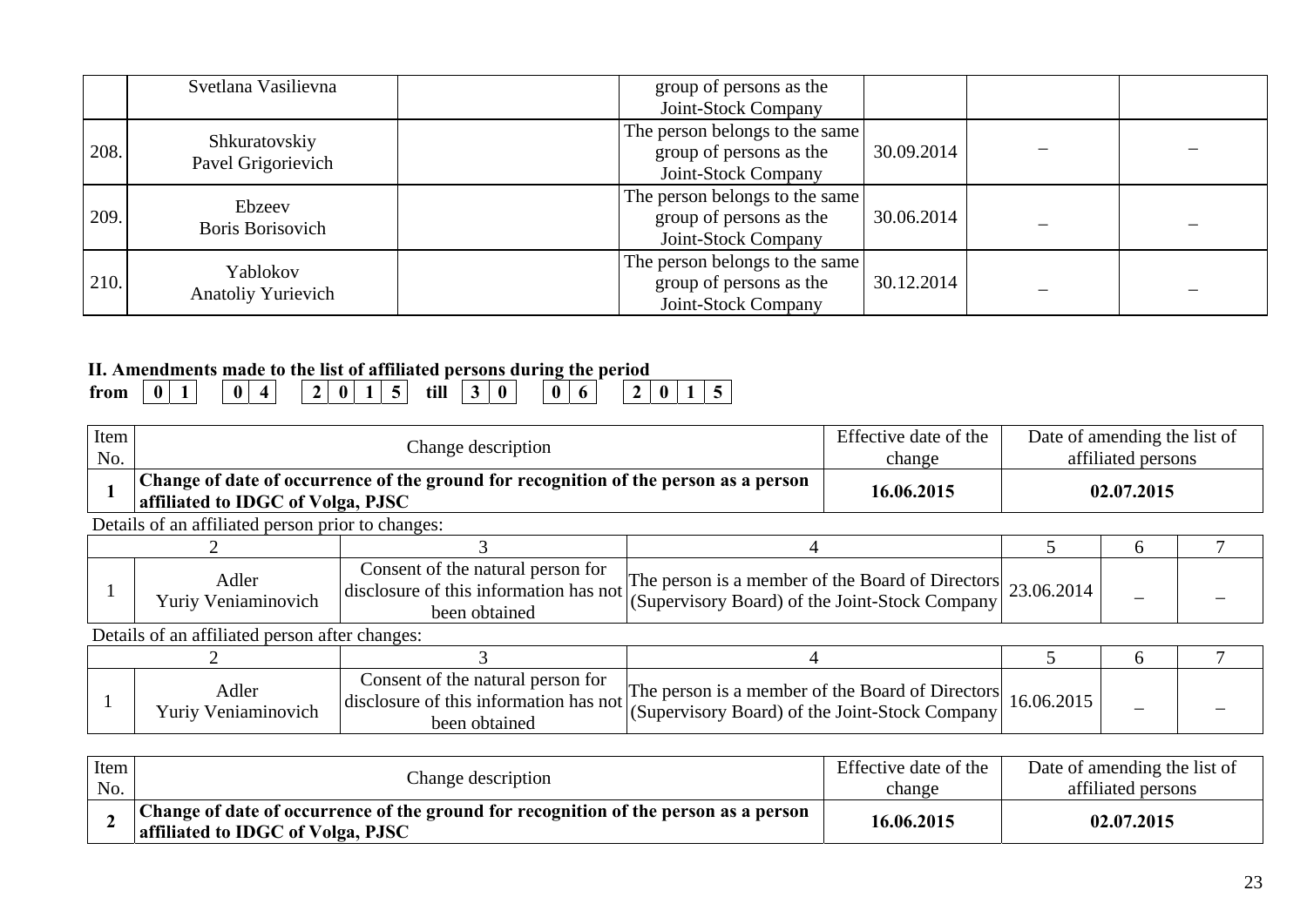|                                                | Details of an affiliated person prior to changes: |                                                                                              |                                                                                                               |            |  |
|------------------------------------------------|---------------------------------------------------|----------------------------------------------------------------------------------------------|---------------------------------------------------------------------------------------------------------------|------------|--|
|                                                |                                                   |                                                                                              |                                                                                                               |            |  |
|                                                | Varvarin<br><b>Aleksandr Viktorovich</b>          | Consent of the natural person for<br>disclosure of this information has not<br>been obtained | The person is a member of the Board of Directors 23.06.2014<br>(Supervisory Board) of the Joint-Stock Company |            |  |
| Details of an affiliated person after changes: |                                                   |                                                                                              |                                                                                                               |            |  |
|                                                |                                                   |                                                                                              |                                                                                                               |            |  |
|                                                | Varvarin<br><b>Aleksandr Viktorovich</b>          | Consent of the natural person for<br>disclosure of this information has not<br>been obtained | The person is a member of the Board of Directors<br>(Supervisory Board) of the Joint-Stock Company            | 16.06.2015 |  |

| <b>Excluded from the list of persons belonging to the same group of persons as IDGC of</b><br>16.06.2015<br>02.07.2015 | Item<br>No. | Change description | Effective date of the<br>change | Date of amending the list of<br>affiliated persons |
|------------------------------------------------------------------------------------------------------------------------|-------------|--------------------|---------------------------------|----------------------------------------------------|
|                                                                                                                        |             | Volga, PJSC        |                                 |                                                    |

Details of an affiliated person prior to changes:

| Guryanov<br>Denis Lvovich | Consent of the natural person for<br>disclosure of this information has not<br>been obtained | $\frac{1}{23.06.2014}$ The person is a member of the Board of Directors 23.06.2014<br>(Supervisory Board) of the Joint-Stock Company |  |  |
|---------------------------|----------------------------------------------------------------------------------------------|--------------------------------------------------------------------------------------------------------------------------------------|--|--|

| Guryanov<br>Denis Lyovich | The person ceased to be affiliated. |  |  |
|---------------------------|-------------------------------------|--|--|

| Item<br>No.                                       |                                                                                                  | Change description |  | Effective date of the<br>change | Date of amending the list of<br>affiliated persons |  |  |
|---------------------------------------------------|--------------------------------------------------------------------------------------------------|--------------------|--|---------------------------------|----------------------------------------------------|--|--|
|                                                   | Included in the list of persons belonging to the same group of persons as IDGC of<br>Volga, PJSC | 16.06.2015         |  | 02.07.2015                      |                                                    |  |  |
| Details of an affiliated person prior to changes: |                                                                                                  |                    |  |                                 |                                                    |  |  |
|                                                   |                                                                                                  |                    |  |                                 |                                                    |  |  |
|                                                   | Dyuzhinov<br>The person was not affiliated<br>Aleksandr Leonidovich                              |                    |  |                                 |                                                    |  |  |
|                                                   | Details of an affiliated person after changes:                                                   |                    |  |                                 |                                                    |  |  |
|                                                   |                                                                                                  |                    |  |                                 |                                                    |  |  |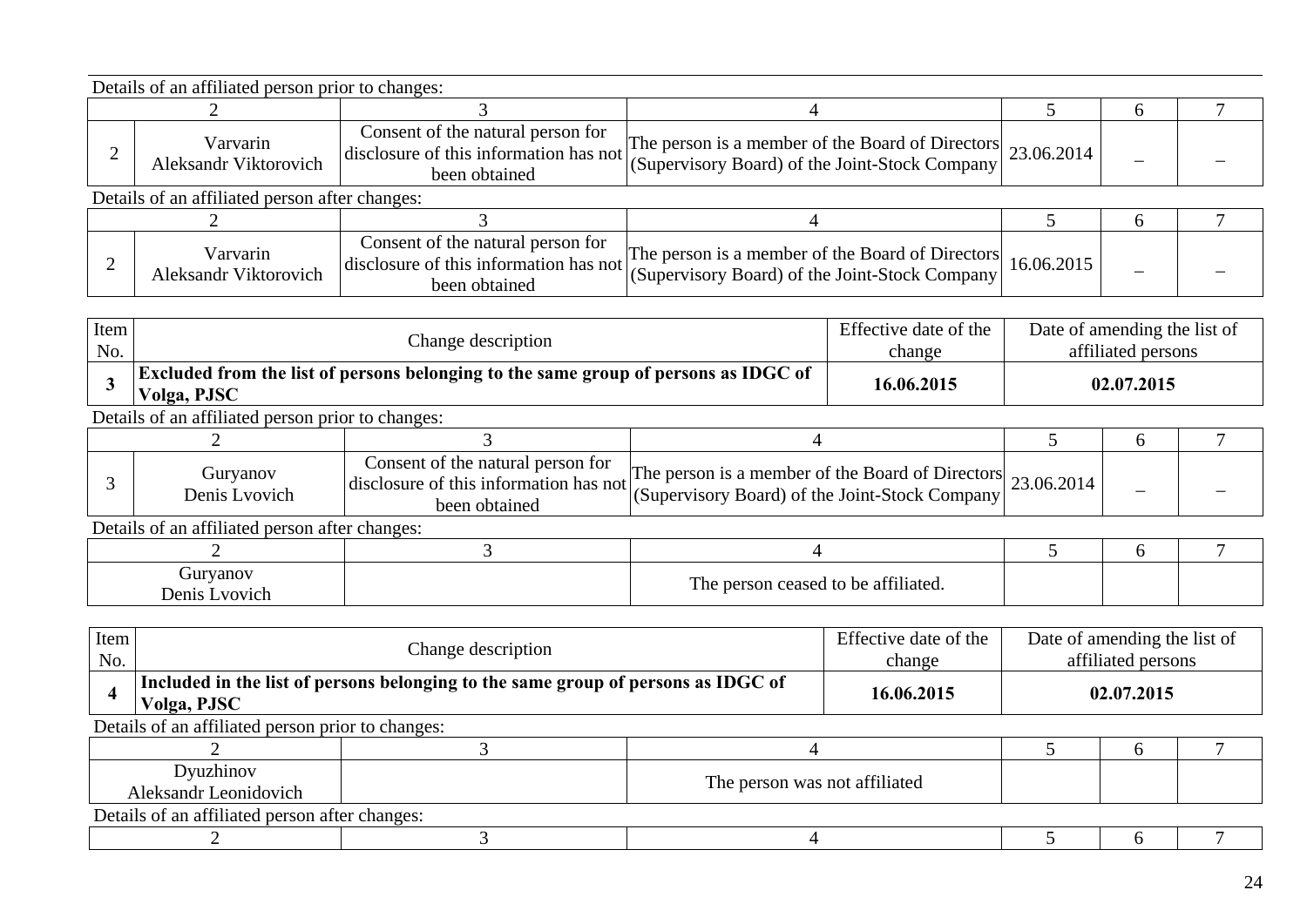|  | .Jvuzhino <sup>.</sup><br>eonidovic<br>$K$ sandr $\Gamma$ | Consent of the natural person for<br>sclosure of this information has not less<br><b>CHSC</b><br>heen<br>obtainec | The person is a member of the Board of Directors<br>(Supervisory Board) of the Joint-Stock Company |  | $\overline{\phantom{a}}$ |  |  |
|--|-----------------------------------------------------------|-------------------------------------------------------------------------------------------------------------------|----------------------------------------------------------------------------------------------------|--|--------------------------|--|--|
|--|-----------------------------------------------------------|-------------------------------------------------------------------------------------------------------------------|----------------------------------------------------------------------------------------------------|--|--------------------------|--|--|

| Item<br>No. |                                                                                                                           | Change description |  | Effective date of the<br>change |  | Date of amending the list of<br>affiliated persons |  |  |  |  |
|-------------|---------------------------------------------------------------------------------------------------------------------------|--------------------|--|---------------------------------|--|----------------------------------------------------|--|--|--|--|
|             | Change of date of occurrence of the ground for recognition of the person as a person<br>affiliated to IDGC of Volga, PJSC | 16.06.2015         |  | 02.07.2015                      |  |                                                    |  |  |  |  |
|             | Details of an affiliated person prior to changes:                                                                         |                    |  |                                 |  |                                                    |  |  |  |  |
|             |                                                                                                                           |                    |  |                                 |  |                                                    |  |  |  |  |

|                      | Kulikov<br>Denis Viktorovich | Consent of the natural person for<br>$\vert$ disclosure of this information has not $\vert$<br>been obtained | The person is a member of the Board of Directors 23.06.2014 $\int$ 0.000<br>(Supervisory Board) of the Joint-Stock Company |  | 0.002% |
|----------------------|------------------------------|--------------------------------------------------------------------------------------------------------------|----------------------------------------------------------------------------------------------------------------------------|--|--------|
| $\sim$ $\sim$ $\sim$ |                              |                                                                                                              |                                                                                                                            |  |        |

| Kulikov<br>Denis Viktorovich | Consent of the natural person for<br>disclosure of this information has not b<br>been obtained | The person is a member of the Board of Directors $\vert$ 16.06.2015 $\vert$ 0.000<br>(Supervisory Board) of the Joint-Stock Company |  | 0.002% |
|------------------------------|------------------------------------------------------------------------------------------------|-------------------------------------------------------------------------------------------------------------------------------------|--|--------|

| Item | Change description                                                                                        | Effective date of the | Date of amending the list of |
|------|-----------------------------------------------------------------------------------------------------------|-----------------------|------------------------------|
| No.  |                                                                                                           | change                | affiliated persons           |
|      | <b>Excluded from the list of persons belonging to the same group of persons as IDGC of</b><br>Volga, PJSC | 16.06.2015            | 02.07.2015                   |

Details of an affiliated person prior to changes:

| ⊿ısavın<br>Andrey Vladimirovich | Consent of the natural person for<br>$\vert$ disclosure of this information has not $\vert$ .<br>been obtained | $\frac{1}{23.06.2014}$ [The person is a member of the Board of Directors] 23.06.2014<br>(Supervisory Board) of the Joint-Stock Company |  |  |
|---------------------------------|----------------------------------------------------------------------------------------------------------------|----------------------------------------------------------------------------------------------------------------------------------------|--|--|

| Lisavin<br>⊤Vladimirovich<br>$T_{T\Delta VI}$<br>nuur | 0.0111<br>m<br>The.<br>`affiliated.<br>e person ceased to be |  |  |
|-------------------------------------------------------|--------------------------------------------------------------|--|--|

| Item |                                    | $\mathbf{r}$<br>of the<br>date<br>.tective | Date<br>the<br>amending<br>list of<br>$\Omega$ |
|------|------------------------------------|--------------------------------------------|------------------------------------------------|
| No.  | description <sup>o</sup><br>hange: | change                                     | 0.011<br>persons<br>affiliated                 |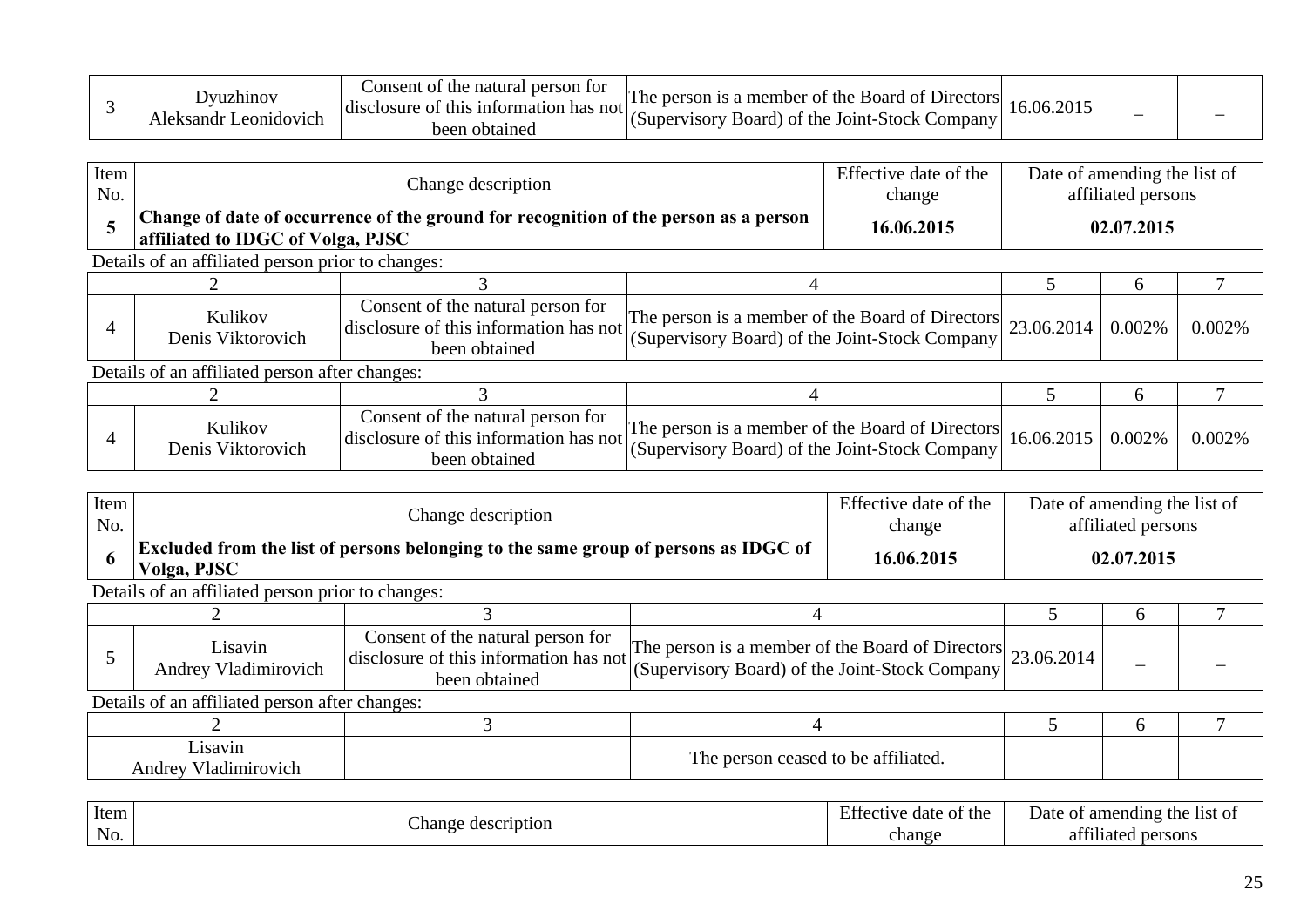|  |  | $\mathbf{L}\mathbf{L}$<br>- 01<br>e same group of persons :<br>trom the list<br>  Excluded<br>t persons belonging to the :<br>as<br>⊥ 01<br>ww<br>olga | 16.06.201. | 4.2015<br>02.01 |
|--|--|--------------------------------------------------------------------------------------------------------------------------------------------------------|------------|-----------------|
|--|--|--------------------------------------------------------------------------------------------------------------------------------------------------------|------------|-----------------|

Details of an affiliated person prior to changes:

|                                | Malkov<br>Denis Aleksandrovich                 | Consent of the natural person for<br>been obtained | The person is a member of the Board of Directors 23.06.2014<br>$\vert$ disclosure of this information has not $\vert$ (Supervisory Board) of the Joint-Stock Company $\vert$ ' |  |  |
|--------------------------------|------------------------------------------------|----------------------------------------------------|--------------------------------------------------------------------------------------------------------------------------------------------------------------------------------|--|--|
|                                | Details of an affiliated person after changes: |                                                    |                                                                                                                                                                                |  |  |
|                                |                                                |                                                    |                                                                                                                                                                                |  |  |
| Malkov<br>Denis Aleksandrovich |                                                |                                                    | The person ceased to be affiliated.                                                                                                                                            |  |  |

| Item<br>No. | Change description                                                                                        | Effective date of the<br>change | Date of amending the list of<br>affiliated persons |
|-------------|-----------------------------------------------------------------------------------------------------------|---------------------------------|----------------------------------------------------|
|             | <b>Excluded from the list of persons belonging to the same group of persons as IDGC of</b><br>Volga, PJSC | 16.06.2015                      | 02.07.2015                                         |
|             | Details of an efficient name minute shapes                                                                |                                 |                                                    |

Details of an affiliated person prior to changes:

| Mamin<br>Viktor Viktorovich | Consent of the natural person for<br>disclosure of this information has not $\begin{bmatrix} 1 & 1 \\ 0 & 1 \end{bmatrix}$<br>been obtained | $\text{[The person is a member of the Board of Directors]} 23.06.2014$<br>(Supervisory Board) of the Joint-Stock Company |  |  |
|-----------------------------|---------------------------------------------------------------------------------------------------------------------------------------------|--------------------------------------------------------------------------------------------------------------------------|--|--|

| Vlamın<br>.<br>- - -<br>V <sub>1</sub> ktorovich<br>'ıktor | m<br>$\sim$ $\sim$ $\sim$<br>r ne f<br>t to be affiliated.<br>ceased<br>rson |  |  |
|------------------------------------------------------------|------------------------------------------------------------------------------|--|--|

| Item<br>No. | Change description                                                                                                      |                                                                                                            |                                                                                                               | Effective date of the<br>change | Date of amending the list of | affiliated persons |  |  |
|-------------|-------------------------------------------------------------------------------------------------------------------------|------------------------------------------------------------------------------------------------------------|---------------------------------------------------------------------------------------------------------------|---------------------------------|------------------------------|--------------------|--|--|
|             | <b>Excluded from the list of persons belonging to the same group of persons as IDGC of</b><br>16.06.2015<br>Volga, PJSC |                                                                                                            |                                                                                                               |                                 | 02.07.2015                   |                    |  |  |
|             | Details of an affiliated person prior to changes:                                                                       |                                                                                                            |                                                                                                               |                                 |                              |                    |  |  |
|             |                                                                                                                         |                                                                                                            |                                                                                                               |                                 |                              |                    |  |  |
|             | Pankstyanov<br>Yuriy Nikolaevich                                                                                        | Consent of the natural person for<br>disclosure of this information has not $\frac{1}{6}$<br>been obtained | The person is a member of the Board of Directors 23.06.2014<br>(Supervisory Board) of the Joint-Stock Company |                                 |                              |                    |  |  |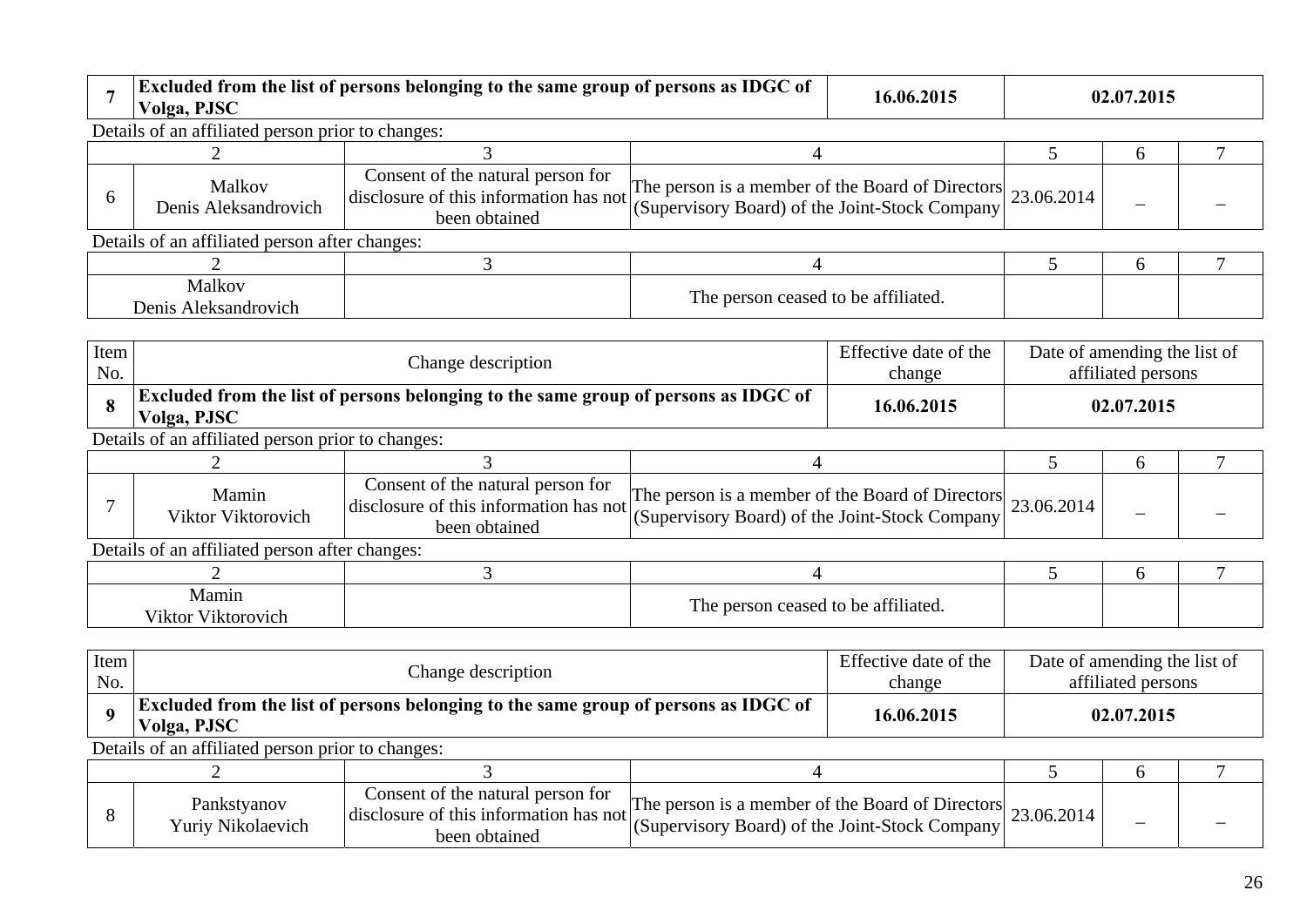| Pankstyanov<br>í uriv<br>olaevich<br>V LU L | 0.0111<br>m<br>person ceased to be affiliated.<br>The t |  |  |
|---------------------------------------------|---------------------------------------------------------|--|--|

| Item<br>No.                       |                                                   | Effective date of the<br>Change description                                                  |                                                                                                               |  | Date of amending the list of<br>affiliated persons |               |  |
|-----------------------------------|---------------------------------------------------|----------------------------------------------------------------------------------------------|---------------------------------------------------------------------------------------------------------------|--|----------------------------------------------------|---------------|--|
| 10                                | Volga, PJSC                                       | Excluded from the list of persons belonging to the same group of persons as IDGC of          |                                                                                                               |  |                                                    | 02.07.2015    |  |
|                                   | Details of an affiliated person prior to changes: |                                                                                              |                                                                                                               |  |                                                    |               |  |
|                                   |                                                   |                                                                                              |                                                                                                               |  |                                                    | $\mathfrak b$ |  |
|                                   | Prokhorov<br>Egor Vyacheslavovich                 | Consent of the natural person for<br>disclosure of this information has not<br>been obtained | The person is a member of the Board of Directors<br>(Supervisory Board) of the Joint-Stock Company 23.06.2014 |  |                                                    |               |  |
|                                   | Details of an affiliated person after changes:    |                                                                                              |                                                                                                               |  |                                                    |               |  |
|                                   |                                                   |                                                                                              |                                                                                                               |  | h                                                  |               |  |
| Prokhorov<br>Egor Vyacheslavovich |                                                   |                                                                                              | The person ceased to be affiliated.                                                                           |  |                                                    |               |  |

| Item<br>No.                      |                                                   | Change description                                                                           |                                                                                                    |  | Date of amending the list of<br>affiliated persons |   |  |
|----------------------------------|---------------------------------------------------|----------------------------------------------------------------------------------------------|----------------------------------------------------------------------------------------------------|--|----------------------------------------------------|---|--|
| 11                               | Volga, PJSC                                       | Included in the list of persons belonging to the same group of persons as IDGC of            |                                                                                                    |  | 02.07.2015                                         |   |  |
|                                  | Details of an affiliated person prior to changes: |                                                                                              |                                                                                                    |  |                                                    |   |  |
|                                  |                                                   |                                                                                              |                                                                                                    |  | <sub>t</sub>                                       |   |  |
| Mezhevich<br>Valentin Yefimovich |                                                   | The person was not affiliated                                                                |                                                                                                    |  |                                                    |   |  |
|                                  | Details of an affiliated person after changes:    |                                                                                              |                                                                                                    |  |                                                    |   |  |
|                                  |                                                   |                                                                                              |                                                                                                    |  |                                                    | h |  |
|                                  | Mezhevich<br>Valentin Yefimovich                  | Consent of the natural person for<br>disclosure of this information has not<br>been obtained | The person is a member of the Board of Directors<br>(Supervisory Board) of the Joint-Stock Company |  | 16.06.2015                                         |   |  |

| Item                | ~                      | $\blacksquare$<br>the<br>date<br>, rective<br>$\Omega$ | Date<br>the<br>amending<br>list of<br>. |
|---------------------|------------------------|--------------------------------------------------------|-----------------------------------------|
| $\mathbf{v}$<br>No. | . hange<br>description | change                                                 | 0.011<br>persons<br>11afe               |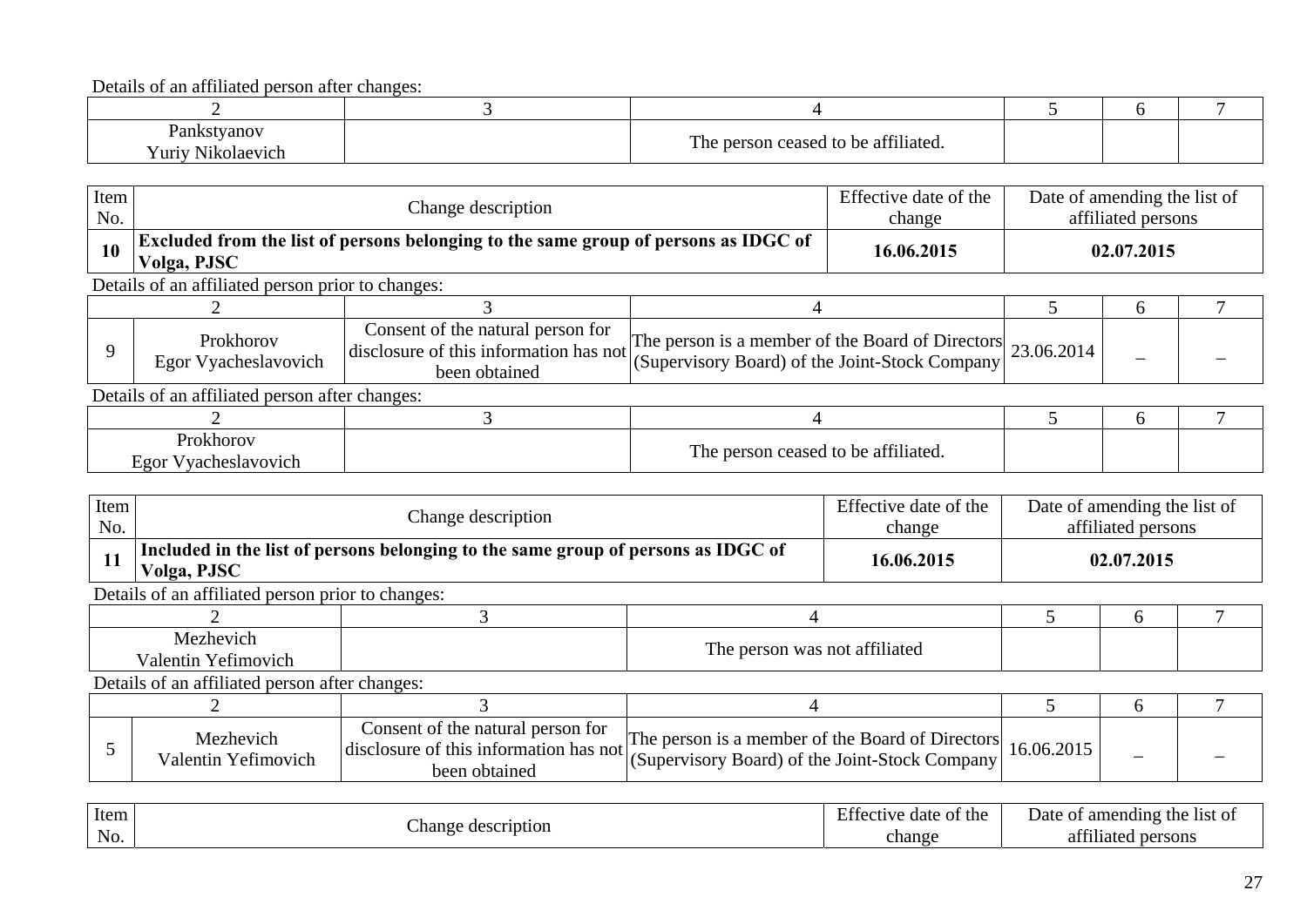| 12 | affiliated to IDGC of Volga, PJSC                 | Change of date of occurrence of the ground for recognition of the person as a person         |                                                                                                               | 16.06.2015 | 02.07.2015 |   |  |
|----|---------------------------------------------------|----------------------------------------------------------------------------------------------|---------------------------------------------------------------------------------------------------------------|------------|------------|---|--|
|    | Details of an affiliated person prior to changes: |                                                                                              |                                                                                                               |            |            |   |  |
|    |                                                   |                                                                                              |                                                                                                               |            |            | n |  |
| 10 | Rozentsvayg<br><b>Aleksandr Shoylovich</b>        | Consent of the natural person for<br>disclosure of this information has not<br>been obtained | The person is a member of the Board of Directors<br>(Supervisory Board) of the Joint-Stock Company 23.06.2014 |            |            | - |  |
|    | Details of an affiliated person after changes:    |                                                                                              |                                                                                                               |            |            |   |  |
|    |                                                   |                                                                                              |                                                                                                               |            |            | h |  |
| 6  | Rozentsvayg<br>Aleksandr Shoylovich               | Consent of the natural person for<br>disclosure of this information has not<br>been obtained | The person is a member of the Board of Directors<br>(Supervisory Board) of the Joint-Stock Company            |            | 16.06.2015 |   |  |

| Item<br>No. | Change description                                |                                                                                      |  | Effective date of the<br>change | Date of amending the list of<br>affiliated persons |  |  |  |  |  |
|-------------|---------------------------------------------------|--------------------------------------------------------------------------------------|--|---------------------------------|----------------------------------------------------|--|--|--|--|--|
|             | affiliated to IDGC of Volga, PJSC                 | Change of date of occurrence of the ground for recognition of the person as a person |  | 16.06.2015                      | 02.07.2015                                         |  |  |  |  |  |
|             | Details of an affiliated person prior to changes: |                                                                                      |  |                                 |                                                    |  |  |  |  |  |
|             |                                                   |                                                                                      |  |                                 |                                                    |  |  |  |  |  |

|    |                                                                                                                                          |                                                                                                               |                                                 |            | <sub>6</sub> |  |
|----|------------------------------------------------------------------------------------------------------------------------------------------|---------------------------------------------------------------------------------------------------------------|-------------------------------------------------|------------|--------------|--|
| 11 | Consent of the natural person for<br>Ryabikin<br>disclosure of this information has not<br><b>Vladimir Anatolievich</b><br>been obtained | The person is the Sole Executive Body of the<br>Joint-Stock Company                                           | 12.12.2008                                      |            |              |  |
|    |                                                                                                                                          | The person is a member of the Collegial Executive 18.04.2008<br>Body of the Joint-Stock Company               |                                                 |            |              |  |
|    |                                                                                                                                          | The person is a member of the Board of Directors<br>(Supervisory Board) of the Joint-Stock Company 23.06.2014 |                                                 |            |              |  |
|    |                                                                                                                                          |                                                                                                               | The person belongs to the same group of persons |            |              |  |
|    |                                                                                                                                          |                                                                                                               | as the Joint-Stock Company                      | 12.12.2008 |              |  |
|    | Details of an affiliated person after changes:                                                                                           |                                                                                                               |                                                 |            |              |  |
|    |                                                                                                                                          |                                                                                                               |                                                 |            |              |  |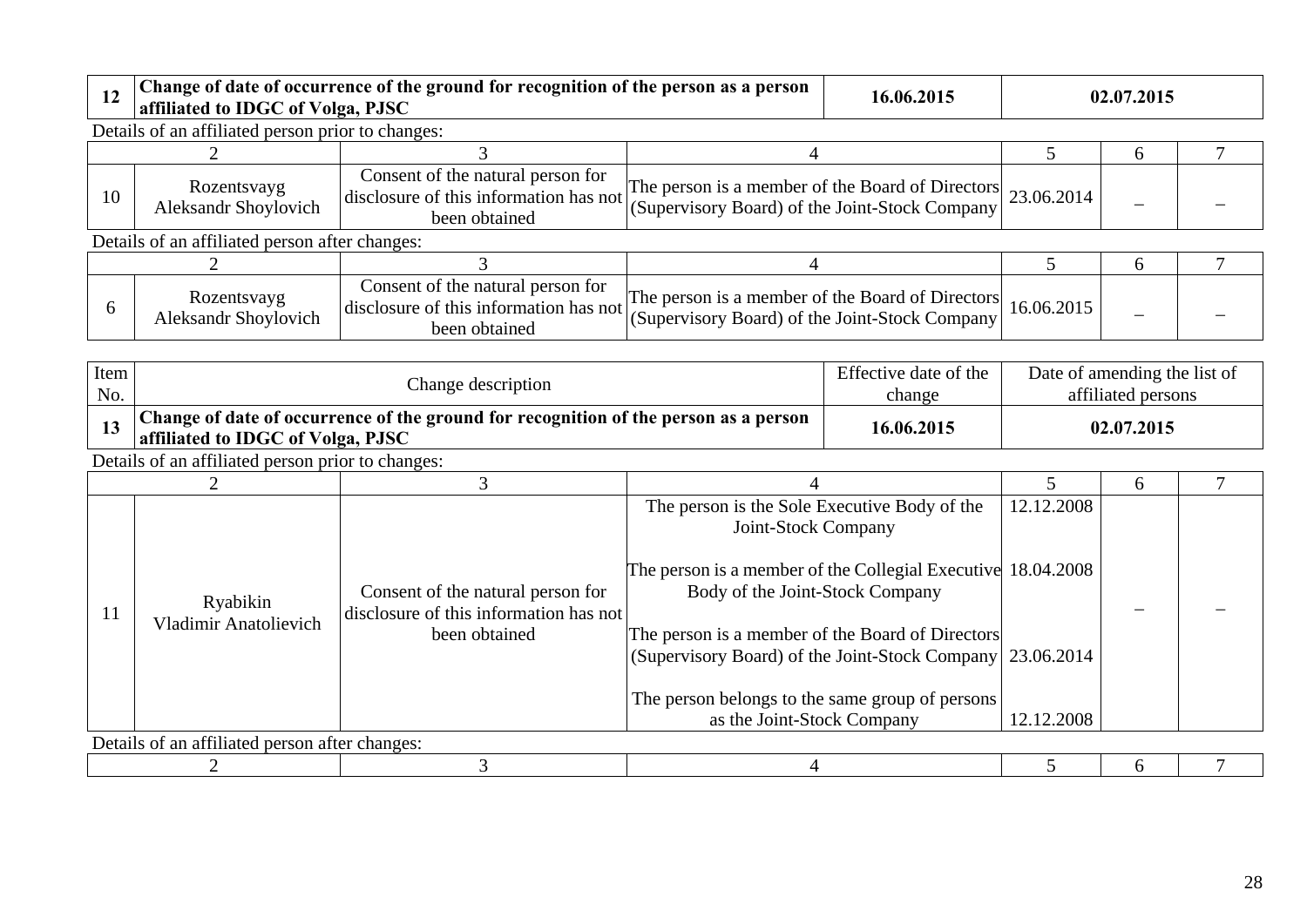|                       |                                                                             | The person is the Sole Executive Body of the<br>Joint-Stock Company                                | 12.12.2008 |  |
|-----------------------|-----------------------------------------------------------------------------|----------------------------------------------------------------------------------------------------|------------|--|
| Ryabikin              | Consent of the natural person for<br>disclosure of this information has not | The person is a member of the Collegial Executive<br>Body of the Joint-Stock Company               | 18.04.2008 |  |
| Vladimir Anatolievich | been obtained                                                               | The person is a member of the Board of Directors<br>(Supervisory Board) of the Joint-Stock Company | 16.06.2015 |  |
|                       |                                                                             | The person belongs to the same group of persons<br>as the Joint-Stock Company                      | 12.12.2008 |  |

| Item<br>No.                          |                                                   | Change description                                                                           |                                                                                                    |  |              | Date of amending the list of<br>affiliated persons |  |
|--------------------------------------|---------------------------------------------------|----------------------------------------------------------------------------------------------|----------------------------------------------------------------------------------------------------|--|--------------|----------------------------------------------------|--|
| 14                                   | Volga, PJSC                                       | Included in the list of persons belonging to the same group of persons as IDGC of            |                                                                                                    |  | 02.07.2015   |                                                    |  |
|                                      | Details of an affiliated person prior to changes: |                                                                                              |                                                                                                    |  |              |                                                    |  |
|                                      |                                                   |                                                                                              |                                                                                                    |  | <sub>0</sub> |                                                    |  |
| Serebryakov<br>Konstantin Sergeevich |                                                   | The person was not affiliated                                                                |                                                                                                    |  |              |                                                    |  |
|                                      | Details of an affiliated person after changes:    |                                                                                              |                                                                                                    |  |              |                                                    |  |
|                                      |                                                   |                                                                                              |                                                                                                    |  |              | <sub>0</sub>                                       |  |
| 8                                    | Serebryakov<br>Konstantin Sergeevich              | Consent of the natural person for<br>disclosure of this information has not<br>been obtained | The person is a member of the Board of Directors<br>(Supervisory Board) of the Joint-Stock Company |  | 16.06.2015   |                                                    |  |

| Item<br>No. | Change description                                                                               |  |                               | Effective date of the<br>change | Date of amending the list of<br>affiliated persons |  |  |  |
|-------------|--------------------------------------------------------------------------------------------------|--|-------------------------------|---------------------------------|----------------------------------------------------|--|--|--|
| 15          | Included in the list of persons belonging to the same group of persons as IDGC of<br>Volga, PJSC |  |                               | 16.06.2015                      | 02.07.2015                                         |  |  |  |
|             | Details of an affiliated person prior to changes:                                                |  |                               |                                 |                                                    |  |  |  |
|             |                                                                                                  |  |                               |                                 |                                                    |  |  |  |
|             | Khadziev<br>Alan Fyodorovich                                                                     |  | The person was not affiliated |                                 |                                                    |  |  |  |
|             | Details of an affiliated person after changes:                                                   |  |                               |                                 |                                                    |  |  |  |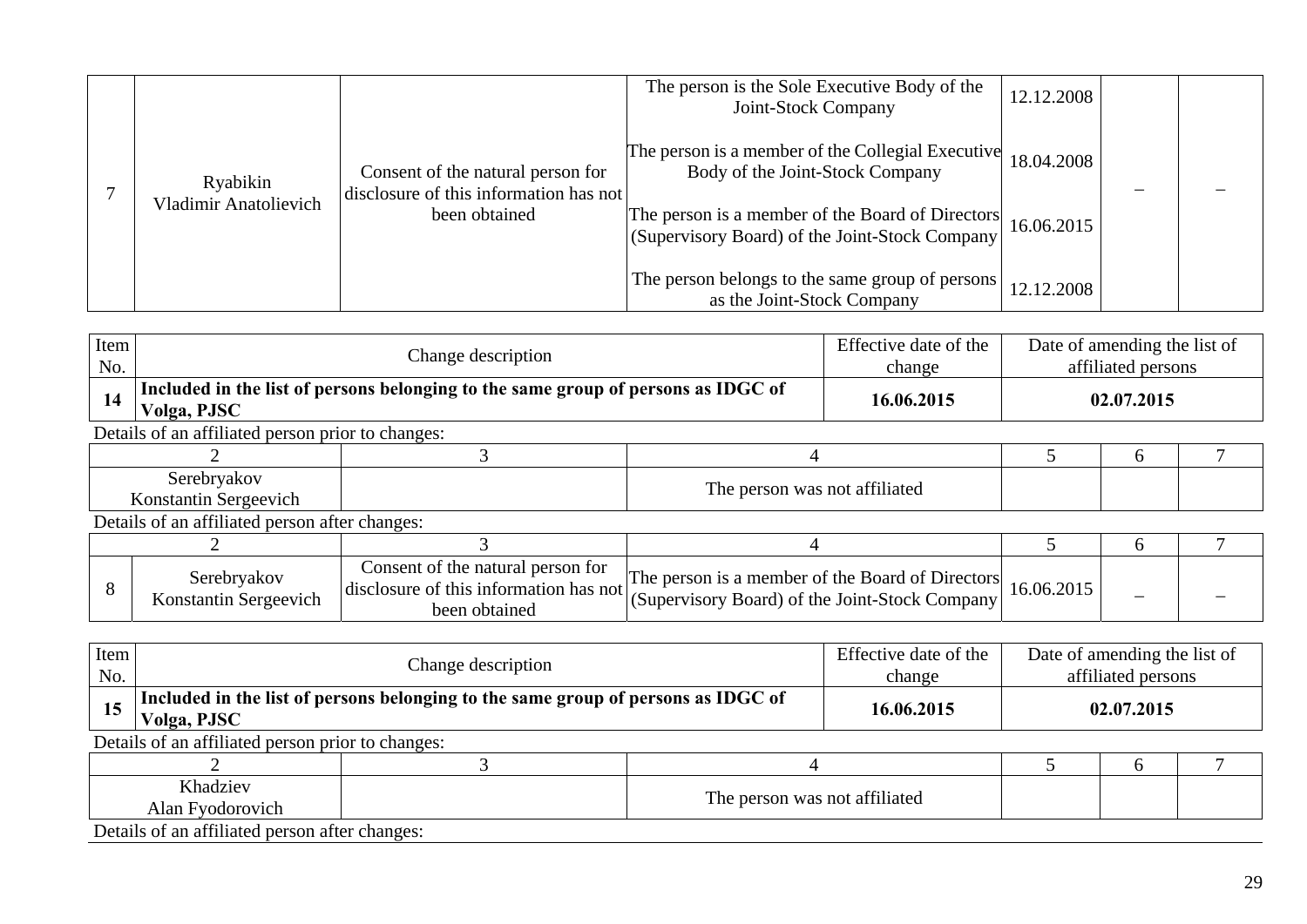| Khadziev<br>Alan Fyodorovich | Consent of the natural person for<br>disclosure of this information has not<br>been obtained | The person is a member of the Board of Directors<br>(Supervisory Board) of the Joint-Stock Company | 16.06.2015 |  |
|------------------------------|----------------------------------------------------------------------------------------------|----------------------------------------------------------------------------------------------------|------------|--|

| Item<br>No.                  |                                                   | Effective date of the<br>Change description<br>change                                        |                                                                                                    |  | Date of amending the list of<br>affiliated persons |               |  |
|------------------------------|---------------------------------------------------|----------------------------------------------------------------------------------------------|----------------------------------------------------------------------------------------------------|--|----------------------------------------------------|---------------|--|
| 16                           | Volga, PJSC                                       | Included in the list of persons belonging to the same group of persons as IDGC of            |                                                                                                    |  | 02.07.2015                                         |               |  |
|                              | Details of an affiliated person prior to changes: |                                                                                              |                                                                                                    |  |                                                    |               |  |
|                              |                                                   |                                                                                              |                                                                                                    |  |                                                    | $\mathfrak b$ |  |
| Kharin<br>Andrey Nikolaevich |                                                   |                                                                                              | The person was not affiliated                                                                      |  |                                                    |               |  |
|                              | Details of an affiliated person after changes:    |                                                                                              |                                                                                                    |  |                                                    |               |  |
|                              |                                                   |                                                                                              |                                                                                                    |  |                                                    | <sub>6</sub>  |  |
| 10                           | Kharin<br>Andrey Nikolaevich                      | Consent of the natural person for<br>disclosure of this information has not<br>been obtained | The person is a member of the Board of Directors<br>(Supervisory Board) of the Joint-Stock Company |  | 16.06.2015                                         |               |  |

| Item<br>No.                               |                                                   | Effective date of the<br>Change description                                                  |                                                                                                    |            | Date of amending the list of<br>affiliated persons |              |                                                                                                                                     |
|-------------------------------------------|---------------------------------------------------|----------------------------------------------------------------------------------------------|----------------------------------------------------------------------------------------------------|------------|----------------------------------------------------|--------------|-------------------------------------------------------------------------------------------------------------------------------------|
| 17                                        | Volga, PJSC                                       | Included in the list of persons belonging to the same group of persons as IDGC of            |                                                                                                    | 16.06.2015 |                                                    | 02.07.2015   |                                                                                                                                     |
|                                           | Details of an affiliated person prior to changes: |                                                                                              |                                                                                                    |            |                                                    |              |                                                                                                                                     |
|                                           |                                                   |                                                                                              |                                                                                                    |            | <sub>0</sub>                                       |              |                                                                                                                                     |
| Shaydullin<br><b>Farit Gabdulfatovich</b> |                                                   |                                                                                              | The person was not affiliated                                                                      |            |                                                    |              |                                                                                                                                     |
|                                           | Details of an affiliated person after changes:    |                                                                                              |                                                                                                    |            |                                                    |              |                                                                                                                                     |
|                                           |                                                   |                                                                                              |                                                                                                    |            |                                                    | <sub>t</sub> |                                                                                                                                     |
| 11                                        | Shaydullin<br>Farit Gabdulfatovich                | Consent of the natural person for<br>disclosure of this information has not<br>been obtained | The person is a member of the Board of Directors<br>(Supervisory Board) of the Joint-Stock Company |            | 16.06.2015                                         |              |                                                                                                                                     |
| <b>Contract Contract</b>                  |                                                   |                                                                                              |                                                                                                    |            | $\mathbf{r}$ $\alpha$                              |              | $\mathbf{a}$ and $\mathbf{a}$ and $\mathbf{a}$ and $\mathbf{a}$ and $\mathbf{a}$ and $\mathbf{a}$ and $\mathbf{a}$ and $\mathbf{a}$ |

| Item |                       | $\blacksquare$<br>of the<br>date | amending.<br>$+b$<br>- 11St<br>Date<br>-01<br>.<br>. |
|------|-----------------------|----------------------------------|------------------------------------------------------|
| No.  | ∠hange<br>description | change                           | 0.011<br>persons<br>лате:                            |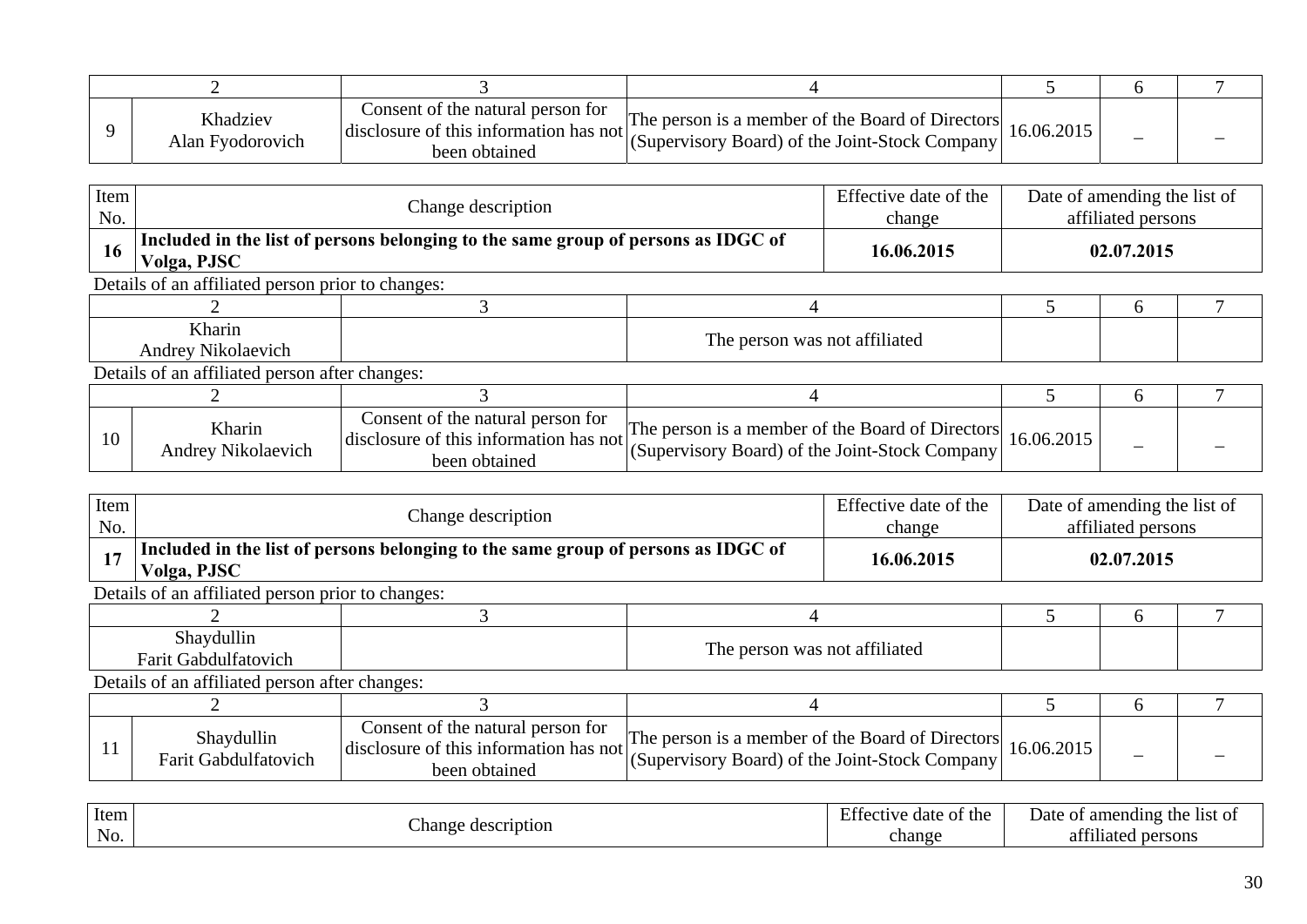| 18          | Volga, PJSC                                                                                                    | Excluded from the list of persons belonging to the same group of persons as IDGC of |                                                                               | 30.06.2015                      | 02.07.2015 |                                                    |                |  |  |
|-------------|----------------------------------------------------------------------------------------------------------------|-------------------------------------------------------------------------------------|-------------------------------------------------------------------------------|---------------------------------|------------|----------------------------------------------------|----------------|--|--|
|             | Details of an affiliated person prior to changes:                                                              |                                                                                     |                                                                               |                                 |            |                                                    |                |  |  |
|             | 2                                                                                                              | 3                                                                                   | $\overline{4}$                                                                |                                 | 5          | 6                                                  | 7              |  |  |
| 173         | Mukumov<br>Remir Erkinovich                                                                                    |                                                                                     | The person belongs to the same group of persons<br>as the Joint-Stock Company |                                 | 31.03.2011 |                                                    |                |  |  |
|             | Details of an affiliated person after changes:                                                                 |                                                                                     |                                                                               |                                 |            |                                                    |                |  |  |
|             | $\mathfrak{D}$                                                                                                 | 3                                                                                   | $\overline{4}$                                                                |                                 | 5          | 6                                                  | 7              |  |  |
|             | Mukumov Remir Erkinovich<br>The person ceased to be affiliated.                                                |                                                                                     |                                                                               |                                 |            |                                                    |                |  |  |
| Item<br>No. |                                                                                                                | Effective date of the<br>Change description<br>change                               |                                                                               |                                 |            | Date of amending the list of<br>affiliated persons |                |  |  |
| 19          | Included in the list of persons belonging to the same group of persons as IDGC of<br>30.06.2015<br>Volga, PJSC |                                                                                     |                                                                               |                                 |            | 02.07.2015                                         |                |  |  |
|             | Details of an affiliated person prior to changes:                                                              |                                                                                     |                                                                               |                                 |            |                                                    |                |  |  |
|             | 3<br>$\overline{4}$                                                                                            |                                                                                     |                                                                               |                                 | 5          | 6                                                  | 7              |  |  |
|             | Vagin<br>The person was not affiliated<br>Petr Yurievich                                                       |                                                                                     |                                                                               |                                 |            |                                                    |                |  |  |
|             | Details of an affiliated person after changes:                                                                 |                                                                                     |                                                                               |                                 |            |                                                    |                |  |  |
|             | $\overline{2}$                                                                                                 | $\overline{3}$                                                                      | 4                                                                             |                                 | 5          | 6                                                  | 7              |  |  |
| 130         | Vagin<br>Petr Yurievich                                                                                        |                                                                                     | The person belongs to the same group of persons<br>as the Joint-Stock Company |                                 | 30.06.2015 |                                                    |                |  |  |
|             |                                                                                                                |                                                                                     |                                                                               |                                 |            |                                                    |                |  |  |
| Item<br>No. |                                                                                                                | Change description                                                                  |                                                                               | Effective date of the<br>change |            | Date of amending the list of<br>affiliated persons |                |  |  |
| 20          | Volga, PJSC                                                                                                    | Excluded from the list of persons belonging to the same group of persons as IDGC of |                                                                               | 30.06.2015                      |            | 02.07.2015                                         |                |  |  |
|             | Details of an affiliated person prior to changes:                                                              |                                                                                     |                                                                               |                                 |            |                                                    |                |  |  |
|             | $\overline{2}$                                                                                                 | $\overline{3}$                                                                      | $\overline{4}$                                                                |                                 | 5          | 6                                                  | $\overline{7}$ |  |  |
| 42          | <b>Open Joint-Stock Company</b><br>Realty of the North-West<br><b>Energy Engineering Center</b>                | 111/3, Nevskiy pr, Saint Petersburg,<br>191036                                      | The person belongs to the same group of persons<br>as the Joint-Stock Company |                                 | 01.07.2008 |                                                    |                |  |  |
|             | Details of an affiliated person after changes:                                                                 |                                                                                     |                                                                               |                                 |            |                                                    |                |  |  |
|             | 2                                                                                                              | 3                                                                                   | $\overline{4}$                                                                |                                 | 5          | 6                                                  |                |  |  |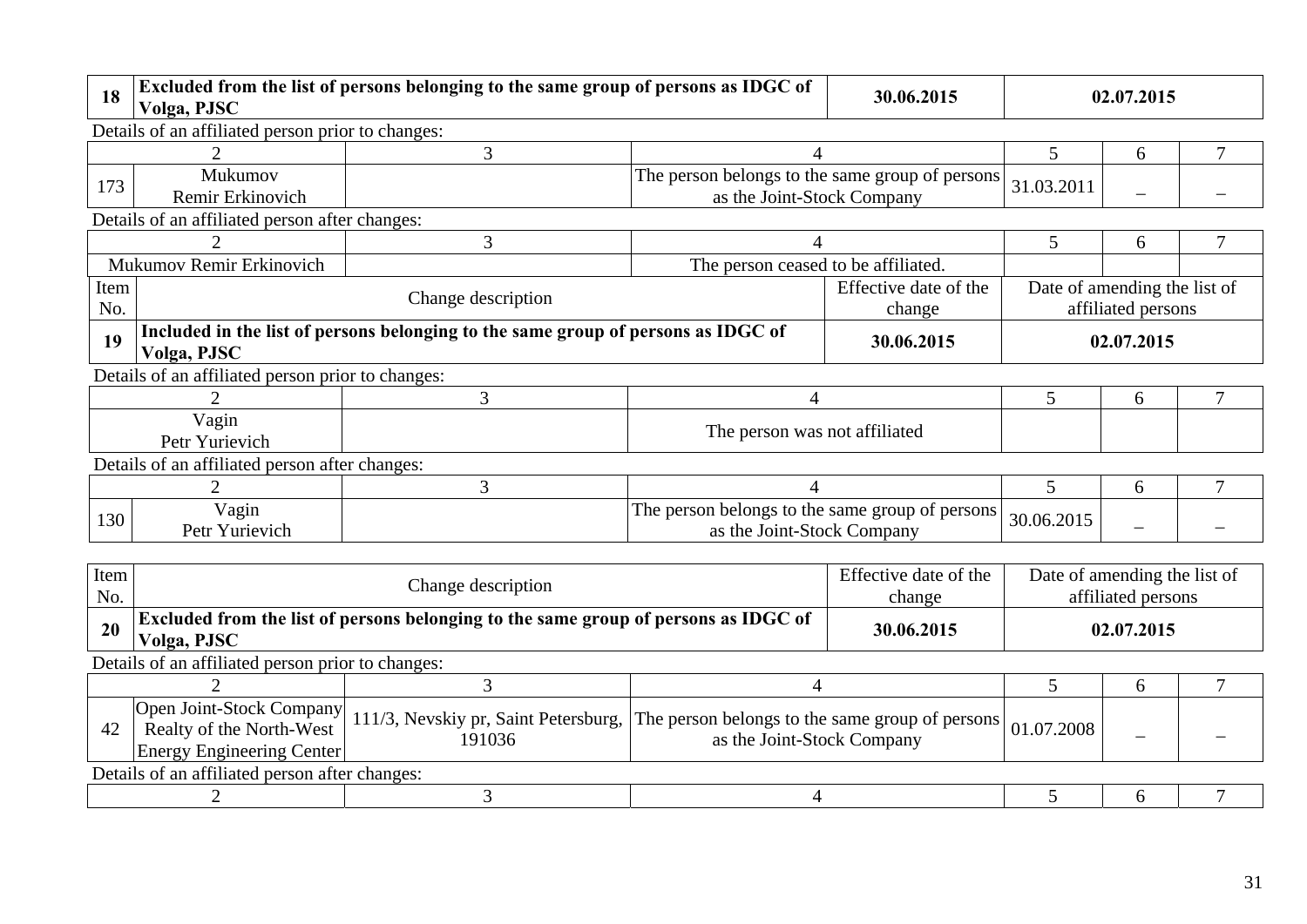| Open Joint-Stock Company               |                                     |  |  |
|----------------------------------------|-------------------------------------|--|--|
| <b>Realty of the North-West Energy</b> | The person ceased to be affiliated. |  |  |
| Center<br>Engineering                  |                                     |  |  |

| Item<br>No.                                                                         |                                                                                     | Effective date of the<br>Change description                                         |                                                                               |  |            | Date of amending the list of<br>affiliated persons |  |  |  |
|-------------------------------------------------------------------------------------|-------------------------------------------------------------------------------------|-------------------------------------------------------------------------------------|-------------------------------------------------------------------------------|--|------------|----------------------------------------------------|--|--|--|
| 21                                                                                  | Volga, PJSC                                                                         | Excluded from the list of persons belonging to the same group of persons as IDGC of |                                                                               |  |            | 02.07.2015                                         |  |  |  |
|                                                                                     | Details of an affiliated person prior to changes:                                   |                                                                                     |                                                                               |  |            |                                                    |  |  |  |
|                                                                                     |                                                                                     |                                                                                     |                                                                               |  |            | <sub>t</sub>                                       |  |  |  |
| 43                                                                                  | Open Joint-Stock Company<br>Realty of the South Energy<br><b>Engineering Center</b> | office 105, pr. Budyonnovskiy 2,<br>Rostov-on-Don, 344002                           | The person belongs to the same group of persons<br>as the Joint-Stock Company |  | 01.07.2008 |                                                    |  |  |  |
|                                                                                     | Details of an affiliated person after changes:                                      |                                                                                     |                                                                               |  |            |                                                    |  |  |  |
|                                                                                     |                                                                                     |                                                                                     | 4                                                                             |  |            | h                                                  |  |  |  |
| Open Joint-Stock Company<br>Realty of the South Energy<br><b>Engineering Center</b> |                                                                                     |                                                                                     | The person ceased to be affiliated.                                           |  |            |                                                    |  |  |  |

| Item<br>No.                                                                         |                                                   | Change description                                                                                                                              |                                     |  | Date of amending the list of<br>affiliated persons |            |  |  |  |
|-------------------------------------------------------------------------------------|---------------------------------------------------|-------------------------------------------------------------------------------------------------------------------------------------------------|-------------------------------------|--|----------------------------------------------------|------------|--|--|--|
| 22                                                                                  | Volga, PJSC                                       | Excluded from the list of persons belonging to the same group of persons as IDGC of                                                             |                                     |  |                                                    | 02.07.2015 |  |  |  |
|                                                                                     | Details of an affiliated person prior to changes: |                                                                                                                                                 |                                     |  |                                                    |            |  |  |  |
|                                                                                     |                                                   |                                                                                                                                                 |                                     |  |                                                    | 6          |  |  |  |
| 44                                                                                  | <b>Engineering Center</b>                         | Open Joint-Stock Company 56, ul. Pervomayskaya, Yekaterinburg The person belongs to the same group of persons<br>620075, the Russian Federation | as the Joint-Stock Company          |  | 01.07.2008                                         |            |  |  |  |
|                                                                                     | Details of an affiliated person after changes:    |                                                                                                                                                 |                                     |  |                                                    |            |  |  |  |
|                                                                                     |                                                   |                                                                                                                                                 |                                     |  |                                                    | 6          |  |  |  |
| Open Joint-Stock Company<br>Realty of the Urals Energy<br><b>Engineering Center</b> |                                                   |                                                                                                                                                 | The person ceased to be affiliated. |  |                                                    |            |  |  |  |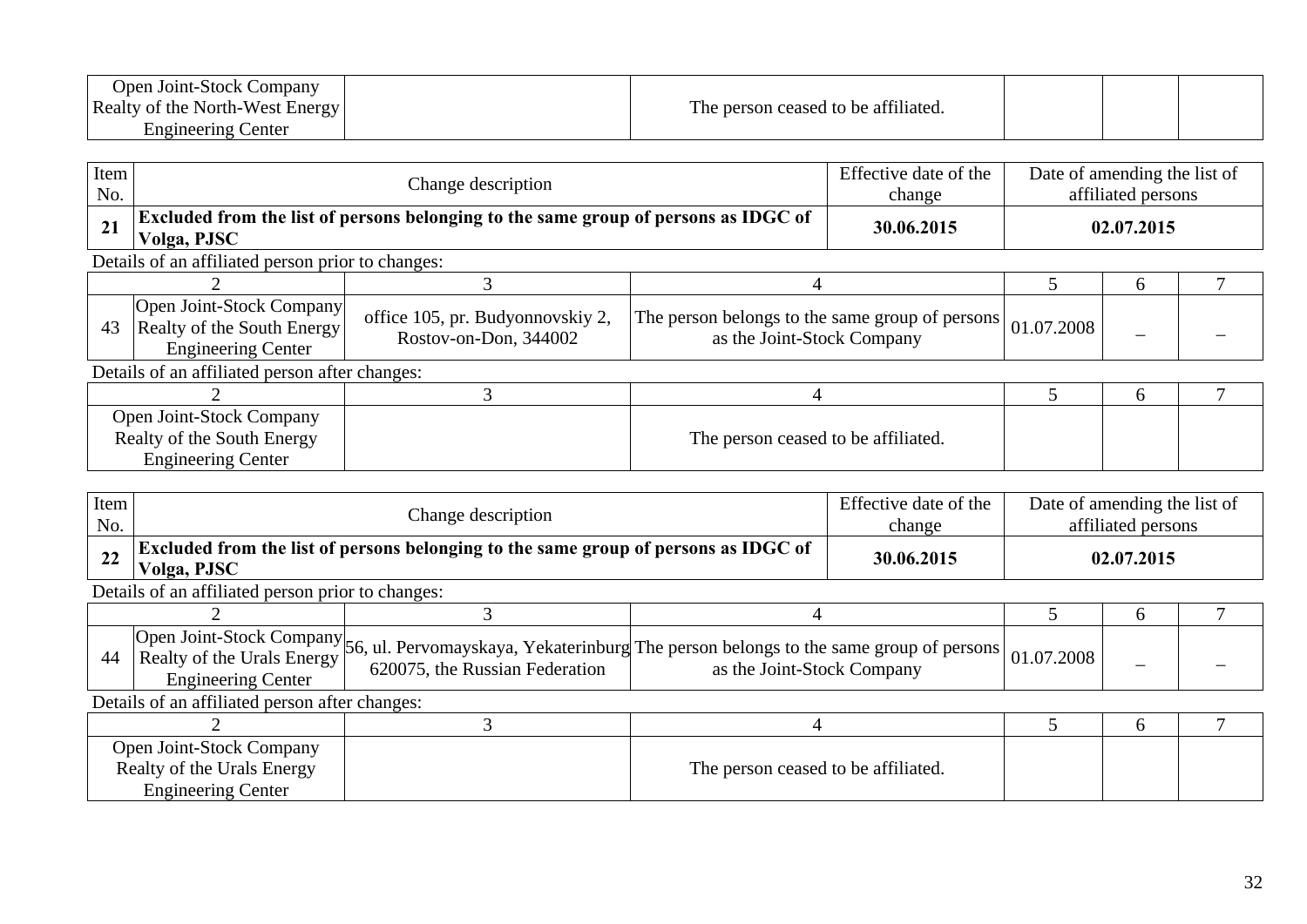| Item<br>No. |                                                                                                                                               | Change description                                                                          |                                                                               |                                 | Date of amending the list of<br>affiliated persons |            |        |  |  |  |
|-------------|-----------------------------------------------------------------------------------------------------------------------------------------------|---------------------------------------------------------------------------------------------|-------------------------------------------------------------------------------|---------------------------------|----------------------------------------------------|------------|--------|--|--|--|
| 23          | Volga, PJSC                                                                                                                                   | Excluded from the list of persons belonging to the same group of persons as IDGC of         |                                                                               | 30.06.2015                      |                                                    | 02.07.2015 |        |  |  |  |
|             | Details of an affiliated person prior to changes:                                                                                             |                                                                                             |                                                                               |                                 |                                                    |            |        |  |  |  |
|             |                                                                                                                                               | 3                                                                                           | 4                                                                             |                                 | 5                                                  | 6          | 7      |  |  |  |
| 45          | Open Joint-Stock Company<br>Realty of the Siberian<br><b>Energy Research and</b><br>Development Center                                        | 7, prospekt Dimitrova, Novosibirsk,<br>630132, the Russian Federation                       | The person belongs to the same group of persons<br>as the Joint-Stock Company |                                 | 01.07.2008                                         |            |        |  |  |  |
|             | Details of an affiliated person after changes:                                                                                                |                                                                                             |                                                                               |                                 |                                                    |            |        |  |  |  |
|             |                                                                                                                                               | $\overline{3}$                                                                              | $\overline{4}$                                                                |                                 | 5                                                  | 6          | 7      |  |  |  |
|             | Open Joint-Stock Company<br>Realty of the Siberian Energy<br>The person ceased to be affiliated.<br><b>Research and Development</b><br>Center |                                                                                             |                                                                               |                                 |                                                    |            |        |  |  |  |
| Item<br>No. |                                                                                                                                               | Change description                                                                          |                                                                               | Effective date of the<br>change | Date of amending the list of<br>affiliated persons |            |        |  |  |  |
| 24          | Volga, PJSC                                                                                                                                   | Excluded from the list of persons belonging to the same group of persons as IDGC of         |                                                                               | 30.06.2015                      | 02.07.2015                                         |            |        |  |  |  |
|             | Details of an affiliated person prior to changes:                                                                                             |                                                                                             |                                                                               |                                 |                                                    |            |        |  |  |  |
|             | $\overline{2}$                                                                                                                                | 3                                                                                           | 4                                                                             |                                 | 5                                                  | 6          | $\tau$ |  |  |  |
| 46          | Open Joint-Stock Company<br>Nedvizhimost of<br><b>VNIPIenergoprom</b>                                                                         | $\overline{2/1}$ , Semyonovskaya Naberezhnaya,<br>Moscow, 105094, the Russian<br>Federation | The person belongs to the same group of persons<br>as the Joint-Stock Company |                                 | 01.07.2008                                         |            |        |  |  |  |
|             | Details of an affiliated person after changes:                                                                                                |                                                                                             |                                                                               |                                 |                                                    |            |        |  |  |  |
|             | $\overline{2}$                                                                                                                                | 3                                                                                           | $\overline{4}$                                                                |                                 | 5                                                  | 6          | 7      |  |  |  |
|             | Open Joint-Stock Company<br>Nedvizhimost of<br>The person ceased to be affiliated.<br>VNIPIenergoprom                                         |                                                                                             |                                                                               |                                 |                                                    |            |        |  |  |  |
|             |                                                                                                                                               |                                                                                             |                                                                               |                                 |                                                    |            |        |  |  |  |

| Item |                                        | $\sim$<br>the<br>ОŤ<br>doto∟<br>a fective -<br><b>A</b> dite | the<br>Date of<br>amending<br>-11St 01  |
|------|----------------------------------------|--------------------------------------------------------------|-----------------------------------------|
| No.  | cription<br>hange.<br>aes <sup>7</sup> | change                                                       | 0.011<br>persons<br>1119 te<br>aт<br>лы |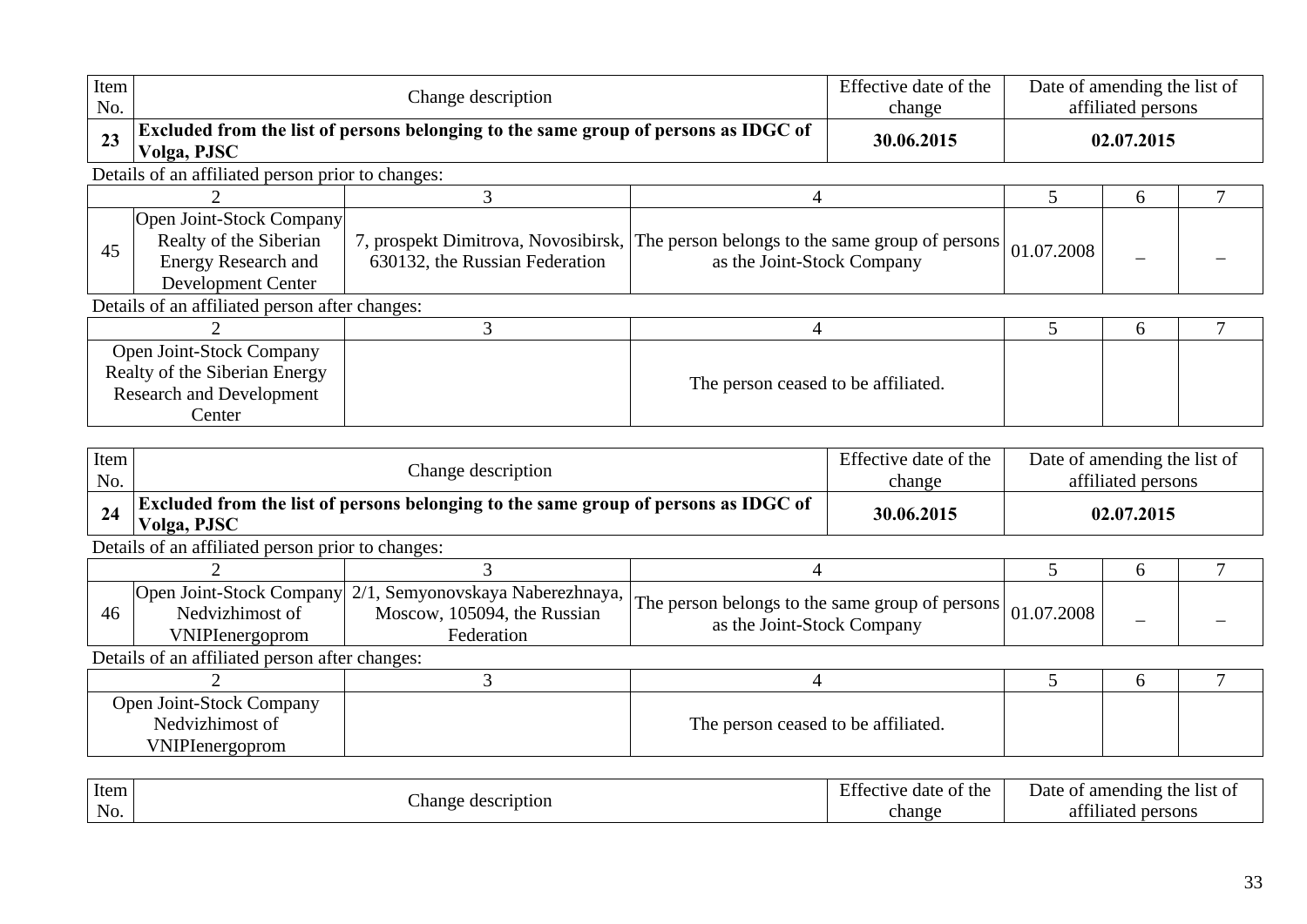| 25 | Excluded from the list of persons belonging to the same group of persons as IDGC of<br>30.06.2015<br>Volga, PJSC |                                |                                                                               |  | 02.07.2015 |              |  |  |
|----|------------------------------------------------------------------------------------------------------------------|--------------------------------|-------------------------------------------------------------------------------|--|------------|--------------|--|--|
|    | Details of an affiliated person prior to changes:                                                                |                                |                                                                               |  |            |              |  |  |
|    |                                                                                                                  |                                |                                                                               |  |            | <sub>0</sub> |  |  |
| 47 | Open Joint-Stock Company<br>Realty of the Volga Region<br>Energy Engineering Center                              | 148, ul. Avrory, Samara 443045 | The person belongs to the same group of persons<br>as the Joint-Stock Company |  | 01.07.2008 |              |  |  |
|    | Details of an affiliated person after changes:                                                                   |                                |                                                                               |  |            |              |  |  |
|    |                                                                                                                  |                                |                                                                               |  |            | <sub>0</sub> |  |  |
|    | Open Joint-Stock Company<br>Realty of the Volga Region<br><b>Energy Engineering Center</b>                       |                                | The person ceased to be affiliated.                                           |  |            |              |  |  |

| Item<br>No. |                                                                                                                  | Change description                                              |                                                                               |  | Date of amending the list of | affiliated persons |  |  |  |
|-------------|------------------------------------------------------------------------------------------------------------------|-----------------------------------------------------------------|-------------------------------------------------------------------------------|--|------------------------------|--------------------|--|--|--|
| 26          | Excluded from the list of persons belonging to the same group of persons as IDGC of<br>30.06.2015<br>Volga, PJSC |                                                                 |                                                                               |  |                              | 02.07.2015         |  |  |  |
|             | Details of an affiliated person prior to changes:                                                                |                                                                 |                                                                               |  |                              |                    |  |  |  |
|             |                                                                                                                  |                                                                 |                                                                               |  |                              | h                  |  |  |  |
| 64          | Open Joint-Stock Company<br>Sibirsetremont                                                                       | 17, ul. Stantsionnaya, Kemerovo,<br>650021, the Kemerovo region | The person belongs to the same group of persons<br>as the Joint-Stock Company |  | 01.07.2008                   |                    |  |  |  |
|             | Details of an affiliated person after changes:                                                                   |                                                                 |                                                                               |  |                              |                    |  |  |  |
|             |                                                                                                                  |                                                                 |                                                                               |  |                              | <sub>0</sub>       |  |  |  |
|             | Open Joint-Stock Company<br>Sibirsetremont                                                                       |                                                                 | The person ceased to be affiliated.                                           |  |                              |                    |  |  |  |

| Item<br>No. |                                                   | Change description                                                                                       |                                                                               |            |  | Date of amending the list of<br>affiliated persons |  |  |  |
|-------------|---------------------------------------------------|----------------------------------------------------------------------------------------------------------|-------------------------------------------------------------------------------|------------|--|----------------------------------------------------|--|--|--|
| 27          | Volga, PJSC                                       | <b>Excluded from the list of persons belonging to the same group of persons as IDGC of</b><br>30.06.2015 |                                                                               |            |  |                                                    |  |  |  |
|             | Details of an affiliated person prior to changes: |                                                                                                          |                                                                               |            |  |                                                    |  |  |  |
|             |                                                   |                                                                                                          |                                                                               |            |  | <sub>0</sub>                                       |  |  |  |
| 206         | Chereshko<br>Maksim Nikolaevich                   |                                                                                                          | The person belongs to the same group of persons<br>as the Joint-Stock Company | 30.09.2012 |  |                                                    |  |  |  |
|             | Details of an affiliated person after changes:    |                                                                                                          |                                                                               |            |  |                                                    |  |  |  |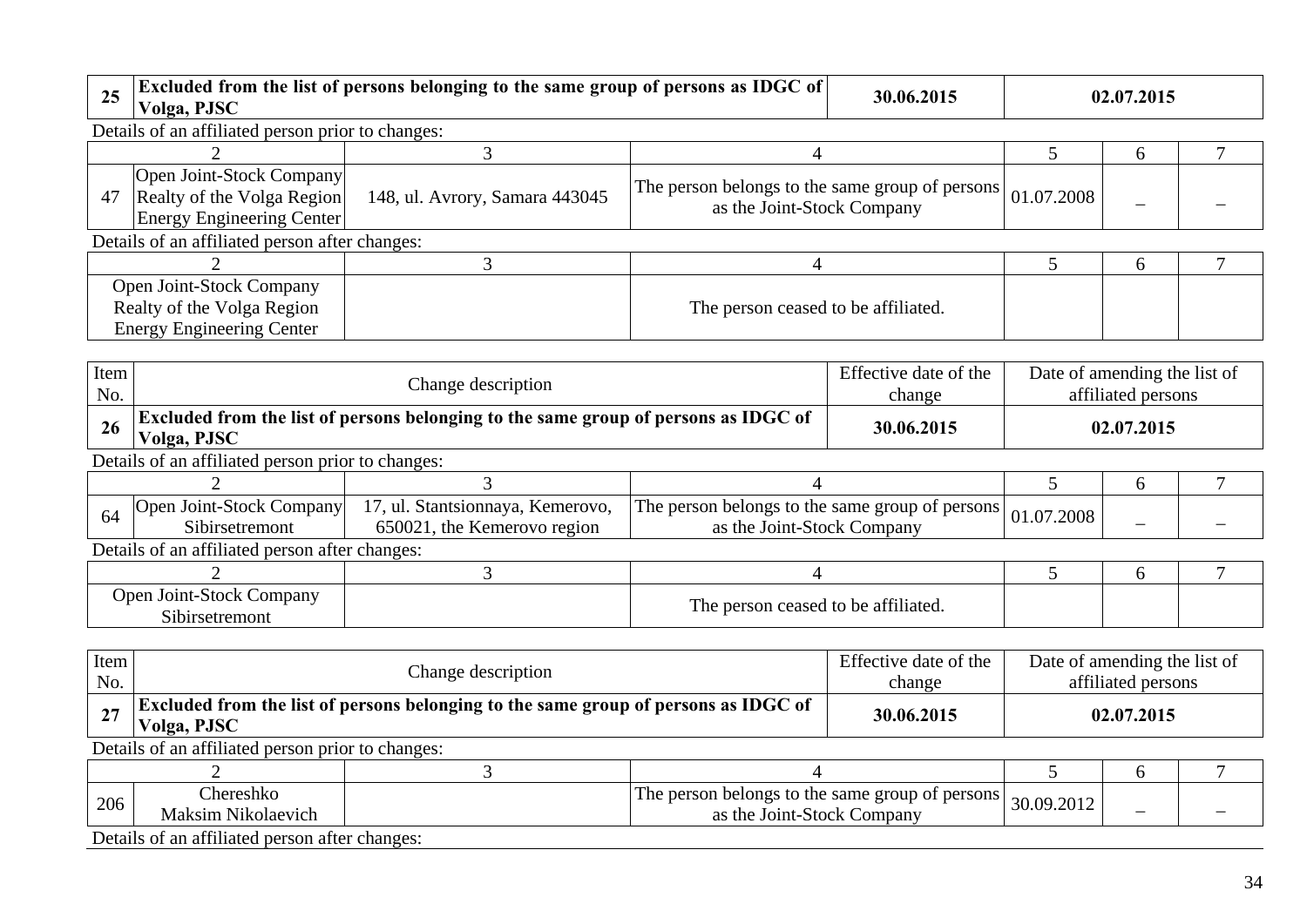| $n^{n}$<br>31 M<br>$\gamma$ V <sub>1C</sub><br>ola<br>7 I I | m<br>0.011<br>o + +<br>$\sim$<br>ำ।าลteດ<br>$+$ $\sim$<br>00000<br>1 n<br>$\ldots$ |  |  |
|-------------------------------------------------------------|------------------------------------------------------------------------------------|--|--|

| Item<br>No. | Change description                                                                                        |  |                                                                               | Effective date of the<br>change | Date of amending the list of<br>affiliated persons |  |  |
|-------------|-----------------------------------------------------------------------------------------------------------|--|-------------------------------------------------------------------------------|---------------------------------|----------------------------------------------------|--|--|
| 28          | <b>Excluded from the list of persons belonging to the same group of persons as IDGC of</b><br>Volga, PJSC |  |                                                                               | 30.06.2015                      | 02.07.2015                                         |  |  |
|             | Details of an affiliated person prior to changes:                                                         |  |                                                                               |                                 |                                                    |  |  |
|             |                                                                                                           |  |                                                                               |                                 |                                                    |  |  |
| 158         | Korolyov<br>Dmitriy Nikolaevich                                                                           |  | The person belongs to the same group of persons<br>as the Joint-Stock Company | 30.06.2013                      |                                                    |  |  |

| T 7<br>í orotvov<br>110101 y O<br>.)mıtrıy<br>Nikolaevich – | m<br>0.0111<br>The person ceased to be attiliated. |  |  |
|-------------------------------------------------------------|----------------------------------------------------|--|--|

| Item<br>No. |                                                                                                    | Change description                        |                                                                               |            | Date of amending the list of | affiliated persons |  |  |  |
|-------------|----------------------------------------------------------------------------------------------------|-------------------------------------------|-------------------------------------------------------------------------------|------------|------------------------------|--------------------|--|--|--|
| 29          | Excluded from the list of persons belonging to the same group of persons as IDGC of<br>Volga, PJSC |                                           |                                                                               | 30.06.2015 |                              | 02.07.2015         |  |  |  |
|             | Details of an affiliated person prior to changes:                                                  |                                           |                                                                               |            |                              |                    |  |  |  |
|             |                                                                                                    |                                           |                                                                               |            | <sub>0</sub>                 |                    |  |  |  |
| 89          | Open Joint-Stock Company<br>Yaroslavl City Electric Grid                                           | 37, ul. Chaykovskogo, Yaroslavl<br>150000 | The person belongs to the same group of persons<br>as the Joint-Stock Company |            | 30.09.2010                   |                    |  |  |  |
|             | Details of an affiliated person after changes:                                                     |                                           |                                                                               |            |                              |                    |  |  |  |
|             |                                                                                                    |                                           |                                                                               |            |                              | <sub>0</sub>       |  |  |  |
|             | Open Joint-Stock Company<br>Yaroslavl City Electric Grid                                           |                                           | The person ceased to be affiliated.                                           |            |                              |                    |  |  |  |

| Item<br>No. | Change description                                                                                        | Effective date of the<br>change | Date of amending the list of<br>affiliated persons |  |  |  |  |  |  |
|-------------|-----------------------------------------------------------------------------------------------------------|---------------------------------|----------------------------------------------------|--|--|--|--|--|--|
| 30          | <b>Excluded from the list of persons belonging to the same group of persons as IDGC of</b><br>Volga, PJSC | 30.06.2015                      | 02.07.2015                                         |  |  |  |  |  |  |
|             | Details of an affiliated person prior to changes:                                                         |                                 |                                                    |  |  |  |  |  |  |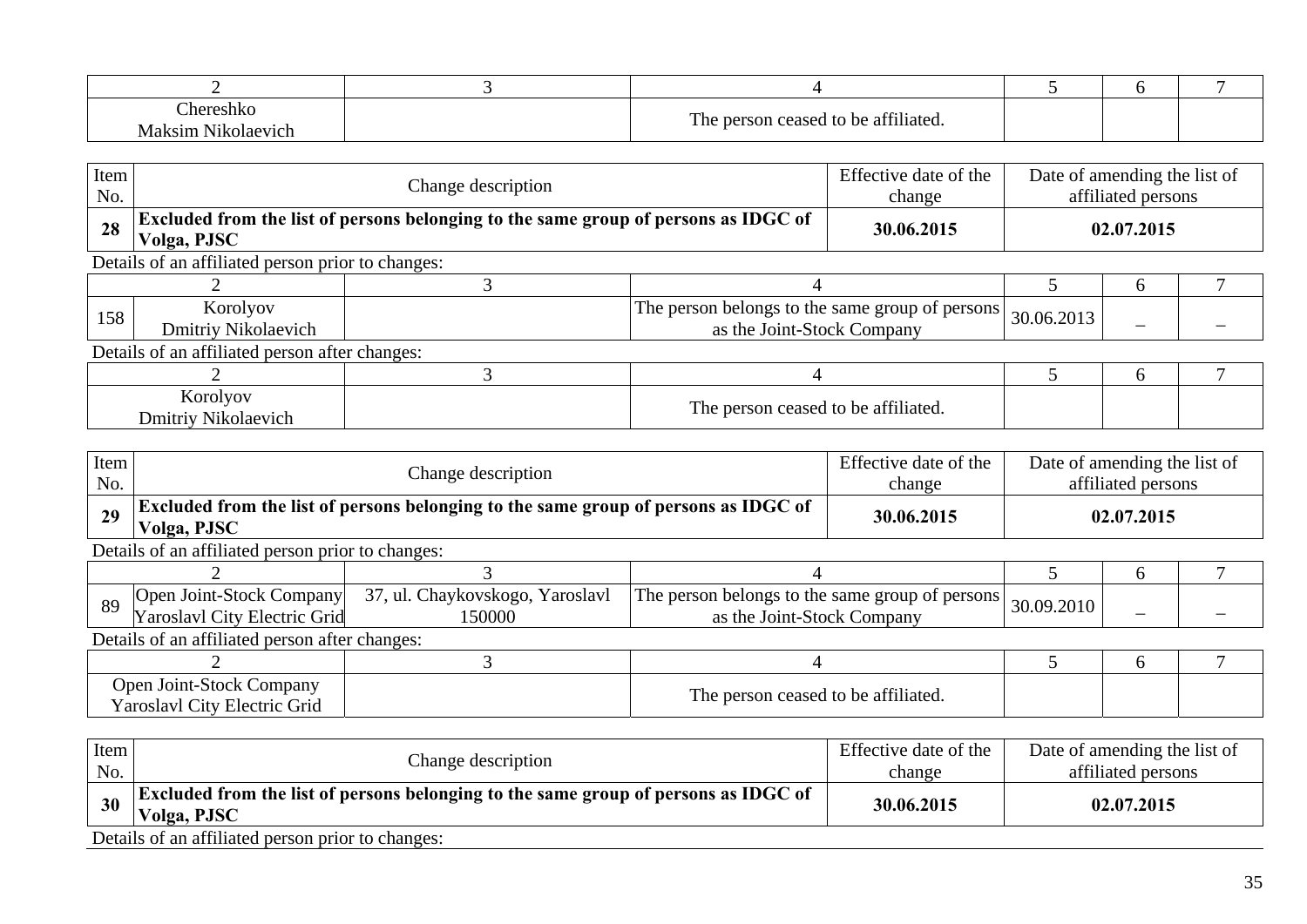| 162 | Kotikov<br>Konstantin Viktorovich                                        |  | The person belongs to the same group of persons<br>as the Joint-Stock Company | 31.12.2013 |  |  |  |  |  |
|-----|--------------------------------------------------------------------------|--|-------------------------------------------------------------------------------|------------|--|--|--|--|--|
|     | Details of an affiliated person after changes:                           |  |                                                                               |            |  |  |  |  |  |
|     |                                                                          |  |                                                                               |            |  |  |  |  |  |
|     | Kotikov<br>The person ceased to be affiliated.<br>Konstantin Viktorovich |  |                                                                               |            |  |  |  |  |  |

| Item<br>No.                                                              |                                                   | Change description                                                                         |                                                                               |  | Date of amending the list of | affiliated persons |  |  |  |  |
|--------------------------------------------------------------------------|---------------------------------------------------|--------------------------------------------------------------------------------------------|-------------------------------------------------------------------------------|--|------------------------------|--------------------|--|--|--|--|
| 31                                                                       | Volga, PJSC                                       | <b>Excluded from the list of persons belonging to the same group of persons as IDGC of</b> |                                                                               |  |                              | 02.07.2015         |  |  |  |  |
|                                                                          | Details of an affiliated person prior to changes: |                                                                                            |                                                                               |  |                              |                    |  |  |  |  |
|                                                                          |                                                   |                                                                                            |                                                                               |  |                              | h                  |  |  |  |  |
| 166                                                                      | Kuzmenko<br>Grigoriy Grigorievich                 |                                                                                            | The person belongs to the same group of persons<br>as the Joint-Stock Company |  | 30.12.2014                   |                    |  |  |  |  |
|                                                                          | Details of an affiliated person after changes:    |                                                                                            |                                                                               |  |                              |                    |  |  |  |  |
|                                                                          |                                                   |                                                                                            |                                                                               |  |                              | h                  |  |  |  |  |
| Kuzmenko<br>The person ceased to be affiliated.<br>Grigoriy Grigorievich |                                                   |                                                                                            |                                                                               |  |                              |                    |  |  |  |  |

| Item<br>No. |                                                                                                    | Change description                                                            |  |                                 | Date of amending the list of<br>affiliated persons |                                                    |  |  |  |
|-------------|----------------------------------------------------------------------------------------------------|-------------------------------------------------------------------------------|--|---------------------------------|----------------------------------------------------|----------------------------------------------------|--|--|--|
| 32          | Excluded from the list of persons belonging to the same group of persons as IDGC of<br>Volga, PJSC |                                                                               |  | 30.06.2015                      | 02.07.2015                                         |                                                    |  |  |  |
|             | Details of an affiliated person prior to changes:                                                  |                                                                               |  |                                 |                                                    |                                                    |  |  |  |
|             |                                                                                                    |                                                                               |  |                                 |                                                    | 6                                                  |  |  |  |
| 205         | Chekalenko<br>Roman Vladimirovich                                                                  | The person belongs to the same group of persons<br>as the Joint-Stock Company |  |                                 | 30.09.2013                                         |                                                    |  |  |  |
|             | Details of an affiliated person after changes:                                                     |                                                                               |  |                                 |                                                    |                                                    |  |  |  |
|             |                                                                                                    |                                                                               |  |                                 |                                                    | 6                                                  |  |  |  |
|             | Chekalenko<br>The person ceased to be affiliated.<br>Roman Vladimirovich                           |                                                                               |  |                                 |                                                    |                                                    |  |  |  |
| Item<br>No. |                                                                                                    | Change description                                                            |  | Effective date of the<br>change |                                                    | Date of amending the list of<br>affiliated persons |  |  |  |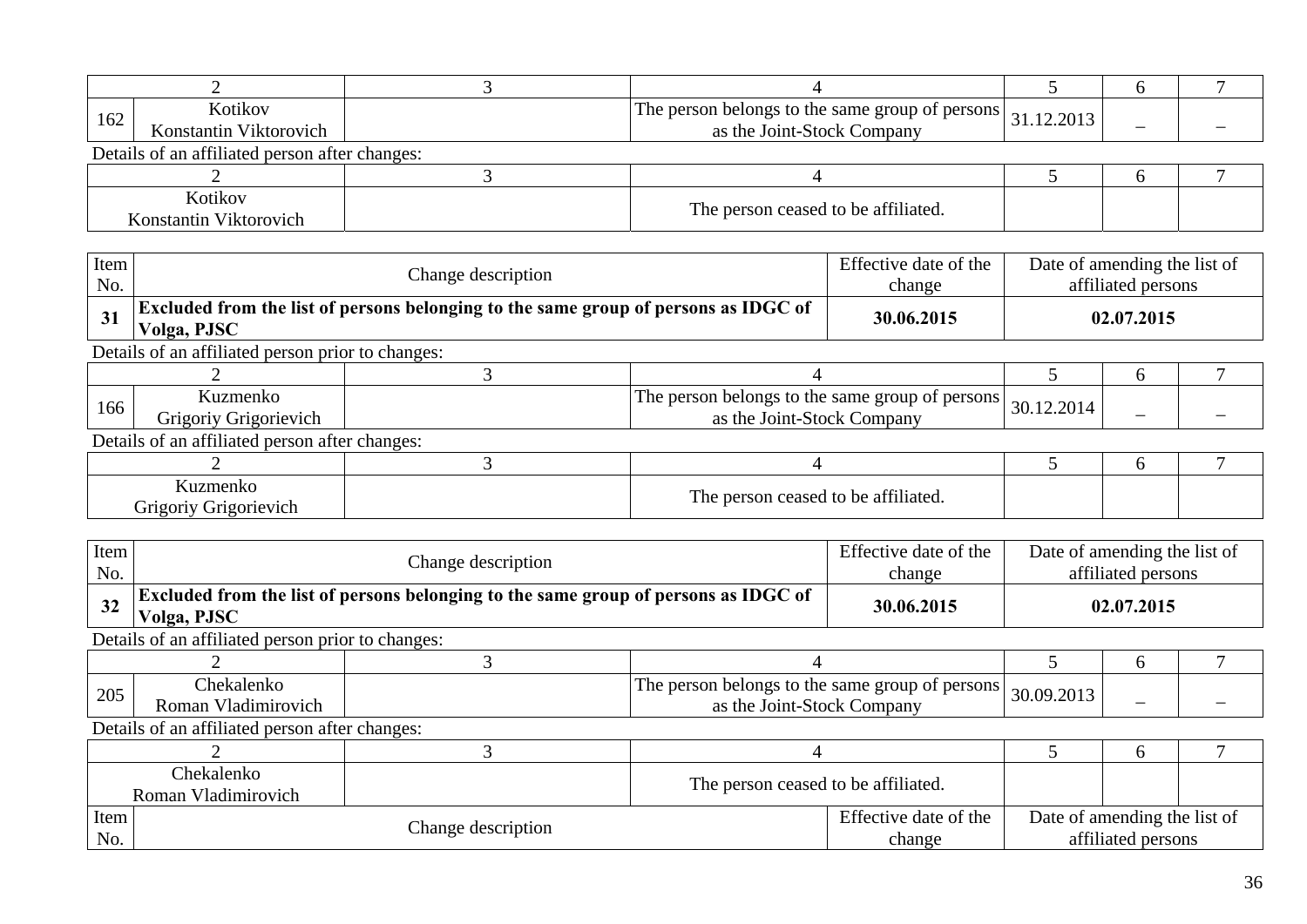| 33          | Excluded from the list of persons belonging to the same group of persons as IDGC of<br>30.06.2015<br>Volga, PJSC |                                                                               |                                     |                                 | 02.07.2015                                         |            |  |
|-------------|------------------------------------------------------------------------------------------------------------------|-------------------------------------------------------------------------------|-------------------------------------|---------------------------------|----------------------------------------------------|------------|--|
|             | Details of an affiliated person prior to changes:                                                                |                                                                               |                                     |                                 |                                                    |            |  |
|             |                                                                                                                  |                                                                               |                                     |                                 |                                                    | h          |  |
| 183         | Rodin<br>Sergey Vladimirovich                                                                                    | The person belongs to the same group of persons<br>as the Joint-Stock Company |                                     |                                 | 29.12.2012                                         |            |  |
|             | Details of an affiliated person after changes:                                                                   |                                                                               |                                     |                                 |                                                    |            |  |
|             |                                                                                                                  | 3                                                                             | 4                                   |                                 |                                                    | 6          |  |
|             | Rodin<br>Sergey Vladimirovich                                                                                    |                                                                               | The person ceased to be affiliated. |                                 |                                                    |            |  |
|             |                                                                                                                  |                                                                               |                                     |                                 |                                                    |            |  |
| Item<br>No. | Change description                                                                                               |                                                                               |                                     | Effective date of the<br>change | Date of amending the list of<br>affiliated persons |            |  |
| 34          | Excluded from the list of persons belonging to the same group of persons as IDGC of<br>Volga, PJSC               |                                                                               |                                     | 30.06.2015                      |                                                    | 02.07.2015 |  |

| Details of an affiliated person prior to changes: |  |
|---------------------------------------------------|--|

| 161 | $\bullet$ $\bullet$<br><b>AOSUROV</b><br>Oleg<br>Mikhailovich | r belongs to the<br>eroup of !<br>t persons.<br>same<br>person<br>1 he<br>-Stock<br>Joint<br>Companv<br>as the | $^{\circ}$ 1 05.06.201 $\cup$ |  |
|-----|---------------------------------------------------------------|----------------------------------------------------------------------------------------------------------------|-------------------------------|--|

| √ostikov<br>Oleg<br>hailovicl<br>N/11 | 0.0111<br>m<br>1 he<br>rson ceased to be<br>`affiliated.<br>: ners |  |  |
|---------------------------------------|--------------------------------------------------------------------|--|--|

| Item<br>No. |                                                                                                    | Change description |                                                                               |            |            | Date of amending the list of<br>affiliated persons |  |  |  |  |
|-------------|----------------------------------------------------------------------------------------------------|--------------------|-------------------------------------------------------------------------------|------------|------------|----------------------------------------------------|--|--|--|--|
| 35          | Excluded from the list of persons belonging to the same group of persons as IDGC of<br>Volga, PJSC |                    |                                                                               | 30.06.2015 | 02.07.2015 |                                                    |  |  |  |  |
|             | Details of an affiliated person prior to changes:                                                  |                    |                                                                               |            |            |                                                    |  |  |  |  |
|             |                                                                                                    |                    |                                                                               |            |            |                                                    |  |  |  |  |
| 217         | Shuvalov<br>Vladimir Vladimirovich                                                                 |                    | The person belongs to the same group of persons<br>as the Joint-Stock Company |            | 30.06.2014 |                                                    |  |  |  |  |
|             | Details of an affiliated person after changes:                                                     |                    |                                                                               |            |            |                                                    |  |  |  |  |
|             |                                                                                                    |                    |                                                                               |            |            |                                                    |  |  |  |  |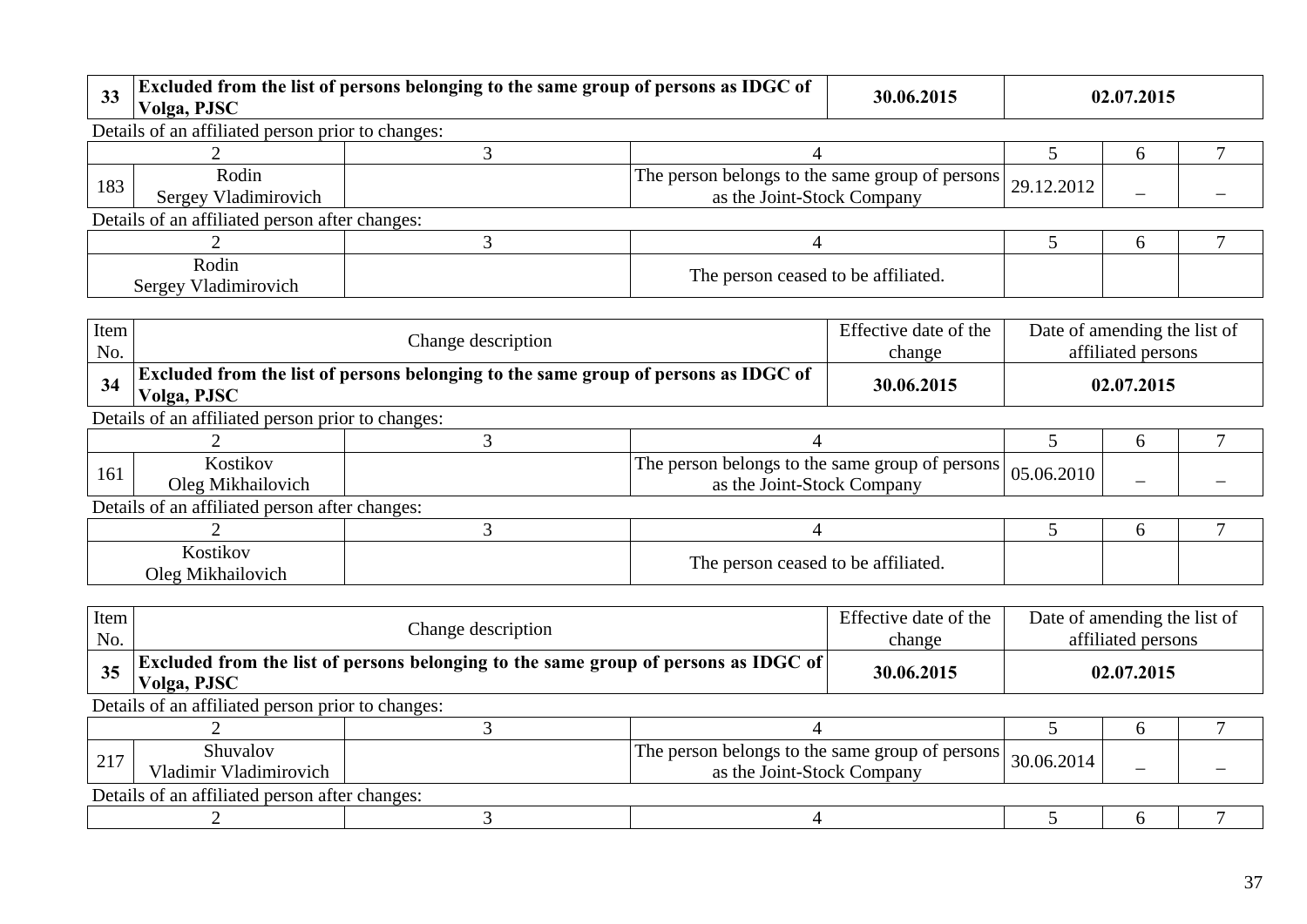|             | Shuvalov<br>Vladimir Vladimirovich                                                               | The person ceased to be affiliated.                                                 |                                                                               |                                                                                       |                              |                                                    |   |
|-------------|--------------------------------------------------------------------------------------------------|-------------------------------------------------------------------------------------|-------------------------------------------------------------------------------|---------------------------------------------------------------------------------------|------------------------------|----------------------------------------------------|---|
| Item<br>No. |                                                                                                  | Change description                                                                  |                                                                               | Effective date of the<br>change                                                       |                              | Date of amending the list of<br>affiliated persons |   |
| 36          | Volga, PJSC                                                                                      | Excluded from the list of persons belonging to the same group of persons as IDGC of |                                                                               | 30.06.2015                                                                            |                              | 02.07.2015                                         |   |
|             | Details of an affiliated person prior to changes:                                                |                                                                                     |                                                                               |                                                                                       |                              |                                                    |   |
|             |                                                                                                  | $\mathfrak{Z}$                                                                      | 4                                                                             |                                                                                       | 5                            | 6                                                  |   |
| 175         | Nikonov<br>Vasiliy Vladislavovich                                                                |                                                                                     | The person belongs to the same group of persons<br>as the Joint-Stock Company |                                                                                       | 30.03.2015                   |                                                    |   |
|             | Details of an affiliated person after changes:                                                   |                                                                                     |                                                                               |                                                                                       |                              |                                                    |   |
|             |                                                                                                  | 3                                                                                   | 4                                                                             |                                                                                       | 5                            | 6                                                  | 7 |
|             | Nikonov<br>The person ceased to be affiliated.<br>Vasiliy Vladislavovich                         |                                                                                     |                                                                               |                                                                                       |                              |                                                    |   |
|             |                                                                                                  |                                                                                     |                                                                               |                                                                                       |                              |                                                    |   |
| Item<br>No. | Change description                                                                               |                                                                                     |                                                                               | Effective date of the<br>Date of amending the list of<br>affiliated persons<br>change |                              |                                                    |   |
| 37          | Volga, PJSC                                                                                      | Included in the list of persons belonging to the same group of persons as IDGC of   |                                                                               | 30.06.2015                                                                            | 02.07.2015                   |                                                    |   |
|             | Details of an affiliated person prior to changes:                                                |                                                                                     |                                                                               |                                                                                       |                              |                                                    |   |
|             |                                                                                                  | 3                                                                                   | $\overline{4}$                                                                |                                                                                       | 5                            | 6                                                  | 7 |
|             | Udaltsov<br>Evgeniy Mikhailovich                                                                 |                                                                                     | The person was not affiliated                                                 |                                                                                       |                              |                                                    |   |
|             | Details of an affiliated person after changes:                                                   |                                                                                     |                                                                               |                                                                                       |                              |                                                    |   |
|             | $\overline{2}$                                                                                   | 3                                                                                   | 4                                                                             |                                                                                       | 5                            | 6                                                  | 7 |
| 195         | Udaltsov<br>Evgeniy Mikhailovich                                                                 |                                                                                     | The person belongs to the same group of persons<br>as the Joint-Stock Company |                                                                                       | 30.06.2015                   |                                                    |   |
|             |                                                                                                  |                                                                                     |                                                                               |                                                                                       |                              |                                                    |   |
| Item<br>No. |                                                                                                  | Change description                                                                  |                                                                               | Effective date of the<br>change                                                       | Date of amending the list of | affiliated persons                                 |   |
| 38          | Included in the list of persons belonging to the same group of persons as IDGC of<br>Volga, PJSC |                                                                                     |                                                                               | 30.06.2015                                                                            |                              | 02.07.2015                                         |   |

Details of an affiliated person prior to changes:

|--|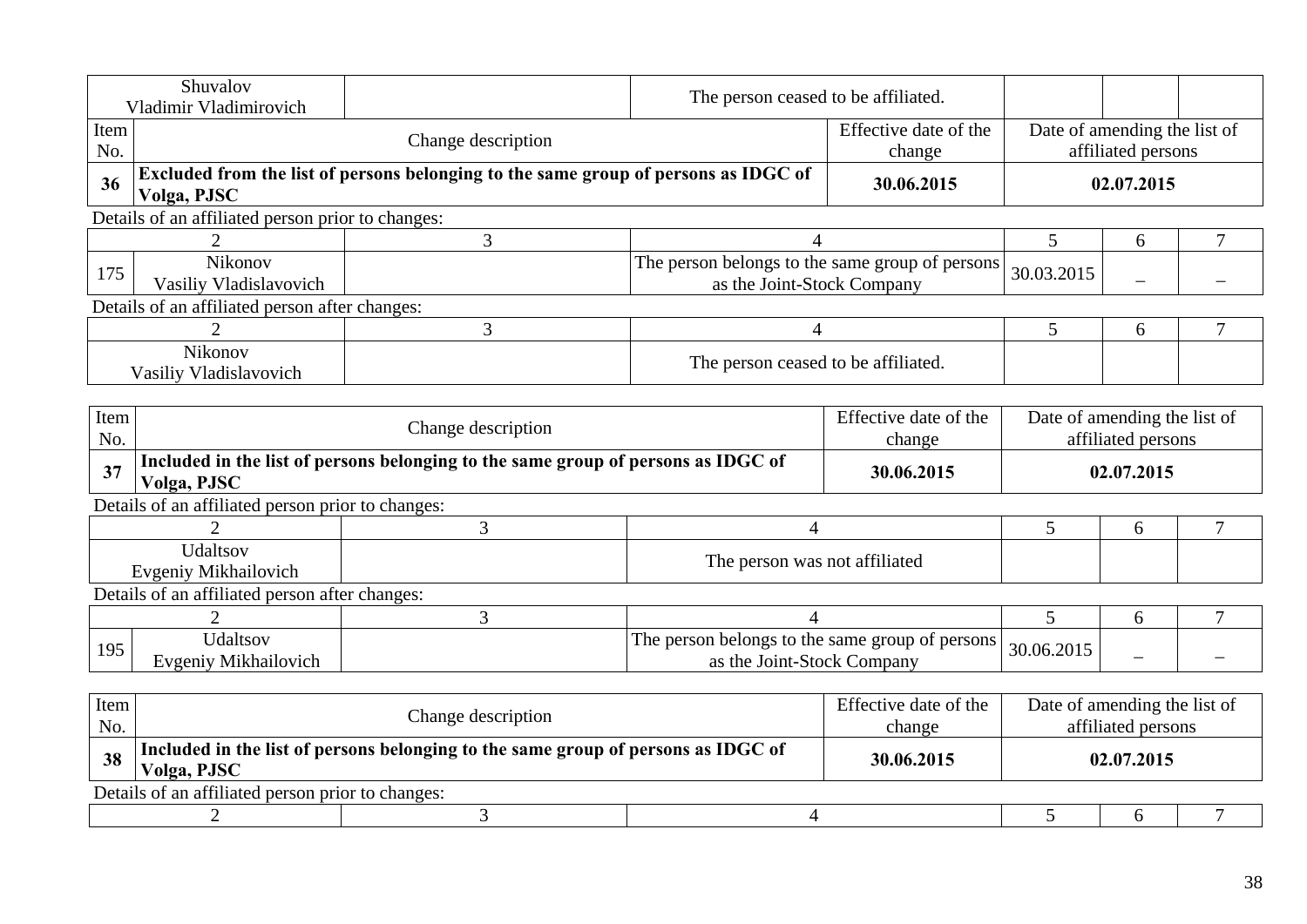| Rudenko<br><b>Andrey Evgenievich</b>           | The person was not affiliated                                                 |            |   |  |
|------------------------------------------------|-------------------------------------------------------------------------------|------------|---|--|
| Details of an affiliated person after changes: |                                                                               |            |   |  |
|                                                |                                                                               |            |   |  |
| Rudenko<br>Andrey Evgenievich                  | The person belongs to the same group of persons<br>as the Joint-Stock Company | 30.06.2015 | - |  |

| Item<br>No. |                                                   | Change description                                                                |                                                                               | Effective date of the<br>change |            | Date of amending the list of<br>affiliated persons |  |
|-------------|---------------------------------------------------|-----------------------------------------------------------------------------------|-------------------------------------------------------------------------------|---------------------------------|------------|----------------------------------------------------|--|
| 39          | Volga, PJSC                                       | Included in the list of persons belonging to the same group of persons as IDGC of |                                                                               | 30.06.2015                      |            | 02.07.2015                                         |  |
|             | Details of an affiliated person prior to changes: |                                                                                   |                                                                               |                                 |            |                                                    |  |
|             |                                                   |                                                                                   |                                                                               |                                 |            | h                                                  |  |
|             | Klimenko                                          |                                                                                   | The person was not affiliated                                                 |                                 |            |                                                    |  |
|             | Mikhail Timurovich                                |                                                                                   |                                                                               |                                 |            |                                                    |  |
|             | Details of an affiliated person after changes:    |                                                                                   |                                                                               |                                 |            |                                                    |  |
|             |                                                   |                                                                                   |                                                                               |                                 |            | h                                                  |  |
| 151         | Klimenko<br>Mikhail Timurovich                    |                                                                                   | The person belongs to the same group of persons<br>as the Joint-Stock Company |                                 | 30.06.2015 |                                                    |  |

| Item<br>No. |                                                   | Change description                                                                |                                                                               | Effective date of the<br>change | Date of amending the list of | affiliated persons |  |
|-------------|---------------------------------------------------|-----------------------------------------------------------------------------------|-------------------------------------------------------------------------------|---------------------------------|------------------------------|--------------------|--|
| 40          | Volga, PJSC                                       | Included in the list of persons belonging to the same group of persons as IDGC of |                                                                               | 30.06.2015                      |                              | 02.07.2015         |  |
|             | Details of an affiliated person prior to changes: |                                                                                   |                                                                               |                                 |                              |                    |  |
|             |                                                   |                                                                                   |                                                                               |                                 |                              | <sub>0</sub>       |  |
|             | Kokorin<br>Andrey Arkadievich                     |                                                                                   | The person was not affiliated                                                 |                                 |                              |                    |  |
|             | Details of an affiliated person after changes:    |                                                                                   |                                                                               |                                 |                              |                    |  |
|             |                                                   |                                                                                   |                                                                               |                                 |                              | $\sigma$           |  |
| 152         | Kokorin<br>Andrey Arkadievich                     |                                                                                   | The person belongs to the same group of persons<br>as the Joint-Stock Company |                                 | 30.06.2015                   |                    |  |

| Item |                                        | $\blacksquare$<br>the :<br>date<br>tective<br>ОT | Date<br>amending<br>the<br>ОĪ<br>-list of |
|------|----------------------------------------|--------------------------------------------------|-------------------------------------------|
| No.  | -nange<br>scription<br>de <sup>r</sup> | change                                           | 0.011<br>persons<br>at<br>111ated         |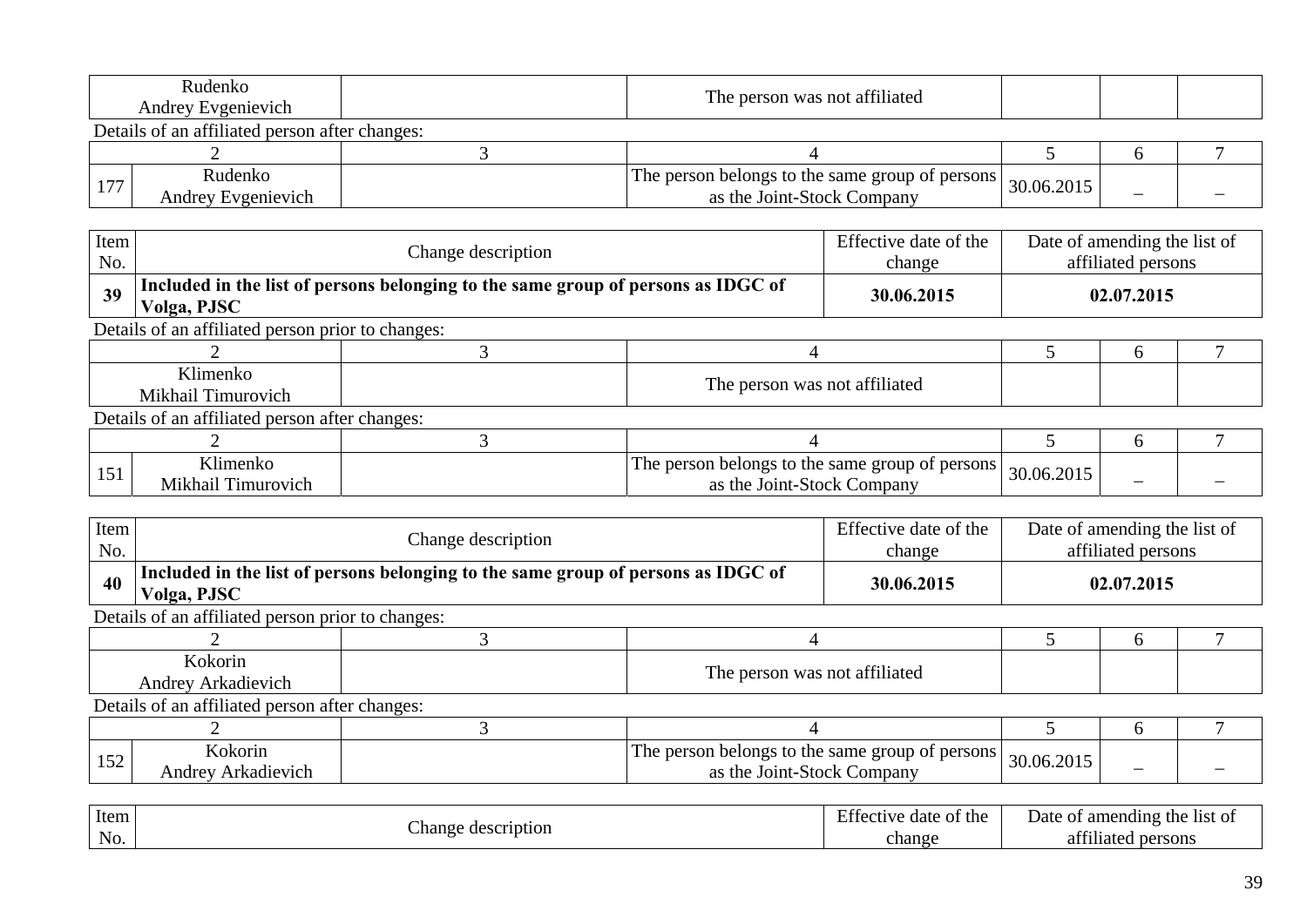| 41          | Volga, PJSC                                       | Included in the list of persons belonging to the same group of persons as IDGC of |                                                                               | 30.06.2015                      |                              | 02.07.2015         |  |
|-------------|---------------------------------------------------|-----------------------------------------------------------------------------------|-------------------------------------------------------------------------------|---------------------------------|------------------------------|--------------------|--|
|             | Details of an affiliated person prior to changes: |                                                                                   |                                                                               |                                 |                              |                    |  |
|             |                                                   | 3                                                                                 | 4                                                                             |                                 | 5                            | 6                  |  |
|             | Gimbatov<br>Gimbat Magomedovich                   |                                                                                   | The person was not affiliated                                                 |                                 |                              |                    |  |
|             | Details of an affiliated person after changes:    |                                                                                   |                                                                               |                                 |                              |                    |  |
|             |                                                   | 3                                                                                 |                                                                               |                                 | 5                            | 6                  |  |
| 134         | Gimbatov<br>Gimbat Magomedovich                   |                                                                                   | The person belongs to the same group of persons<br>as the Joint-Stock Company |                                 | 30.06.2015                   |                    |  |
| Item<br>No. |                                                   | Change description                                                                |                                                                               | Effective date of the<br>change | Date of amending the list of | affiliated persons |  |
| 42          | Volga, PJSC                                       | Included in the list of persons belonging to the same group of persons as IDGC of |                                                                               | 30.06.2015                      |                              | 02.07.2015         |  |
|             | Details of an affiliated person prior to changes: |                                                                                   |                                                                               |                                 |                              |                    |  |
|             |                                                   | 3                                                                                 | 4                                                                             |                                 | 5                            | 6                  |  |
|             | <b>Sizov</b><br>Andrey Andreevich                 |                                                                                   | The person was not affiliated                                                 |                                 |                              |                    |  |
|             | Details of an affiliated person after changes:    |                                                                                   |                                                                               |                                 |                              |                    |  |
|             |                                                   | 3                                                                                 |                                                                               |                                 | 5                            | 6                  |  |
| 181         | <b>Sizov</b><br><b>Andrey Andreevich</b>          |                                                                                   | The person belongs to the same group of persons<br>as the Joint-Stock Company |                                 | 30.06.2015                   |                    |  |
|             |                                                   |                                                                                   |                                                                               |                                 |                              |                    |  |

| Item<br>No. |                                                   | Change description                                                                   |                                                                               | Effective date of the<br>change | Date of amending the list of | affiliated persons |  |
|-------------|---------------------------------------------------|--------------------------------------------------------------------------------------|-------------------------------------------------------------------------------|---------------------------------|------------------------------|--------------------|--|
| 43          | affiliated to IDGC of Volga, PJSC                 | Change of date of occurrence of the ground for recognition of the person as a person |                                                                               | 30.06.2015                      |                              | 02.07.2015         |  |
|             | Details of an affiliated person prior to changes: |                                                                                      |                                                                               |                                 |                              |                    |  |
|             |                                                   |                                                                                      |                                                                               |                                 |                              | <sub>0</sub>       |  |
| 138         | <b>Diakov</b><br>Pavel Nikolaevich                |                                                                                      | The person belongs to the same group of persons<br>as the Joint-Stock Company |                                 | 30.03.2015                   |                    |  |
|             | Details of an affiliated person after changes:    |                                                                                      |                                                                               |                                 |                              |                    |  |
|             |                                                   |                                                                                      |                                                                               |                                 |                              |                    |  |
|             |                                                   |                                                                                      |                                                                               |                                 |                              |                    |  |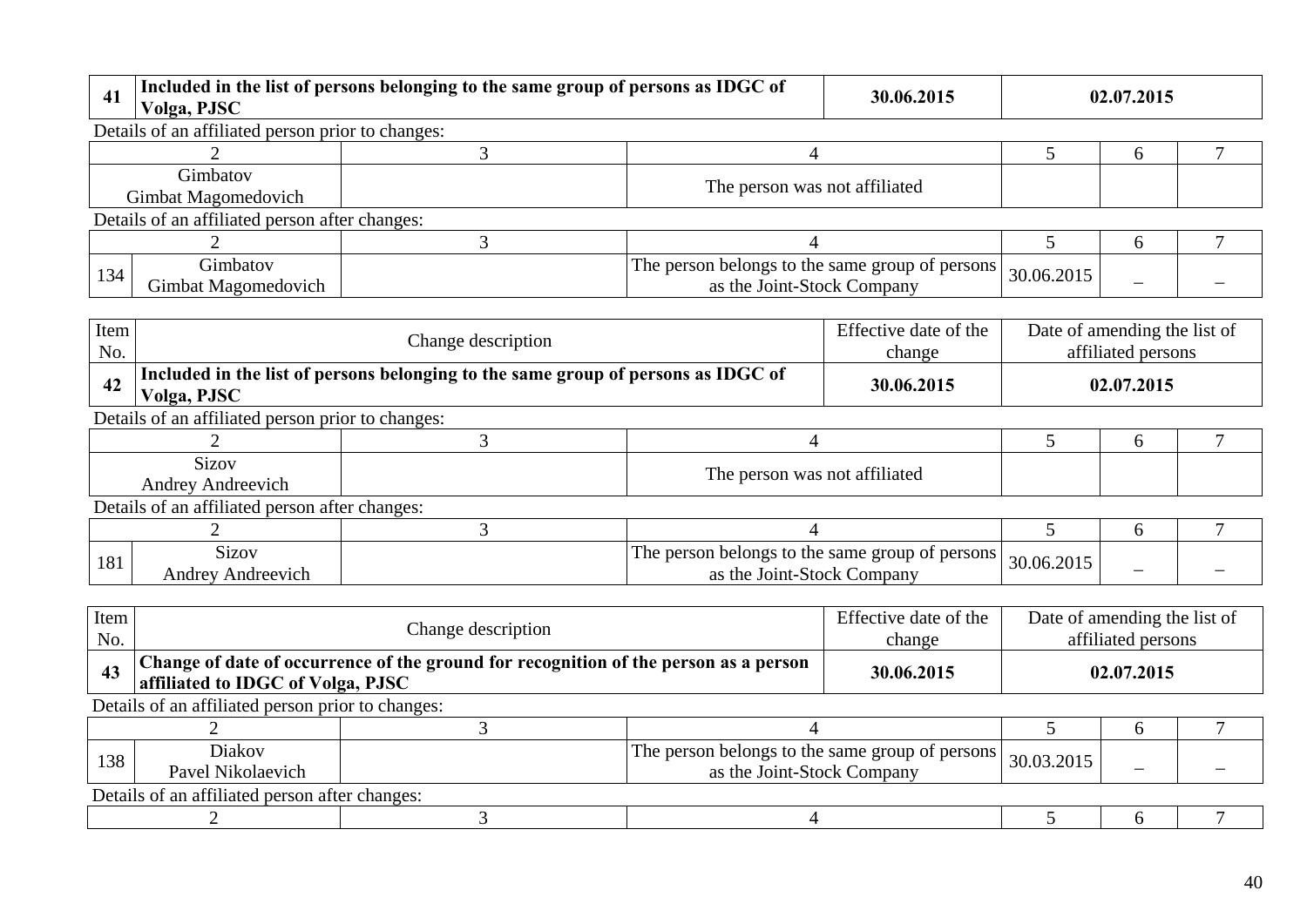| 100 | Diakov                             | 1 he<br>narrow<br>belongs<br>same<br>persons<br>$\sim$ the $\sim$<br>eroup of<br>.<br>.<br>$\cap$ |            |  |
|-----|------------------------------------|---------------------------------------------------------------------------------------------------|------------|--|
| 150 | מזפי<br>N1kolaev1ch<br>N11Z<br>avu | the<br>Joint-<br>-Stock<br>Companv<br>റ<br>$\mathbf{a}$                                           | 30.06.2015 |  |

| Item<br>No. |                                                   | Change description                                                                   |                                                                               | Effective date of the<br>change |            | Date of amending the list of<br>affiliated persons |  |
|-------------|---------------------------------------------------|--------------------------------------------------------------------------------------|-------------------------------------------------------------------------------|---------------------------------|------------|----------------------------------------------------|--|
| 44          | affiliated to IDGC of Volga, PJSC                 | Change of date of occurrence of the ground for recognition of the person as a person |                                                                               | 30.06.2015                      |            | 02.07.2015                                         |  |
|             | Details of an affiliated person prior to changes: |                                                                                      |                                                                               |                                 |            |                                                    |  |
|             |                                                   |                                                                                      |                                                                               |                                 |            | h                                                  |  |
| 173         | Rozentsvayg<br>Evgeniy Aleksandrovich             |                                                                                      | The person belongs to the same group of persons<br>as the Joint-Stock Company |                                 | 30.03.2015 |                                                    |  |
|             | Details of an affiliated person after changes:    |                                                                                      |                                                                               |                                 |            |                                                    |  |
|             |                                                   |                                                                                      |                                                                               |                                 |            | <sub>0</sub>                                       |  |
| 173         | Rozentsvayg<br>Evgeniy Aleksandrovich             |                                                                                      | The person belongs to the same group of persons<br>as the Joint-Stock Company |                                 | 30.06.2015 |                                                    |  |

| Item<br>No.       |                                                                                                  | Change description                                                                                                                                                 |                                                                               | Effective date of the<br>change | Date of amending the list of   | affiliated persons |  |
|-------------------|--------------------------------------------------------------------------------------------------|--------------------------------------------------------------------------------------------------------------------------------------------------------------------|-------------------------------------------------------------------------------|---------------------------------|--------------------------------|--------------------|--|
| 45                |                                                                                                  | Change of the form of incorporation (from OJSC to PJSC) and the legal address of the<br>legal person belonging to the same group of persons as IDGC of Volga, PJSC |                                                                               | 30.06.2015                      |                                | 02.07.2015         |  |
|                   | Details of an affiliated person prior to changes:                                                |                                                                                                                                                                    |                                                                               |                                 |                                |                    |  |
|                   |                                                                                                  |                                                                                                                                                                    |                                                                               |                                 |                                | 6                  |  |
| 48                | Open Joint-Stock<br>Company of Power<br>Industry and Electrification<br>of Kuban                 | 2, ul. Stavropolskaya, Krasnodar<br>350033, the Russian Federation                                                                                                 | The person belongs to the same group of persons<br>as the Joint-Stock Company |                                 | 01.07.2008                     |                    |  |
|                   | Details of an affiliated person after changes:                                                   |                                                                                                                                                                    |                                                                               |                                 |                                |                    |  |
|                   |                                                                                                  |                                                                                                                                                                    |                                                                               |                                 |                                | 6                  |  |
| 48                | <b>Public Joint-Stock</b><br>Company of Power<br><b>Industry and Electrification</b><br>of Kuban | Krasnodar, the Russian Federation                                                                                                                                  | The person belongs to the same group of persons<br>as the Joint-Stock Company |                                 | 30.06.2015                     |                    |  |
| $T_{\text{data}}$ |                                                                                                  |                                                                                                                                                                    |                                                                               | $\Gamma$ ffective data of the   | Data of ancoralize the list of |                    |  |

| Item             | $\sim$                  | of the<br>date<br>a fective – | of amending<br>the<br>Date<br>-list of |
|------------------|-------------------------|-------------------------------|----------------------------------------|
| N <sub>O</sub> . | Change -<br>description | change                        | 0.011<br>persons<br>111ated<br>ат      |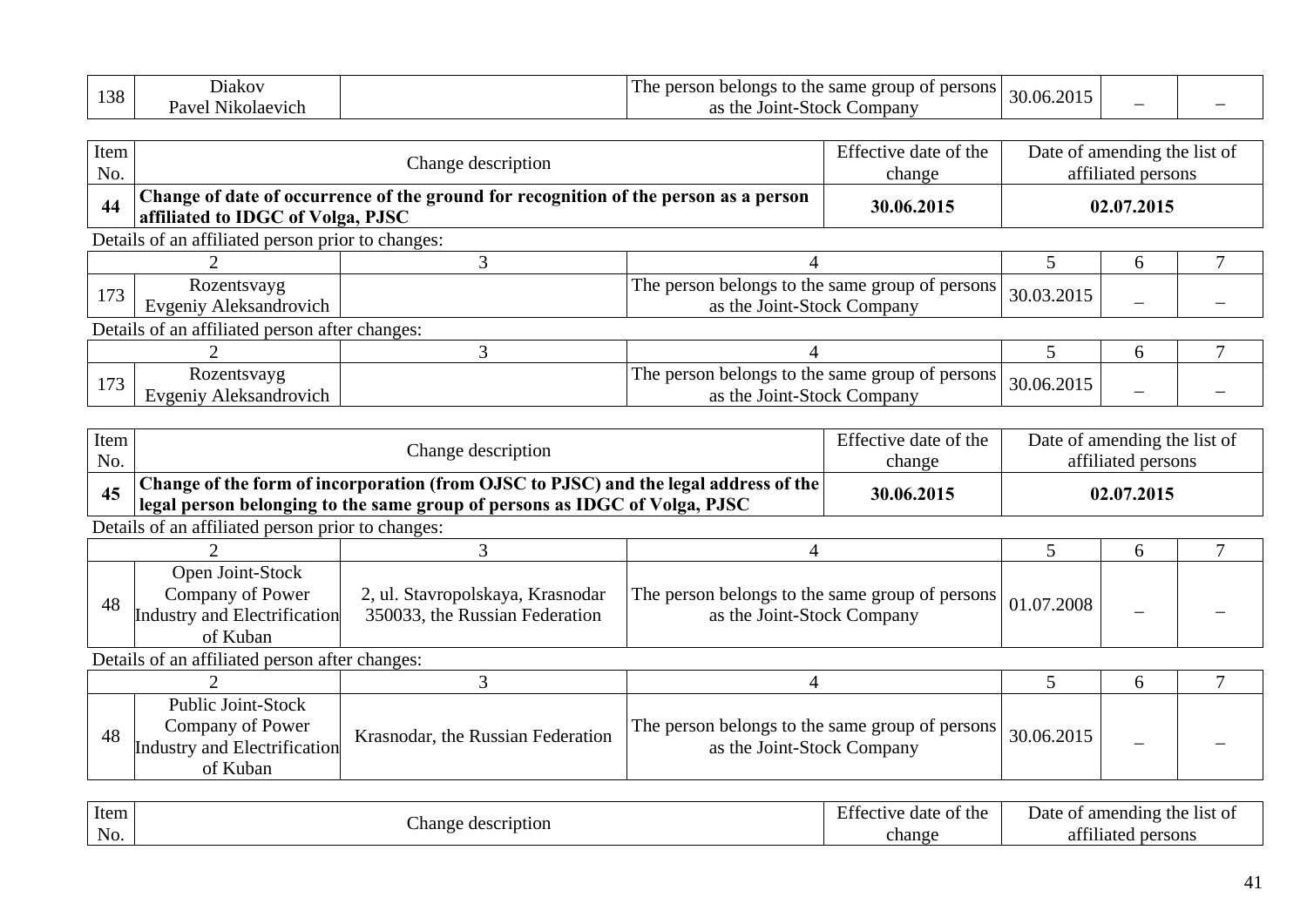| 46          | of persons as IDGC of Volga, PJSC                                           | Change of the name and legal address of the legal person belonging to the same group                      |                                                                               | 30.06.2015                      |                              | 02.07.2015         |        |
|-------------|-----------------------------------------------------------------------------|-----------------------------------------------------------------------------------------------------------|-------------------------------------------------------------------------------|---------------------------------|------------------------------|--------------------|--------|
|             | Details of an affiliated person prior to changes:                           |                                                                                                           |                                                                               |                                 |                              |                    |        |
|             |                                                                             |                                                                                                           | 4                                                                             |                                 | 5                            | 6                  |        |
| 91          | Open Joint-Stock<br>Company<br>Energoservice                                | 18, ul. Podstantsionnaya, Energetik<br>settlement, Pyatigorsk 357506,<br>Stavropol Krai                   | The person belongs to the same group of persons<br>as the Joint-Stock Company |                                 | 31.03.2011                   |                    |        |
|             | Details of an affiliated person after changes:                              |                                                                                                           |                                                                               |                                 |                              |                    |        |
|             | $\overline{2}$                                                              | 3                                                                                                         | 4                                                                             |                                 | 5                            | 6                  | $\tau$ |
| 91          | Joint-Stock Company<br>Dagestan Grid Company                                | Makhachkala, the Republic of<br>Dagestan, the Russian Federation                                          | The person belongs to the same group of persons<br>as the Joint-Stock Company |                                 | 30.06.2015                   |                    |        |
| Item<br>No. |                                                                             | Change description<br>Change of the form of incorporation (from CJSC to JSC) and the legal address of the |                                                                               | Effective date of the<br>change | Date of amending the list of | affiliated persons |        |
| 47          |                                                                             | legal person belonging to the same group of persons as IDGC of Volga, PJSC                                |                                                                               | 30.06.2015                      |                              | 02.07.2015         |        |
|             | Details of an affiliated person prior to changes:                           |                                                                                                           |                                                                               |                                 |                              |                    |        |
|             |                                                                             | 3                                                                                                         |                                                                               |                                 |                              |                    |        |
|             |                                                                             |                                                                                                           | 4                                                                             |                                 | 5                            | 6                  |        |
| 103         | <b>Closed Joint-Stock</b><br>Company<br><b>Energy Forecasting</b><br>Agency | bld. 3, Kashirskoye Shosse 22,<br>Moscow, 115201                                                          | The person belongs to the same group of persons<br>as the Joint-Stock Company |                                 | 30.09.2012                   |                    |        |
|             | Details of an affiliated person after changes:                              |                                                                                                           |                                                                               |                                 |                              |                    |        |
|             |                                                                             | 3                                                                                                         | 4                                                                             |                                 | 5                            | 6                  | $\tau$ |
| 103         | Joint-Stock Company<br><b>Energy Forecasting</b><br>Agency                  | Moscow                                                                                                    | The person belongs to the same group of persons<br>as the Joint-Stock Company |                                 | 30.06.2015                   |                    |        |

| Item                                              | Change description                                                                                                        |  | Effective date of the | Date of amending the list of |  |  |  |  |
|---------------------------------------------------|---------------------------------------------------------------------------------------------------------------------------|--|-----------------------|------------------------------|--|--|--|--|
| No.                                               |                                                                                                                           |  | change                | affiliated persons           |  |  |  |  |
| 48                                                | Change of date of occurrence of the ground for recognition of the person as a person<br>affiliated to IDGC of Volga, PJSC |  | 30.06.2015            | 02.07.2015                   |  |  |  |  |
| Details of an affiliated person prior to changes: |                                                                                                                           |  |                       |                              |  |  |  |  |
|                                                   |                                                                                                                           |  |                       |                              |  |  |  |  |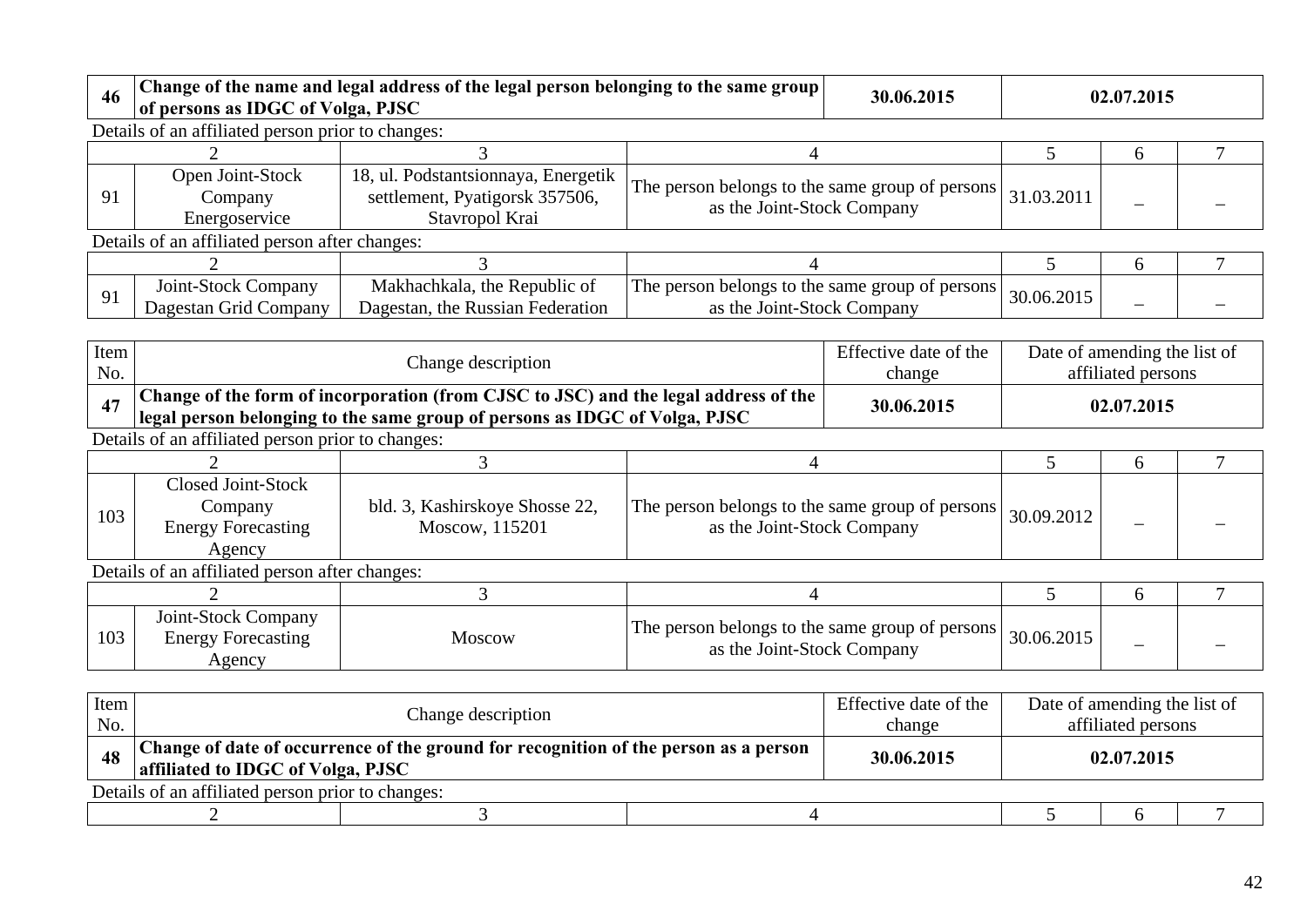| 178                                            | Petukhov<br>The person belongs to the same group of persons<br>as the Joint-Stock Company<br>Konstantin Yurievich |  | 31.03.2011                                                                    |            |   |  |
|------------------------------------------------|-------------------------------------------------------------------------------------------------------------------|--|-------------------------------------------------------------------------------|------------|---|--|
| Details of an affiliated person after changes: |                                                                                                                   |  |                                                                               |            |   |  |
|                                                |                                                                                                                   |  |                                                                               |            |   |  |
|                                                | Petukhov<br>Konstantin Yurievich                                                                                  |  | The person belongs to the same group of persons<br>as the Joint-Stock Company | 30.06.2015 | - |  |

| Item<br>No.                                    |                                                                                                                           | Effective date of the<br>change | Date of amending the list of<br>affiliated persons                            |            |            |   |  |  |  |
|------------------------------------------------|---------------------------------------------------------------------------------------------------------------------------|---------------------------------|-------------------------------------------------------------------------------|------------|------------|---|--|--|--|
| 49                                             | Change of date of occurrence of the ground for recognition of the person as a person<br>affiliated to IDGC of Volga, PJSC |                                 |                                                                               | 30.06.2015 | 02.07.2015 |   |  |  |  |
|                                                | Details of an affiliated person prior to changes:                                                                         |                                 |                                                                               |            |            |   |  |  |  |
|                                                |                                                                                                                           |                                 |                                                                               |            |            | h |  |  |  |
| 195                                            | Sukhin<br>Rodion Viktorovich                                                                                              |                                 | The person belongs to the same group of persons<br>as the Joint-Stock Company |            | 30.06.2014 |   |  |  |  |
| Details of an affiliated person after changes: |                                                                                                                           |                                 |                                                                               |            |            |   |  |  |  |
|                                                |                                                                                                                           |                                 |                                                                               |            | h          |   |  |  |  |
|                                                | Sukhin<br>Rodion Viktorovich                                                                                              |                                 | The person belongs to the same group of persons<br>as the Joint-Stock Company |            | 30.06.2015 |   |  |  |  |

| Item<br>No.                                                         | Change description                                                  |                                                                                   |                                                                               | Effective date of the<br>change | Date of amending the list of<br>affiliated persons |   |  |  |  |
|---------------------------------------------------------------------|---------------------------------------------------------------------|-----------------------------------------------------------------------------------|-------------------------------------------------------------------------------|---------------------------------|----------------------------------------------------|---|--|--|--|
| 50                                                                  | Volga, PJSC                                                         | Included in the list of persons belonging to the same group of persons as IDGC of |                                                                               |                                 | 02.07.2015                                         |   |  |  |  |
|                                                                     | Details of an affiliated person prior to changes:                   |                                                                                   |                                                                               |                                 |                                                    |   |  |  |  |
|                                                                     |                                                                     |                                                                                   |                                                                               |                                 |                                                    | 6 |  |  |  |
| Joint-Stock Company<br>Saint Petersburg Electric<br><b>Networks</b> |                                                                     |                                                                                   | The person was not affiliated                                                 |                                 |                                                    |   |  |  |  |
|                                                                     | Details of an affiliated person after changes:                      |                                                                                   |                                                                               |                                 |                                                    |   |  |  |  |
|                                                                     |                                                                     |                                                                                   |                                                                               |                                 | 6                                                  |   |  |  |  |
| 122                                                                 | Joint-Stock Company<br>Saint Petersburg Electric<br><b>Networks</b> | Saint Petersburg, Russia                                                          | The person belongs to the same group of persons<br>as the Joint-Stock Company |                                 | 30.06.2015                                         |   |  |  |  |